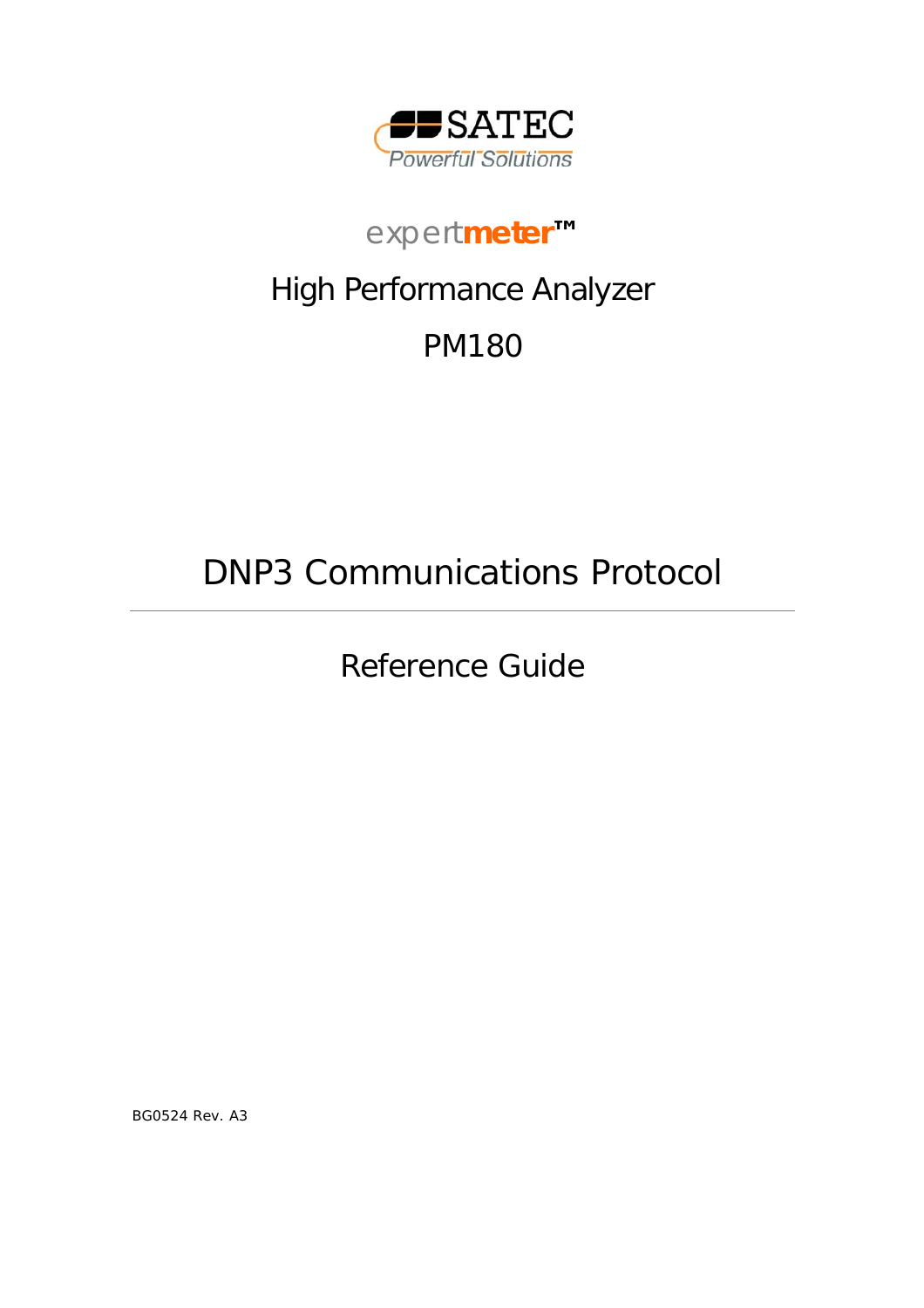Every effort has been made to ensure that the material herein is complete and accurate. However, the manufacturer is not responsible for any mistakes in printing or faulty instructions contained in this book. Notification of any errors or misprints will be received with appreciation.

For further information regarding a particular installation, operation or maintenance of equipment, contact the manufacturer or your local representative or distributor.

#### REVISION HISTORY

| A1 | Oct 2012   Initial release.                         |
|----|-----------------------------------------------------|
| A2 | Mar 2014   Added file transfer objects.             |
| A3 | May 2016   Added fault distance indication objects. |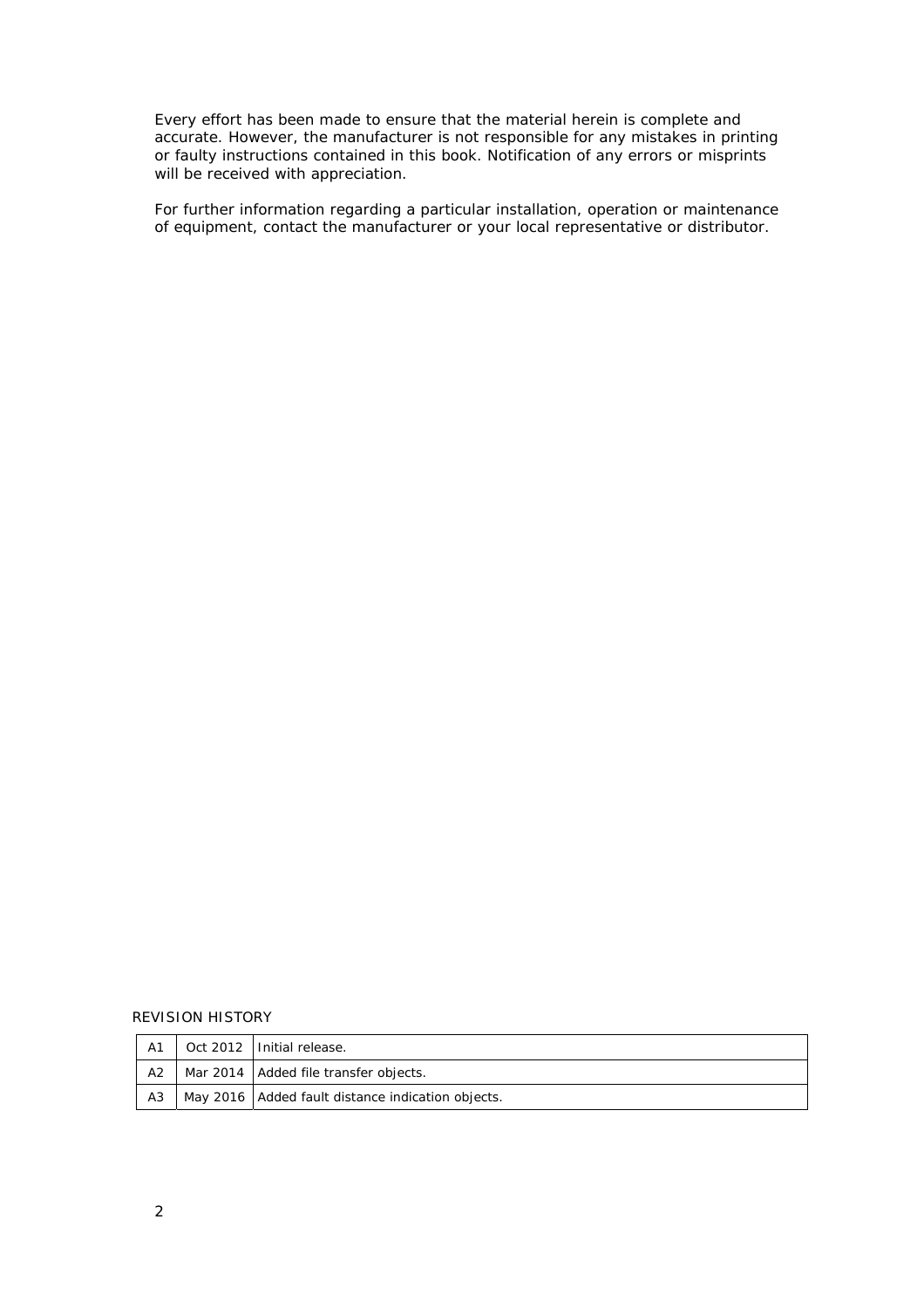# **Table of Contents**

| 1 |     |  |
|---|-----|--|
|   |     |  |
|   | 2.1 |  |
|   | 2.2 |  |
|   |     |  |
|   |     |  |
|   |     |  |
|   |     |  |
|   |     |  |
|   |     |  |
|   | 2.3 |  |
|   |     |  |
|   | 2.4 |  |
|   |     |  |
|   |     |  |
|   |     |  |
|   |     |  |
|   |     |  |
|   | 3.1 |  |
|   |     |  |
|   | 3.2 |  |
|   |     |  |
|   |     |  |
|   | 3.3 |  |
|   | 3.4 |  |
|   |     |  |
|   |     |  |
|   |     |  |
|   | 3.5 |  |
|   |     |  |
|   |     |  |
|   |     |  |
|   |     |  |
|   |     |  |
|   |     |  |
|   |     |  |
|   |     |  |
|   |     |  |
|   |     |  |
|   |     |  |
|   |     |  |
|   |     |  |
|   |     |  |
|   |     |  |
|   |     |  |
|   |     |  |
|   |     |  |
|   |     |  |
|   |     |  |
|   |     |  |
|   |     |  |
|   |     |  |
|   |     |  |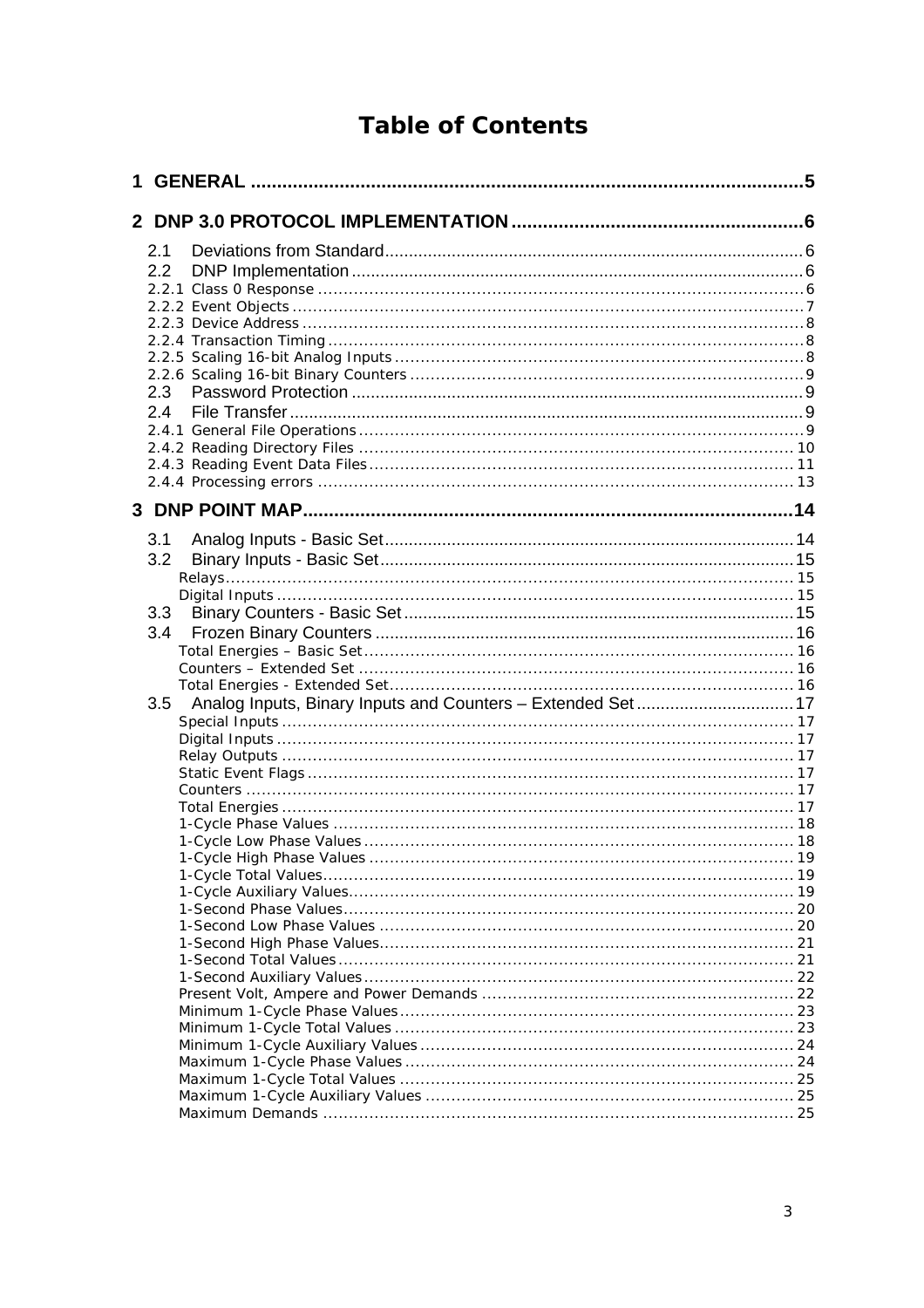| 3.7        |  |
|------------|--|
|            |  |
|            |  |
|            |  |
|            |  |
| 3.8        |  |
|            |  |
|            |  |
|            |  |
|            |  |
|            |  |
|            |  |
|            |  |
|            |  |
|            |  |
|            |  |
|            |  |
|            |  |
|            |  |
|            |  |
|            |  |
|            |  |
|            |  |
|            |  |
|            |  |
|            |  |
|            |  |
|            |  |
|            |  |
|            |  |
|            |  |
|            |  |
| 6.1<br>6.2 |  |
|            |  |
| 6.3        |  |
|            |  |
|            |  |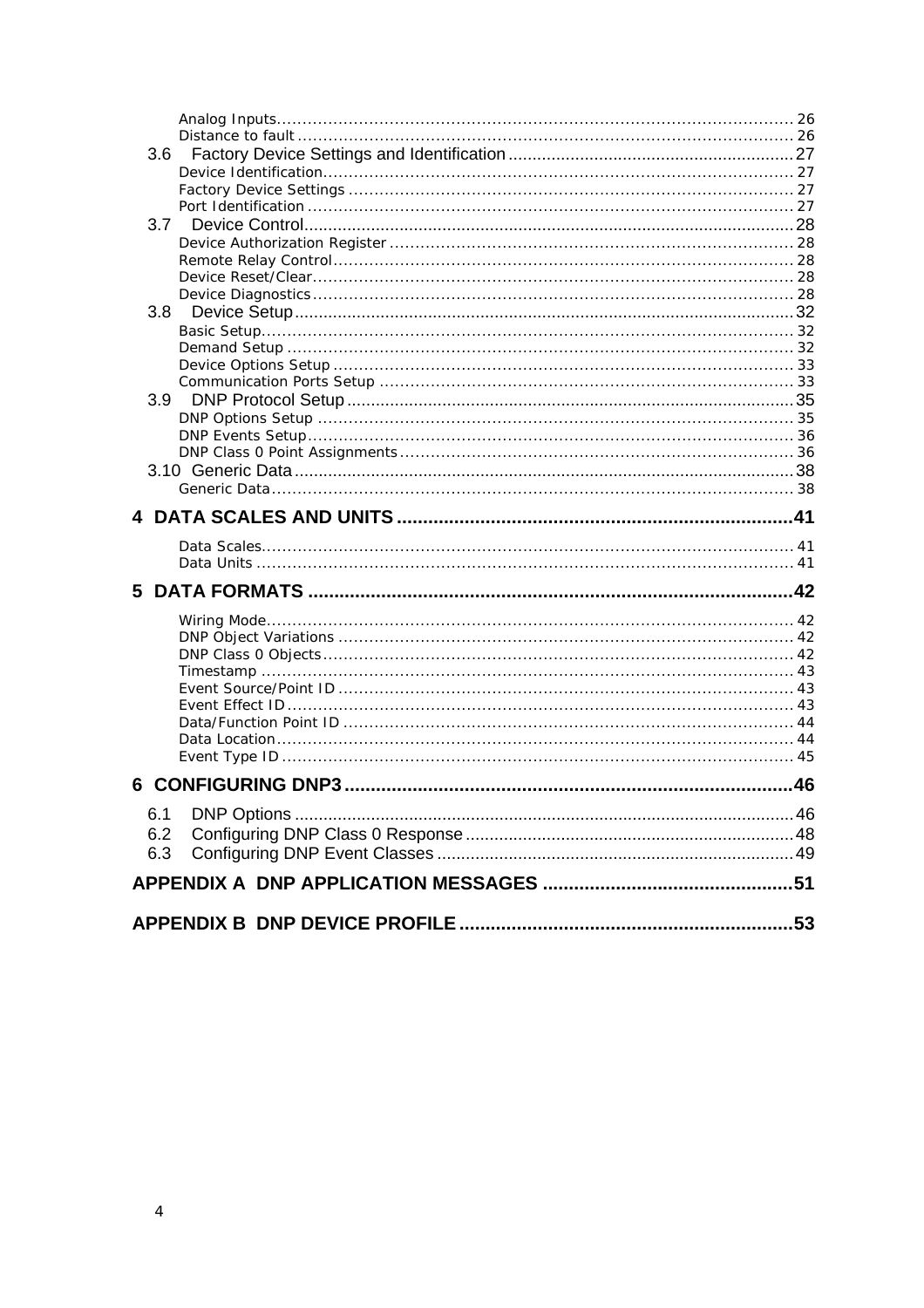# <span id="page-4-0"></span>1 General

This document specifies a subset of the DNP3 communications protocol used to transfer data between a master computer station and the PM180. The document provides the complete information necessary to develop third-party communications software capable of communication with the PM180. Additional information concerning communications operation, configuring the communications parameters, and communications connections is found in the PM180 Installation and Operation Manual.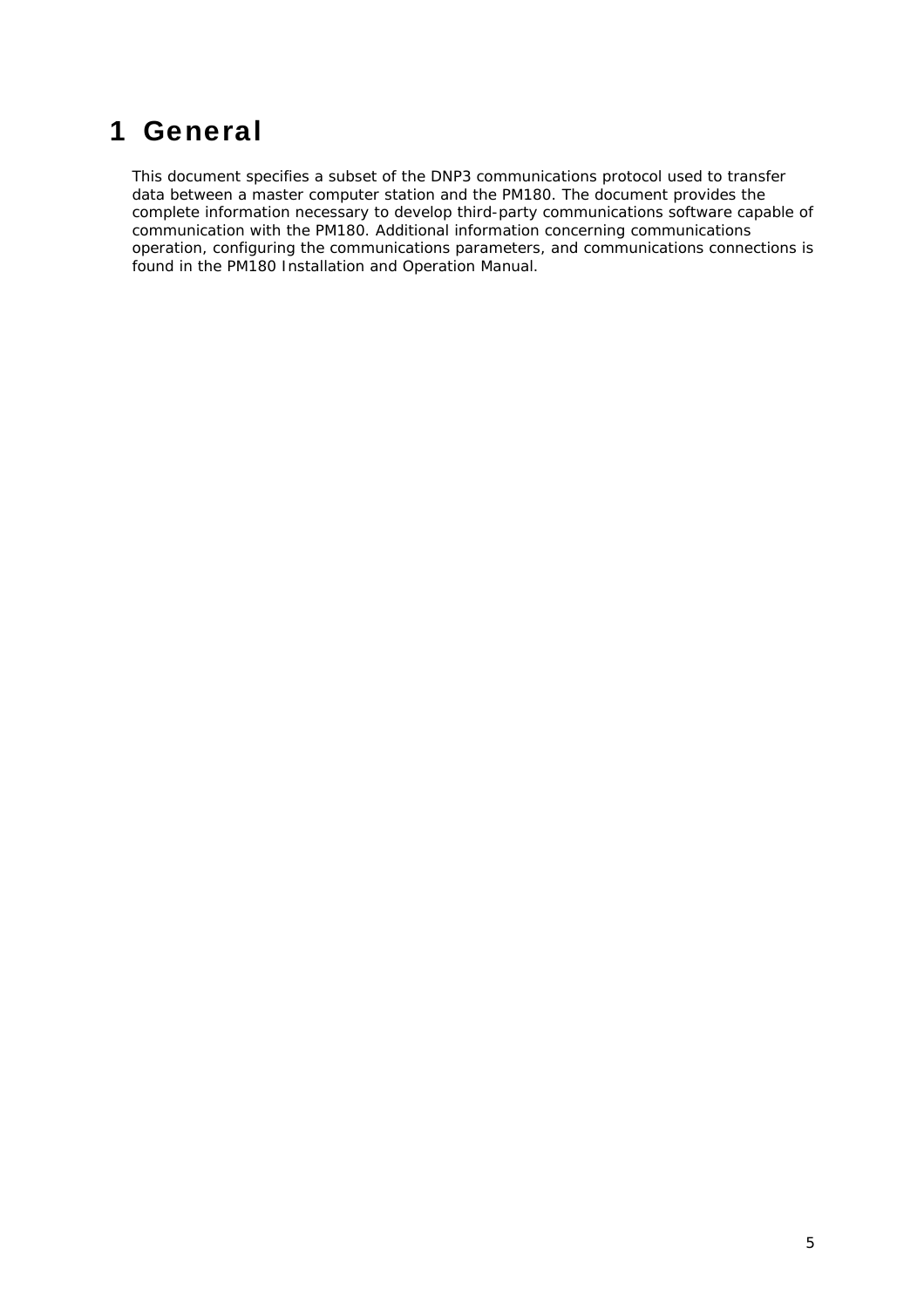# <span id="page-5-0"></span>2 DNP 3.0 Protocol Implementation

DNP3 (Distributed Network Protocol) is an open standard designed by Harris Control Division. DNP defines a command-response method of communicating digital information between a master and slave device. Detailed information regarding DNP3 is available in the "Basic 4 Document Set" which can be obtained from the DNP User Group.

## 2.1 Deviations from Standard

<span id="page-5-1"></span>The PM180 implements Level 2 of the DNP3 communication protocol. The device does not support unsolicited requests or hardware collision avoidance.

The data link layer differs from the Basic 4 specifications because of the master-slave relationship between devices. When the device receives a request, no further requests can be sent until after the device makes the appropriate response.

## 2.2 DNP Implementation

<span id="page-5-2"></span>The PM180, like most devices, allows retrieving regular analog and binary data from the device by executing directed (non-broadcast) Read requests.

Binary-Output-Status objects and Analog-Output-Status objects are sent with flags that always indicate ONLINE.

A Binary-Output-Status object that indicates the current state of a control digital point (relay) uses remote forced data as well as local forced data bits. The value of a state bit indicates the current state of the digital output point.

The PM180 executes the parameter clear function and demands resets using the Direct-Operate, SBO/Operate or Direct-Operate-No-Acknowledge command to specified points of the Control-Relay-Output-Block object.

Issuing the Direct-Operate, SBO/Operate or Direct-Operate-No-Acknowledge command to appropriative points of the Analog-Output-Block object can change the setup parameters. The device also supports the DNP functions Write, Cold-Restart and Delay Measurement.

Refer to Appendix A for specific requests and responses. Appendix B contains the standard DNP Device Profile Document.

The device attempts to respond with the same object variation and qualifier as those in the request. Exceptions to this rule include changing variation 0 to a specific variation and changing qualifier code 6 to 1.

If the device receives an invalid request, it sets the internal indication to the error code. The following internal indication bits are supported:

| Octet           | Bit             | <b>Description</b>                                                                         |
|-----------------|-----------------|--------------------------------------------------------------------------------------------|
| <b>Position</b> | <b>Position</b> |                                                                                            |
| 0               | O               | Set when a request received with a broadcast destination address. Cleared after next       |
|                 |                 | response.                                                                                  |
|                 |                 | Device restart - set when the device powers up or after executing Cold Restart, cleared by |
|                 |                 | writing zero to object 80.                                                                 |
|                 | 4               | Time-synchronization required from the master. Cleared when master sets the time.          |
|                 | 5               | Set when the device is in the Local state. Cleared when the device is in the Remote state. |
|                 | 5               | Set when the current configuration in the device is corrupted. May also be set as a result |
|                 |                 | of the legal changes in the setup configuration whenever another setup is affected by the  |
|                 |                 | changes made. Cleared by resetting the device diagnostics.                                 |

### 2.2.1 Class 0 Response

<span id="page-5-3"></span>The PM180 DNP implementation supports a wide variety of messages. The most common method of getting static object information from the device via DNP is to issue a read Class 0 request.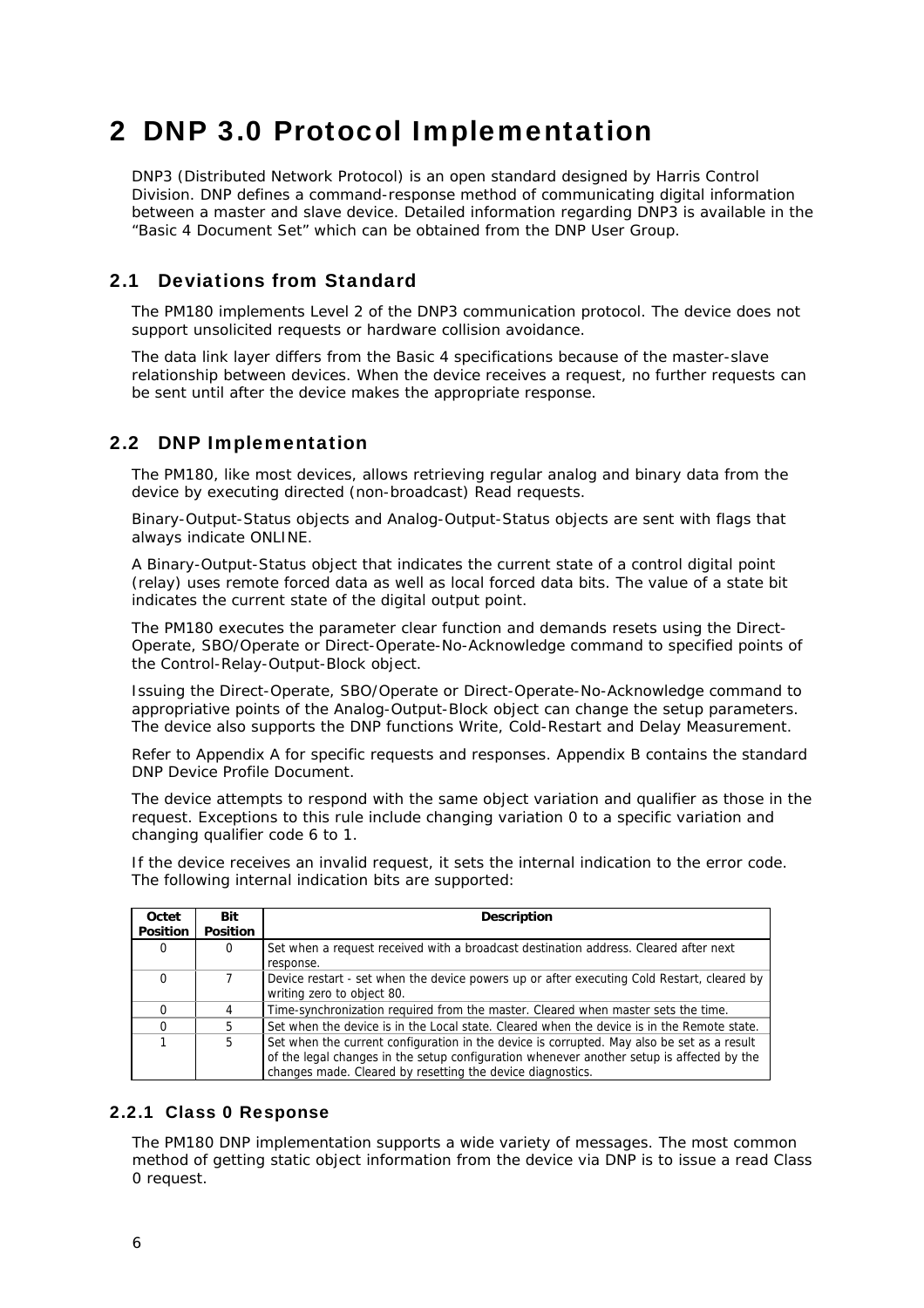The PM130 allows you to configure the Class 0 response by assigning ranges of points to be polled via Class 0 requests (see Section 3.9, DNP Protocol setup).

### 2.2.2 Event Objects

<span id="page-6-0"></span>The PM180 allows you to assign any static object point to a predefined object change event point for Class 1, Class 2 or Class 3 event polling. A total of 64 change event points are available. You can assign any of the Analog Input, Binary Input or Binary Counter static points to the corresponding change event point through the DNP Event setup (see Section 3.9). You can also link any point to Class 1, Class 2 or Class 3 object polling.

By default, a change event point index is the same as for the corresponding static object point. The PM180 gives you an option to re-map a static point index for the corresponding event point starting with index 0, separately for each object type - Analog Input, Binary Input or Binary Counter change events. For example, if the re-mapping option is active and you first assign static point AI:23 (1-sec frequency) to an event Class 1 point, the corresponding Analog Input change event point will be identified as point 0 in the Class 1 poll response.

Each point assigned to an event class can be separately enabled or disabled for scanning.

The conditions for Analog Input change events can be specified by either an operating threshold, or a deadband, using one of the following three relations:

Delta – a new event is generated when the absolute value of the difference between the last reported value of the point and its current value exceeds the specified deadband value;

More than (Over) - a new event is generated when the point value rises over the specified threshold, and then when the point value returns below the threshold taking into consideration a predefined hysteresis;

Less than (Under) - a new event is generated when the point value drops below the specified threshold, and then when the point value returns above the threshold taking into consideration a predefined hysteresis.

For Binary Counter and Binary Input change events, a Delta relation is only applicable.

The number of event points for each object type (Analog Input, Binary Input or Binary Counter) is limited through the DNP Options setup (see Section 3.9). Every time you change the number of points for any of the objects, the device clears all event buffers and links the default set of static points to each event object type.

The scan time rates for polling events of different types are as follows:

- 1 cycle for Binary Input points
- 200 ms for Binary Counter and Analog Input points

The memory consumption for keeping events depends on the event objects variation, or DNP object size. For each event object type and event class, the device uses a separate buffer. The maximum buffer size (MBS) per DNP event object/event class is 512 bytes. The maximum number of events per class that the device can hold can be calculated as follows:

Maximum number of events = MBS/(DNP Event Object Size  $+1$ )

For example, the device can hold up to 512/12=40 measures of the 32-bit Analog change event with Time objects, or up to 512/8=64 measures of the 8-bit Binary change event with Time objects.

To disable change event objects, explicitly set all registers that specify the number of the Analog Input, Binary Input and Binary Counter objects to generate events to 0. In this case, the device will support only static objects.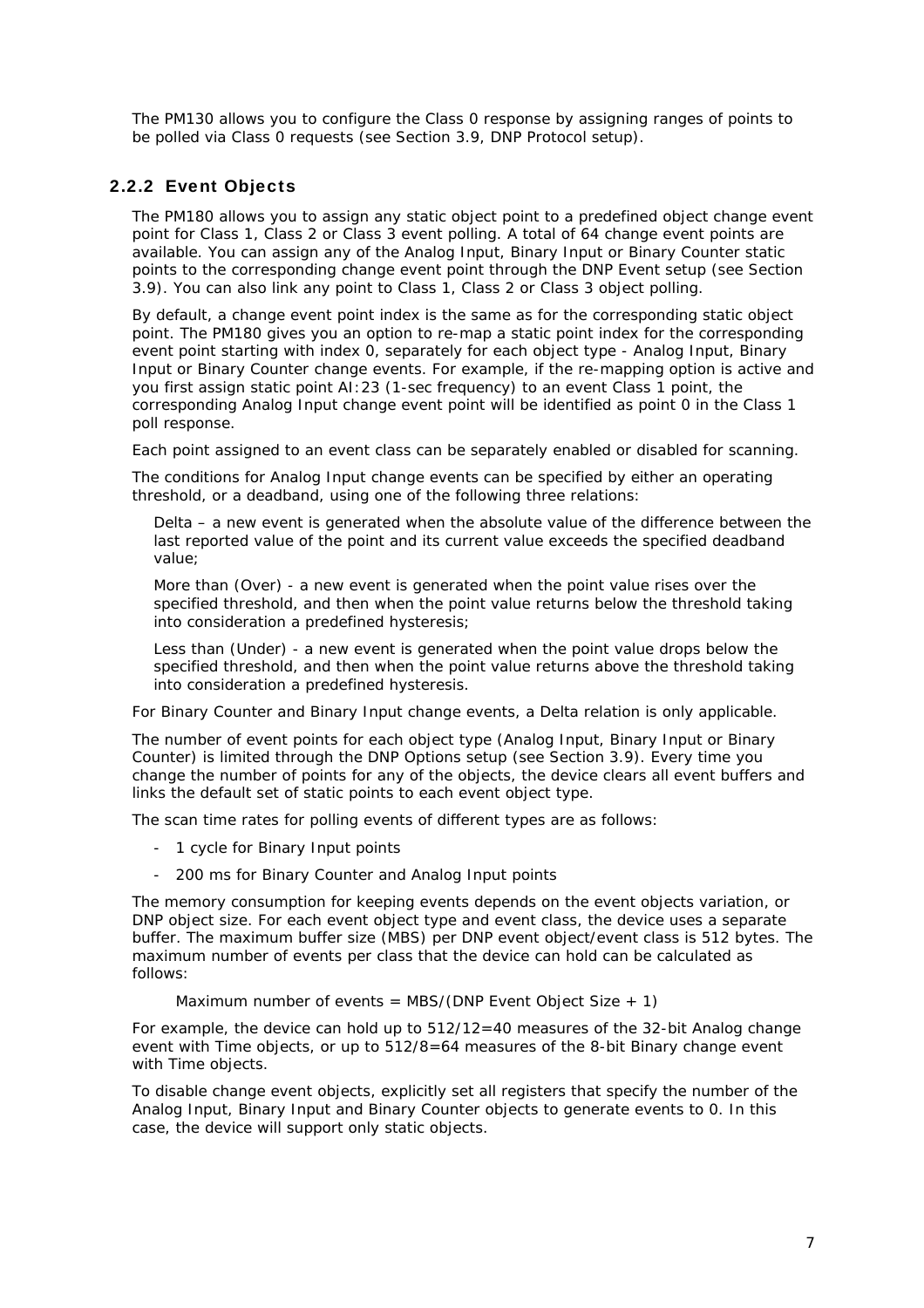### 2.2.3 Device Address

<span id="page-7-0"></span>Each device on a DNP link must have a unique address. The PM180 allows a device address in the range of 0 to 65532 to be selected. The DNP master can use addresses 65533 to 65535 for broadcast requests. A broadcast request never generates a DNP response.

### 2.2.4 Transaction Timing

<span id="page-7-1"></span>The PM180 response time to master requests via serial ports is indicated in Table 2-1. It includes the receive termination delay - 4 character times plus a default 4-ms character timeout (user-programmable from 1 to 1000 ms), and a default 5-ms response delay (user-programmable from 0 to 1000 ms).

**Table 2-1 Response Time** 

| Baud Rate, bps |                       | Response Time, ms<br>(including a 5-ms response delay) |    |  |  |  |
|----------------|-----------------------|--------------------------------------------------------|----|--|--|--|
|                | Typical<br>Min<br>Max |                                                        |    |  |  |  |
| 9600           | 13                    | 15                                                     | 13 |  |  |  |
| 19200          |                       | 12                                                     |    |  |  |  |
| 57600          |                       | 10                                                     |    |  |  |  |
| 115200         |                       | 10                                                     |    |  |  |  |

The Direct-Operate, SBO/Operate or Direct-Operate-No-Acknowledge requests for reset/clear registers and setpoint changing are immediately confirmed.

### 2.2.5 Scaling 16-bit Analog Inputs

<span id="page-7-2"></span>Any of the variations 1 through 4 can be used with the Analog Input objects. Variations specified in Sections 3.1 and 3.5 show those that can be used to read a full-range value without a possible over-range error when no scaling is used to accommodate the value to the requested object size.

When over-range occurs, a positive value is reported as 32767 and a negative value as -32768, with the over-range bit in the flag octet being set to 1 if a variation 2 is requested. To avoid over-range errors when a variation 2 or 4 is required, a liner scaling may be used to scale 32-bit analog readings to 16-bit Analog Input objects (see Section 3.9, DNP Options setup). Scaling is enabled in the device by default.

When scaling is enabled, either analog input requested with variation 2 or 4 will be scaled to the range of -32768 to 32767 for bi-directional parameters (such as power and power factor), and to the range of 0 to 32767 for single-ended positive parameters (voltage, current, frequency, etc.). To get a true reading, the reverse conversion should be done using the following formula:

$$
Y = ((X - DNP\_LO) \times (HI - LO)) / (DNP\_HI - DNP\_LO) + LO
$$

where:

| Υ      |            | - True reading in engineering units                                                                       |
|--------|------------|-----------------------------------------------------------------------------------------------------------|
| X.     |            | Raw input data in the range of DNP LO - DNP HI                                                            |
| LO, HI | $\sim 100$ | Data low and high scales in engineering units (for device data scales, see<br>Section 4)                  |
| DNP LO |            | - DNP low conversion scale: $DNP\_LO = -32768$ for a point with a negative LO<br>scale                    |
| DNP HI | $\sim$     | $DNP\_LO = 0$ for a point with a zero or positive LO scale<br>DNP high conversion scale: DNP $HI = 32767$ |

### **EXAMPLE**

If you have read a value of 201 for point AI:3 that shows the I1 current (see Section 3.1) and the CT primary current is 200A (the high current scale is  $2 \times 200 = 400$ A), then the current reading in engineering units is as follows: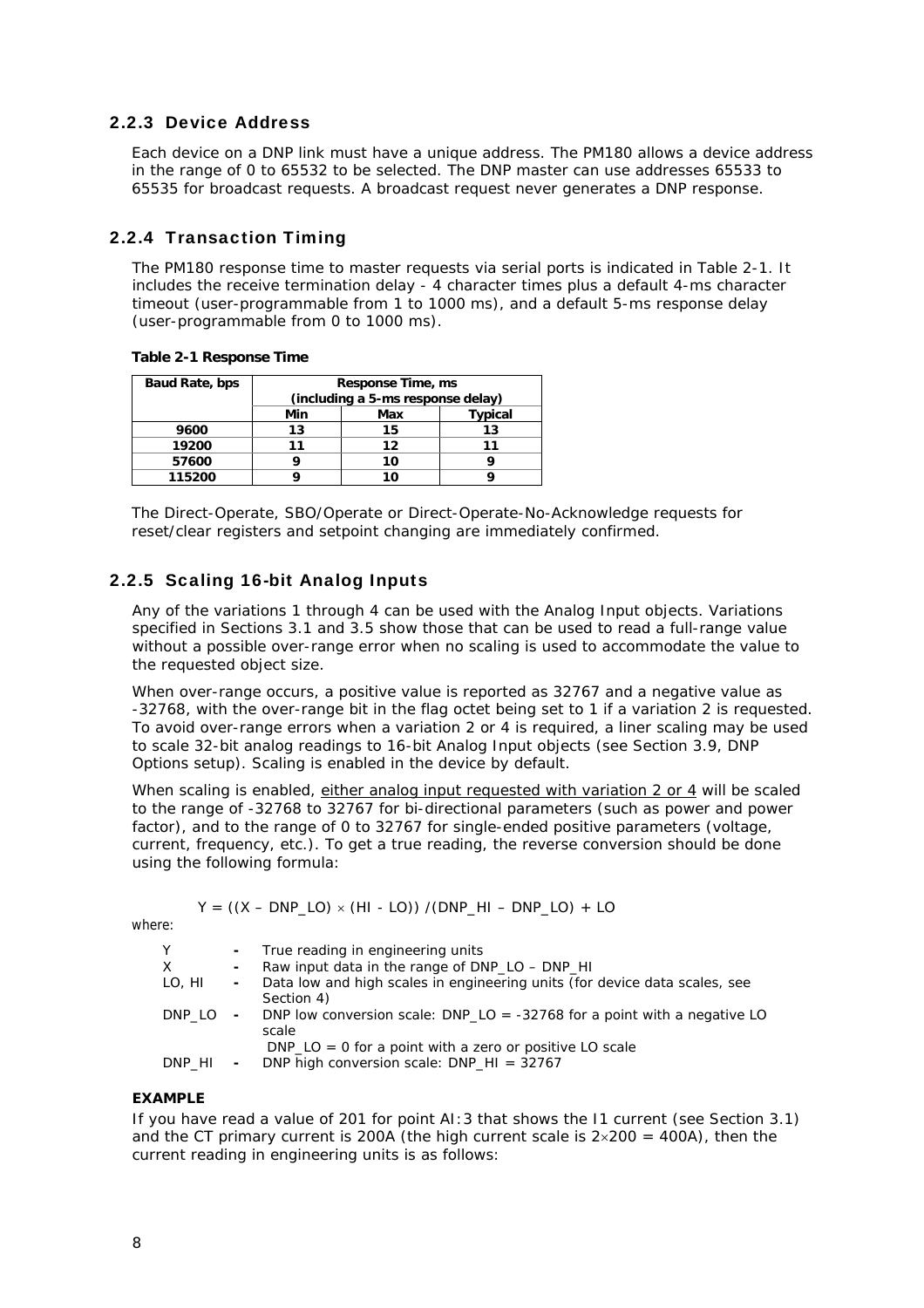<span id="page-8-0"></span> $(201 - 0) \times (400 - 0)/(32767 - 0) + 0 = 2.45A$ 

### 2.2.6 Scaling 16-bit Binary Counters

Binary counters are stored in the device in 32-bit integer format. Using 16-bit Binary Counter objects can cause over-range errors if the counter value exceeds 32767.

Scaling binary counters (see DNP Options setup in Section 3.9) allows changing a binary counter unit from 1 to 1000 in powers of 10 to accommodate a 32-bit counter value to 16 bit object format. If the scaling unit is greater than 1, the counter value is reported being divided by the scaling unit. To get the actual value, multiply the counter reading by the selected scaling unit.

## 2.3 Password Protection

<span id="page-8-1"></span>The PM180 has a password protection option allowing you to protect your setups, cumulative registers and logs from being changed or cleared through communications. You can disable or enable password protection through communications or via the front display. For details, refer to your instrument Installation and Operation Manual.

When password protection is enabled, the user password you set in your instrument should be written into the device authorization register (point AO:192) before another write request is issued. If the correct password is not supplied while password protection is enabled, the instrument will respond to all write requests with the exception response "Control operation not supported for this point". It is recommended to clear the password register after you have completed your changes in order to activate password protection.

## 2.4 File Transfer

<span id="page-8-2"></span>The PM180 supports file transfer operations for reading recorded disturbance waveforms and event-related data for general device events, power quality events and fault recorder events.

Notice that the physical file organization in the PM180 is different from that seen via the DNP3 file transfer objects. See the PM180 Operation Manual for more information on the actual file organization and configuring waveform and event recorders in the device.

### 2.4.1 General File Operations

<span id="page-8-3"></span>Remote file access via DNP3 is implemented by DNP functions OPEN\_FILE, READ and CLOSE\_FILE with object 70, variations 3, 4, 5, 6 and 7. See DNP3 Specification, Volume 6, Part 2 DNP3 Object Library for detailed information on using file transfer objects.

| <b>Function code</b> | <b>Function name</b> | <b>Function Description</b>   |
|----------------------|----------------------|-------------------------------|
|                      | Read                 | Read a data block             |
| 25                   | Open                 | Open a file                   |
| 26                   | Close                | Close a file                  |
| 129                  | Response             | Open, Read and Close response |

The following table lists supported file transfer functions:

Via DNP3, each event data file represents data collected for a single event. Data files are grouped in 12 directories (as shown in the following section) where each file can be uniquely identified by the event type, event sequence number and the time of occurrence.

To read a data file from the device:

- 1. Read the corresponding directory file to get a list of available event files as described in Section 2.4.2.
- 2. Browse the contents of the retrieved directory and select a file entry of interest.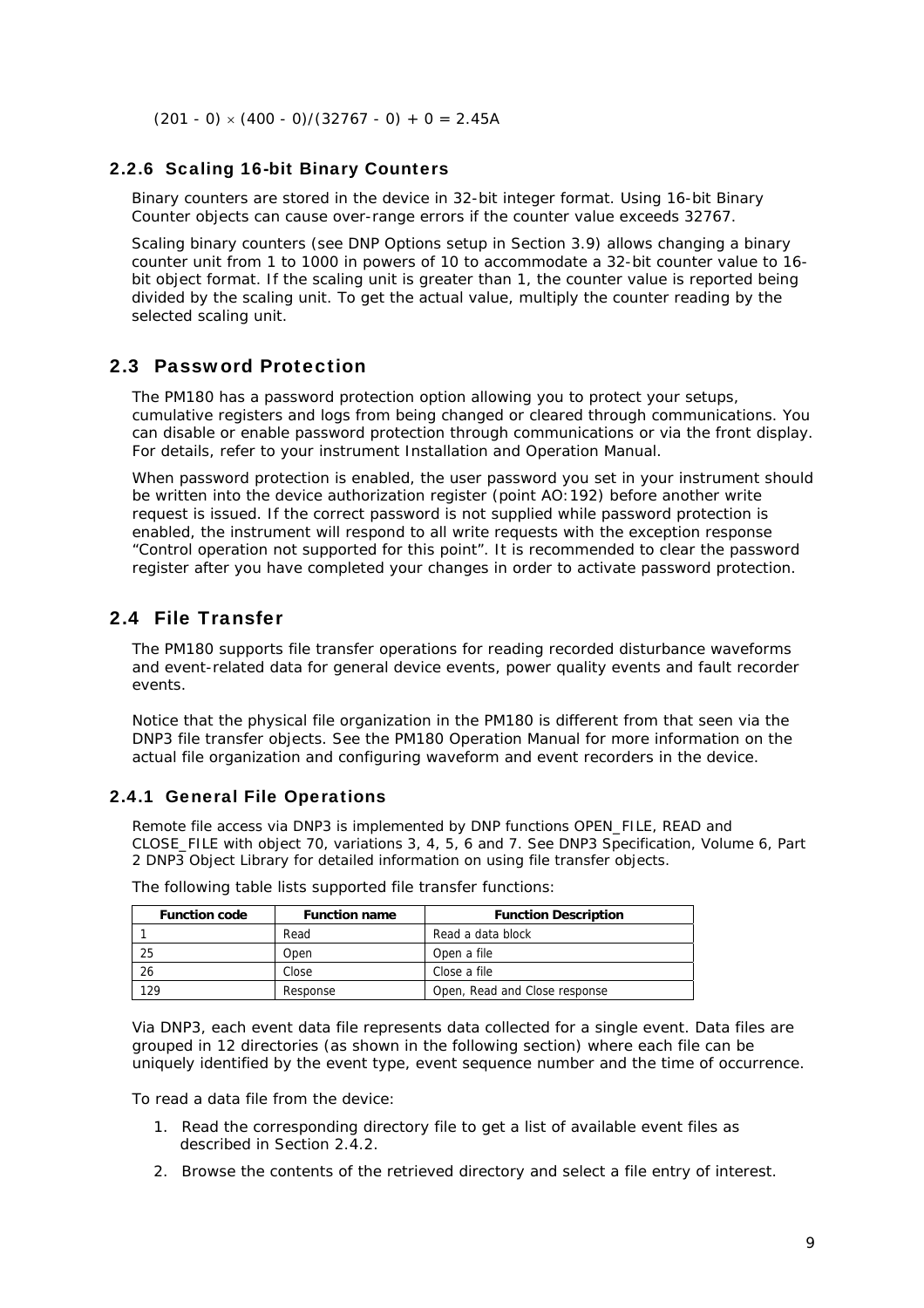3. Read the data file using a file name from the chosen directory entry.

The following limitations should be observed:

- 1. Only one file, either a directory, or a data file, can be open in any time. Close a directory file before reading a data file.
- <span id="page-9-0"></span>2. The block size in Read responses never exceeds 240 bytes.

### 2.4.2 Reading Directory Files

Directory file names are listed in the following table with the description of the directory contents.

| <b>Directory Name</b> | <b>Directory Contents</b>              |
|-----------------------|----------------------------------------|
| DR <sub>1</sub>       | Disturbance recorder #1 waveform files |
| DR <sub>2</sub>       | Disturbance recorder #2 waveform files |
| DR <sub>3</sub>       | Disturbance recorder #3 waveform files |
| DR <sub>4</sub>       | Disturbance recorder #4 waveform files |
| DR <sub>5</sub>       | Disturbance recorder #5 waveform files |
| DR6                   | Disturbance recorder #6 waveform files |
| DR <sub>7</sub>       | Disturbance recorder #7 waveform files |
| DR <sub>8</sub>       | Disturbance recorder #8 waveform files |
| EV                    | Device event log files                 |
| <b>SE</b>             | Sequence-of-Events log files           |
| PO                    | Power quality log files                |
| FT                    | Fault recorder log files               |

To read a directory file:

- 1. Issue the OPEN\_FILE command to open a directory file with the desired directory name (function 25, object 70, variation 3; response – function 129, object 70, variation 4). Use the received file handle as a file identifier in the following file transfer commands.
- 2. Read and store the directory file blocks in succession until the last block is read, using the READ command (function 1, object 70, variation 5; response – function 129, object 70, variation 5).
- 3. Close the open directory file with the CLOSE\_FILE command (function 26, object 70, variation 4; response – function 129, object 70, variation 4).

NOTES:

- 1. Directory entries are transferred beginning from the most recent record.
- 2. Though a physical event file in the device may contain thousands of records, the number of entries in a DNP3 directory is limited to the user selectable value from 10 to 100 most recent events (the default value is 20). See DNP Options in Section 6.1 on how to define the maximum directory size in your device.
- 3. A disturbance waveform directory contains two file entries for each disturbance record with the same file name and extensions .cfg and .dat that are considered a single event when compared to the directory limit.
- 4. Preparing a directory list for a disturbance waveform directory takes an amount of time so that the response to a directory OPEN\_FILE command may be significantly delayed. The response delay may be up to 0.4 seconds per 10 disturbance records.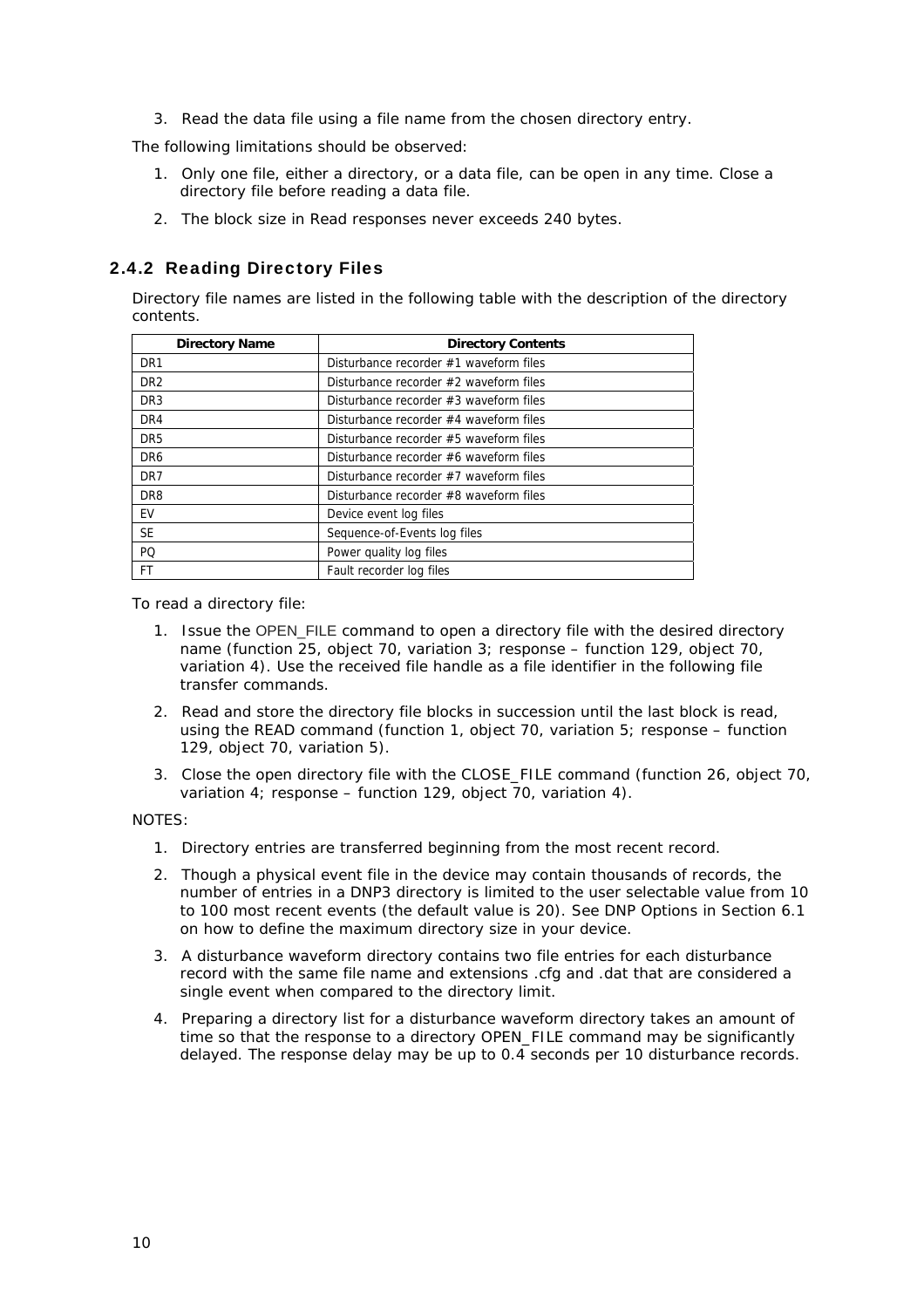### 2.4.3 Reading Event Data Files

<span id="page-10-0"></span>To read an event data file:

- 1. Issue the OPEN FILE command to open a file with the desired file name (function 25, object 70, variation 3; response – function 129, object 70, variation 4). Use the received file handle as a file identifier in the following file transfer commands.
- 2. Read and store the file blocks in succession until the last block is read, using the READ command (function 1, object 70, variation 5; response – function 129, object 70, variation 5).
- 3. Close the open file with the CLOSE\_FILE command (function 26, object 70, variation 4; response – function 129, object 70, variation 4).

**NOTE** 

All 16-bit and 32-bit data is encoded in little-endian notation.

The following paragraphs describe the file structures for different file types. The following designations are used in filename templates:

eeeee – event ID that caused an event, 2 to 6 ASCII characters (see Event Type ID, F22, in Section 5 for the event type codes)

nnnnn – event sequence number, 1 to 5 ASCII characters from 1 to 65535 (may be omitted with the preceding "-" delimiter)

YYYY - year coded by 4 ASCII characters

MM - month coded by 2 ASCII characters from 01 to 12

DD - day coded by 2 ASCII characters from 01 to 31

hh - hour coded by 2 ASCII characters from 00 to 23

mm - minutes coded by 2 ASCII characters from 00 to 59

sssss - milliseconds coded by 5 ASCII characters from 00000 to 59999

#### **Disturbance Waveform Files**

File directory name: DR1, DR2, … DR8

File name templates:

eeeee-nnnnn\$YYYY-MM-DD-hh-mm-sssss.cfg

eeeee-nnnnn\$YYYY-MM-DD-hh-mm-sssss.dat

Disturbance waveform data is transferred by two files in COMTRADE (IEEE Std. C37.111- 1999) format: an ASCII configuration file with the .cfg extension and a binary data file with the .dat extension.

The name of the substation location in the COMTARDE .cfg file can be configured via the DNP Options setup (see Section 6.1).

#### **Device Event Log Files**

File directory name: EV

File name template: EV-nnnnn\$YYYY-MM-DD-hh-mm-sssss

An event file represents an array of 1 to 12 binary structures with the following attributes:

| <b>Field Description</b>                 | Range                | Units | туре               | Size, bytes    |
|------------------------------------------|----------------------|-------|--------------------|----------------|
| Trigger time, seconds since 1/1/1970     |                      | sec   | UINT32             |                |
| Trigger time, fractional seconds in usec |                      | usec  | UINT32             | $\overline{4}$ |
| Logged/triggered value                   |                      |       | INT <sub>32</sub>  |                |
| Event number                             | 1-65535              |       | UINT <sub>16</sub> |                |
| Event point/source ID                    | See F19 in Section 5 |       | UINT <sub>16</sub> |                |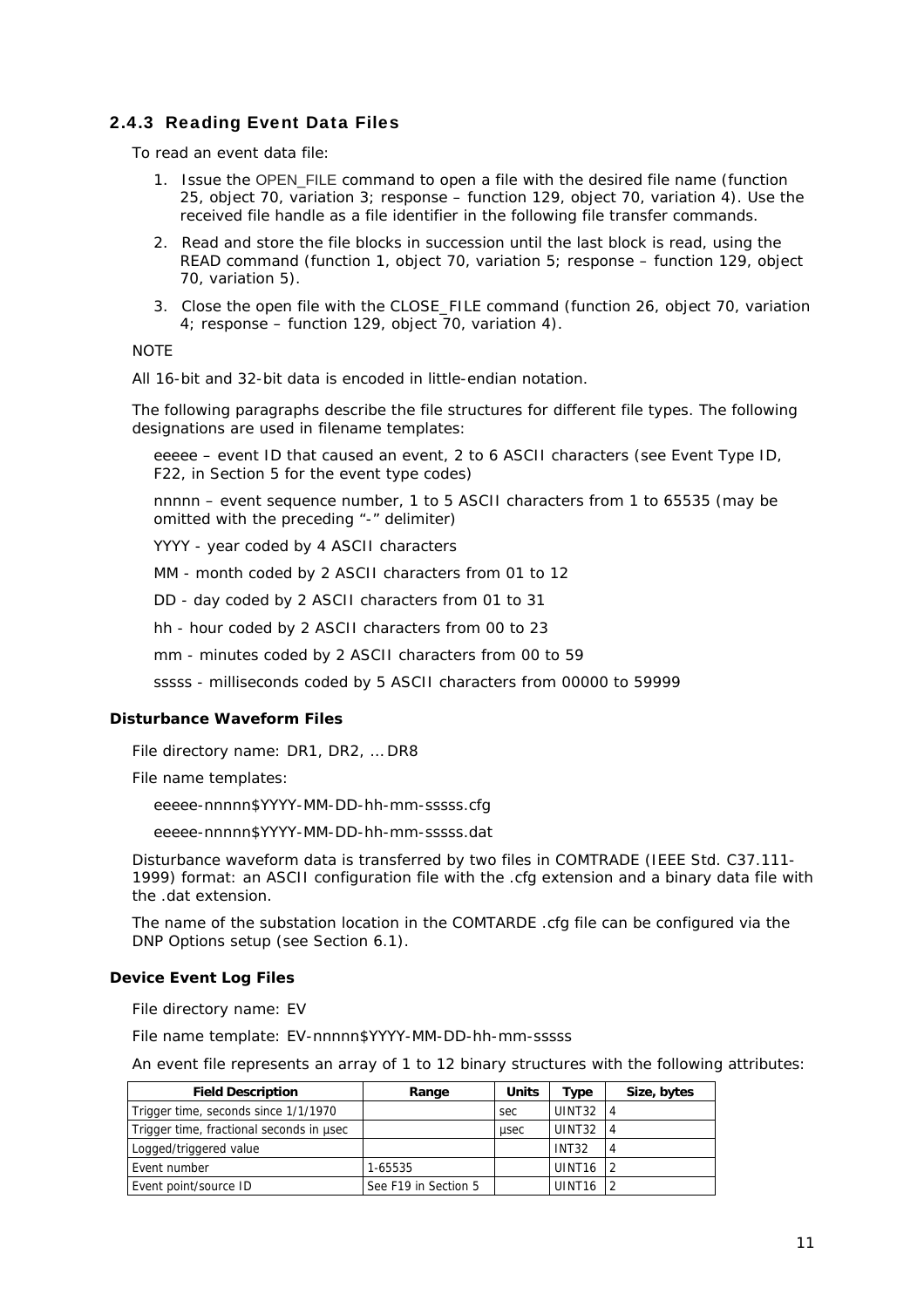| <b>Field Description</b> | Range                | Units | $T$ ype            | Size, bytes |
|--------------------------|----------------------|-------|--------------------|-------------|
| Event effect             | See F20 in Section 5 |       | UINT <sub>16</sub> |             |
| Not used                 |                      |       | UINT <sub>16</sub> |             |

A file may contain more than one record per event in case the event was triggered by a compound logical expression with multiple conditions or multiple actions were taken.

For the triggered value range and units, see Section 3 in the PM180 Modbus Reference Guide. For volt, amps, power and frequency scales and units, refer to Section 4.

### **Sequence-of-Events Log Files**

File directory name: SE

File name template: eeeee-nnnnn\$YYYY-MM-DD-hh-mm-sssss

A sequence-of-event file represents an array of one or two binary structures with the following attributes:

| <b>Field Description</b>                 | Range                                                                                                                                                               | <b>Units</b> | <b>Type</b>        | Size, bytes    |
|------------------------------------------|---------------------------------------------------------------------------------------------------------------------------------------------------------------------|--------------|--------------------|----------------|
| Trigger time, seconds since 1/1/1970     |                                                                                                                                                                     | sec          | UINT32             | 4              |
| Trigger time, fractional seconds in usec |                                                                                                                                                                     | usec         | UINT32             | 4              |
| Event type                               | See F22 in Section 5                                                                                                                                                |              | UINT <sub>16</sub> | 2              |
| Event number                             | 1-65535                                                                                                                                                             |              | UINT <sub>16</sub> | $\overline{2}$ |
| Event point status                       | Bit 0 - source point<br>status:<br>$0 = Open/Off$<br>$1 = \text{Closed}/\text{On}$<br>Bit 8 - GPS clock sync<br>status:<br>$0 =$ time unlocked<br>$1 =$ time locked |              | UINT <sub>16</sub> | 2              |
| Not used                                 |                                                                                                                                                                     |              | UINT <sub>16</sub> | $\overline{2}$ |

Two records may be included in a file in the event that the consequent status changes of a source point immediately follow each other in the original log file without being interleaved with other events.

### **Power Quality Event Log Files**

File directory name: PQ

File name template: eeeee-nnnnn\$YYYY-MM-DD-hh-mm-sssss

A power quality event file represents an array of 1 to 3 binary structures with the following attributes:

| <b>Field Description</b>               | Range                | <b>Units</b> | <b>Type</b>        | Size, bytes    |
|----------------------------------------|----------------------|--------------|--------------------|----------------|
| Start time, seconds since 1/1/1970     |                      | sec          | UINT32             | 4              |
| Start time, fractional seconds in usec |                      | usec         | UINT32             | 4              |
| End time, seconds since 1/1/1970       |                      | sec          | UINT32             | 4              |
| End time, fractional seconds in usec   |                      | usec         | UINT <sub>32</sub> | 4              |
| Value reference (base), primary units  | See Section 3.10     |              | <b>INT32</b>       | 4              |
| Value magnitude, primary units         | See Section 3.10     |              | <b>INT32</b>       | 4              |
| PQ event type                          | See F22 in Section 5 |              | UINT <sub>16</sub> | 2              |
| PQ event number                        | 1-65535              |              | UINT <sub>16</sub> | $\overline{2}$ |
| Point ID (generic)                     | See Section 3.10     |              | UINT <sub>16</sub> | $\overline{2}$ |
| Not used                               |                      |              | UINT <sub>16</sub> | 2              |

Depending on the number of voltage phases where an event has occurred, the file may contain 1, 2 or 3 records, one per affected phase. Follow the received file size to discover the actual number of records in the file.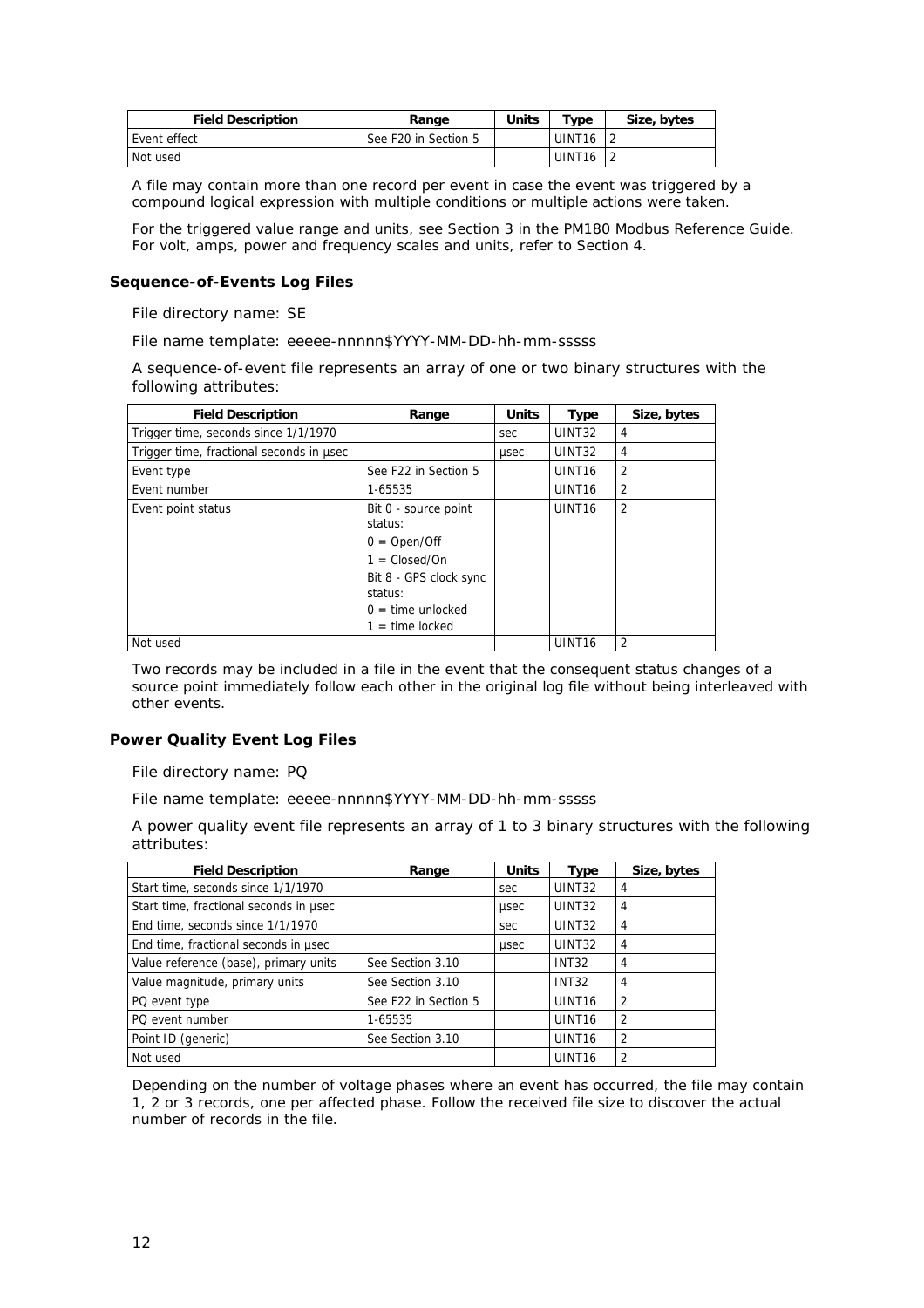### **Fault Event Log Files**

File directory name: FT

File name template: eeeee-nnnnn\$YYYY-MM-DD-hh-mm-sssss

A fault event file represents an array of three binary structures, one for each phase of current in the order A-B-C, with the following attributes:

| <b>Field Description</b>                | Range                | <b>Units</b>   | <b>Type</b>        | Size, bytes    |
|-----------------------------------------|----------------------|----------------|--------------------|----------------|
| Start time, seconds since 1/1/1970      |                      | sec            | UINT32             | 4              |
| Start time, fractional seconds in usec  |                      | usec           | <b>UINT32</b>      | 4              |
| End time, seconds since 1/1/1970        |                      | sec            | UINT <sub>32</sub> | 4              |
| End time, fractional seconds in usec    |                      | usec           | UINT32             | 4              |
| Fault event type                        | See F22 in Section 5 |                | UINT <sub>16</sub> | $\overline{2}$ |
| Fault event number                      | 1-65535              |                | UINT <sub>16</sub> | $\overline{2}$ |
| Current reference (base), primary units | See Section 3.10     | U <sub>2</sub> | <b>INT32</b>       | 4              |
| Current magnitude, primary units        | See Section 3.10     | U <sub>2</sub> | <b>INT32</b>       | 4              |
| Volts reference (base), primary units   | See Section 3.10     | U1             | <b>INT32</b>       | 4              |
| Volts magnitude, primary units          | See Section 3.10     | U1             | <b>INT32</b>       | 4              |
| Current phase point ID (generic)        | See Section 3.10     |                | UINT <sub>16</sub> | $\overline{2}$ |
| Volts phase point ID (generic)          | See Section 3.10     |                | UINT <sub>16</sub> | $\overline{2}$ |
| Not used                                |                      |                | UINT32             | 4              |

### 2.4.4 Processing errors

<span id="page-12-0"></span>Any error or timeout that occurs while reading a file causes the file to be automatically closed.

#### **Block Number Sequence**

Data blocks are numbered starting at 0. Blocks must be read in ascending order. You can read the same block several times as long as no request has been sent for the following block. An error in the requested block number generates a negative Read Block response where the status field contains a code that means that the block number did not have the expected sequence number.

#### **Inactivity Timeout**

The inactivity timer is set in the device to 60 seconds. An open file is automatically closed whenever the time between two consecutive file transfer requests exceeds the inactivity timeout. In this case the device generates a fixed DNP event Obj 70 Var 6 with the status field that means that the file is closed due to inactivity timeout. The fixed events can be polled via the event Class 3.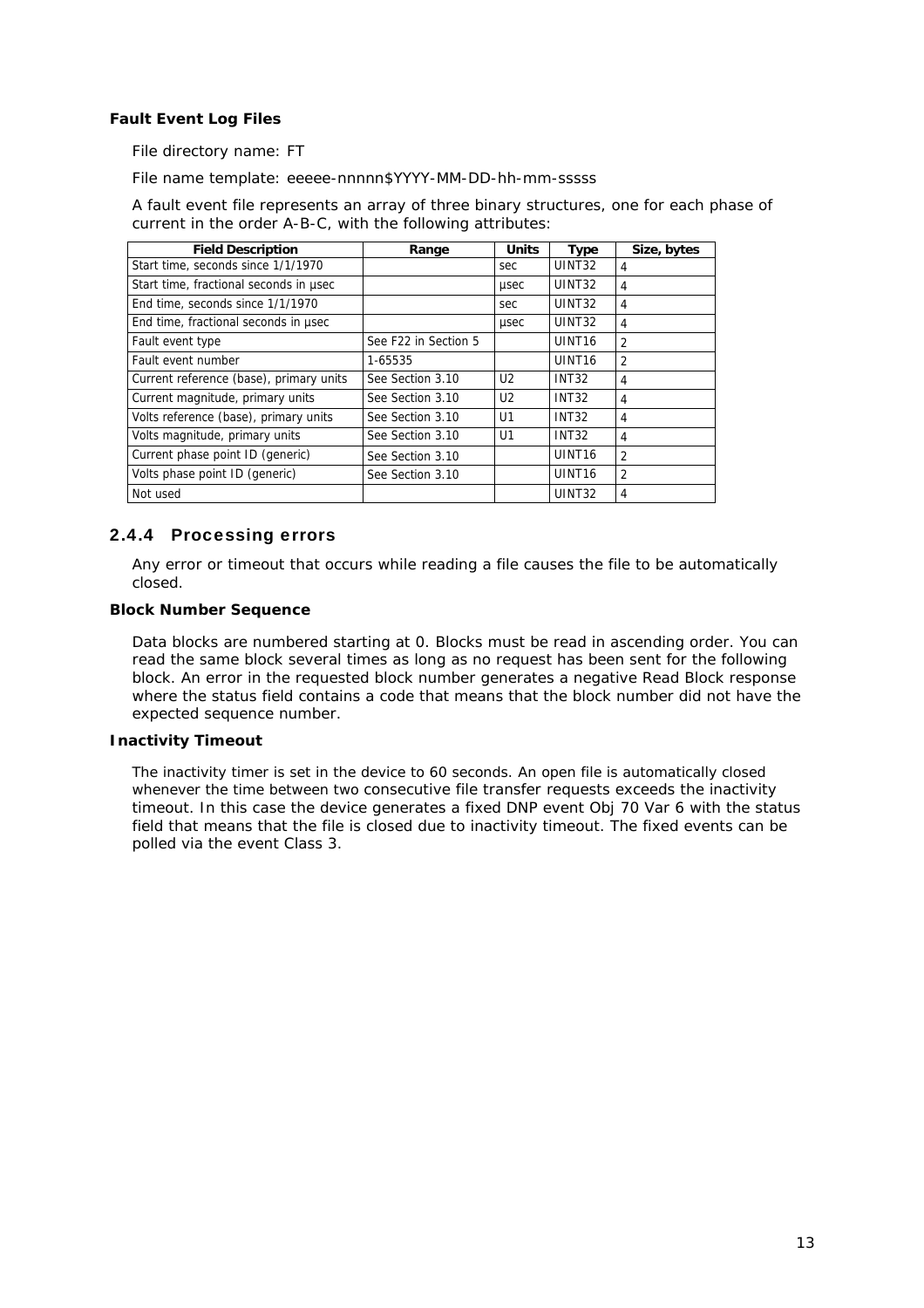# 3 DNP Point Map

# 3.1 Analog Inputs - Basic Set

<span id="page-13-1"></span><span id="page-13-0"></span>

| Object: Var. | <b>Object: Point</b> | <b>Description</b>                            | Options/Range <sup>2</sup> | $Units2$         | <b>Type</b>   | R/W            | <b>Notes</b>   |
|--------------|----------------------|-----------------------------------------------|----------------------------|------------------|---------------|----------------|----------------|
| 30:3         | AI:0                 | V1/V12 voltage                                | 0-Vmax                     | U1               | UINT32        | R              |                |
| 30:3         | AI:1                 | V2/V23 voltage                                | 0-Vmax                     | U1               | UINT32        | ${\sf R}$      | $\overline{1}$ |
| 30:3         | AI:2                 | $\sqrt{V3}/V31$ voltage                       | 0-Vmax                     | U1               | UINT32        | ${\sf R}$      |                |
| 30:3         | AI:3                 | 11 current                                    | 0-Imax                     | U <sub>2</sub>   | UINT32        | $\mathsf{R}$   |                |
| 30:3         | AI:4                 | 12 current                                    | $0$ -Imax                  | U <sub>2</sub>   | <b>UINT32</b> | $\mathsf{R}$   |                |
| 30:3         | AI:5                 | 13 current                                    | 0-Imax                     | U <sub>2</sub>   | UINT32        | $\mathsf{R}$   |                |
| 30:3         | AI:6                 | kW <sub>L1</sub>                              | -Pmax-Pmax                 | $\overline{U}$ 3 | <b>INT32</b>  | $\mathsf{R}$   |                |
| 30:3         | AI:7                 | kW <sub>L2</sub>                              | -Pmax-Pmax                 | U <sub>3</sub>   | <b>INT32</b>  | ${\sf R}$      |                |
| 30:3         | AI:8                 | kW <sub>L3</sub>                              | -Pmax-Pmax                 | $\overline{U}$ 3 | <b>INT32</b>  | ${\sf R}$      |                |
| 30:3         | AI:9                 | kvar L1                                       | -Pmax-Pmax                 | $\overline{U}$ 3 | <b>INT32</b>  | $\mathsf{R}$   |                |
| 30:3         | AI:10                | kvar L2                                       | -Pmax-Pmax                 | $\overline{U}$ 3 | <b>INT32</b>  | ${\sf R}$      |                |
| 30:3         | AI:11                | kvar L3                                       | -Pmax-Pmax                 | U3               | <b>INT32</b>  | ${\sf R}$      |                |
| 30:3         | AI:12                | kVAL1                                         | 0-Pmax                     | U3               | UINT32        | ${\sf R}$      |                |
| 30:3         | AI:13                | kVAL2                                         | 0-Pmax                     | U <sub>3</sub>   | UINT32        | ${\sf R}$      |                |
| 30:3         | AI:14                | kVAL3                                         | 0-Pmax                     | U3               | UINT32        | ${\sf R}$      |                |
| 30:4         | AI:15                | Power factor L1                               | $-1000 - 1000$             | $\times$ 0.001   | <b>INT16</b>  | $\mathsf R$    |                |
| 30:4         | Al:16                | Power factor L2                               | $-1000 - 1000$             | $\times$ 0.001   | <b>INT16</b>  | $\overline{R}$ |                |
| 30:4         | AI:17                | Power factor L3                               | $-1000 - 1000$             | $\times$ 0.001   | <b>INT16</b>  | $\mathsf{R}$   |                |
| 30:4         | AI:18                | <b>Total PF</b>                               | $-1000 - 1000$             | $\times$ 0.001   | <b>INT16</b>  | $\mathsf{R}$   |                |
| 30:3         | AI:19                | <b>Total kW</b>                               | -Pmax-Pmax                 | U <sub>3</sub>   | <b>INT32</b>  | $\mathsf{R}$   |                |
| 30:3         | AI:20                | Total kvar                                    | -Pmax-Pmax                 | $\overline{U}$ 3 | <b>INT32</b>  | $\mathsf{R}$   |                |
| 30:3         | AI:21                | <b>Total kVA</b>                              | 0-Pmax                     | U <sub>3</sub>   | UINT32        | ${\sf R}$      |                |
| 30:3         | AI:22                | In (neutral) current                          | $0$ -Imax                  | U <sub>2</sub>   | <b>UINT32</b> | $\mathsf{R}$   |                |
| 30:4         | AI:23                | Frequency                                     | 0-10000                    | $\times$ 0.01Hz  | UINT16        | $\overline{R}$ |                |
| 30:3         | Al:24                | Maximum kW import sliding window demand       | 0-Pmax                     | U <sub>3</sub>   | UINT32        | $\overline{R}$ |                |
| 30:3         | AI:25                | kW import accumulated demand                  | 0-Pmax                     | U3               | UINT32        | $\mathsf{R}$   |                |
| 30:3         | Al:26                | Maximum kVA sliding window demand             | 0-Pmax                     | U3               | UINT32        | ${\sf R}$      |                |
| 30:3         | AI:27                | kVA accumulated demand                        | 0-Pmax                     | U3               | UINT32        | $\mathsf{R}$   |                |
| 30:3         | AI:28                | 11 Maximum ampere demand                      | 0-Imax                     | $\overline{U2}$  | UINT32        | $\mathsf{R}$   |                |
| 30:3         | AI:29                | 12 Maximum ampere demand                      | 0-Imax                     | U <sub>2</sub>   | UINT32        | ${\sf R}$      |                |
| 30:3         | AI:30                | 13 Maximum ampere demand                      | $0$ -Imax                  | U <sub>2</sub>   | UINT32        | $\mathsf{R}$   |                |
| 30:3         | AI:31                | Present kW import sliding window demand       | 0-Pmax                     | U3               | UINT32        | $\overline{R}$ |                |
| 30:3         | AI:32                | Present kVA sliding window demand             | 0-Pmax                     | U3               | UINT32        | $\mathsf{R}$   |                |
| 30:4         | AI:33                | PF (import) at Max. kVA sliding window demand | $0 - 1000$                 | $\times$ 0.001   | UINT16        | $\overline{R}$ |                |
| 30:4         | AI:34                | V1/V12 voltage THD                            | 0-9999                     | $\times 0.1\%$   | UINT16        | $\mathsf{R}$   | 1, 3           |
| 30:4         | AI:35                | V2/V23 voltage THD                            | 0-9999                     | $\times 0.1\%$   | UINT16        | $\mathsf{R}$   | 1, 3           |
| 30:4         | AI:36                | V3/V31 voltage THD                            | 0-9999                     | $\times 0.1\%$   | UINT16        | $\mathsf{R}$   | 1, 3           |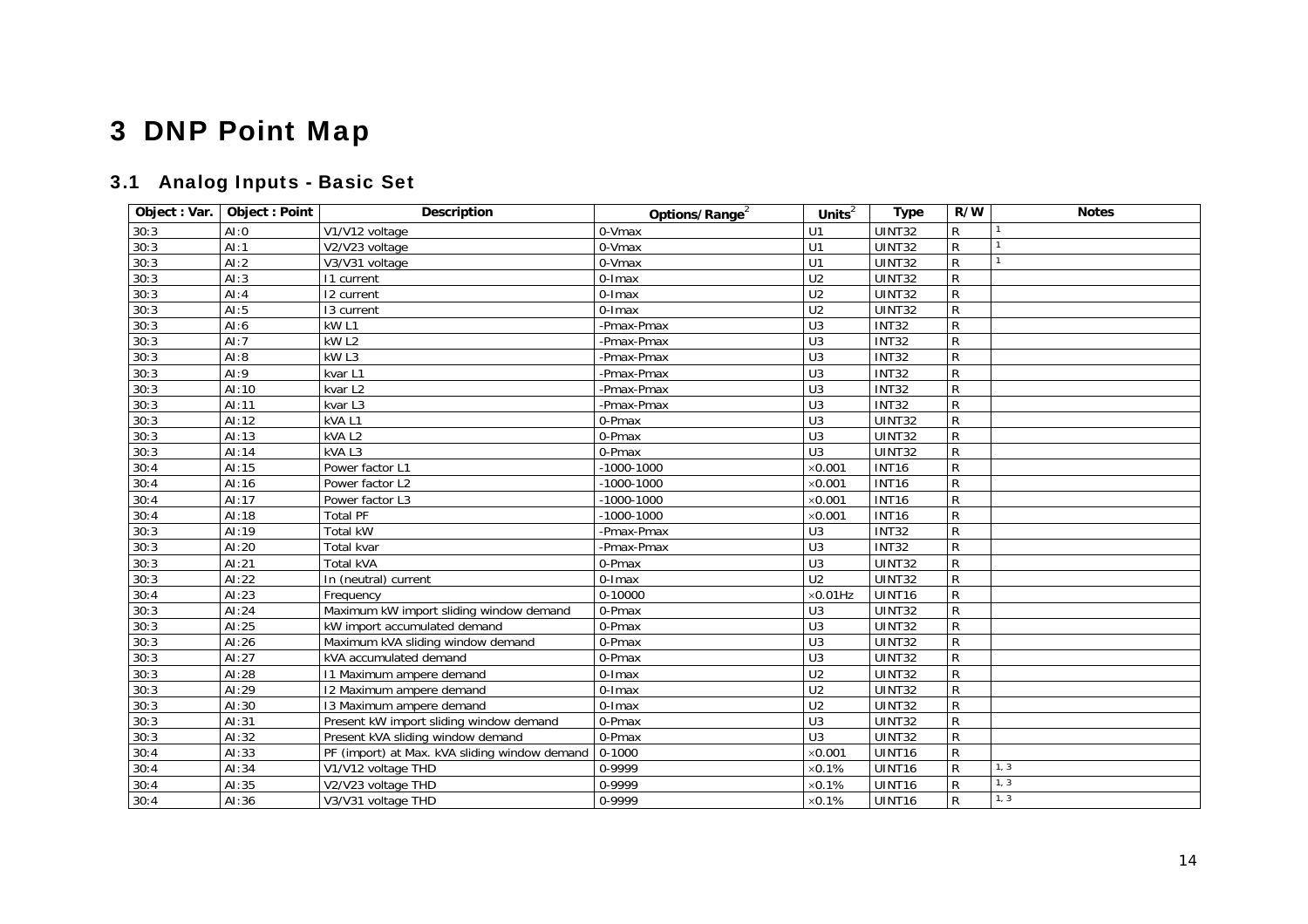| Object: Var. | <b>Object: Point</b> | <b>Description</b> | Options/Range | Unitsʻ         | Type               | R/W | <b>Notes</b> |
|--------------|----------------------|--------------------|---------------|----------------|--------------------|-----|--------------|
| 30:4         | AI:37                | 11 current THD     | 0-9999        | $\times$ 0.1%  | UINT <sub>16</sub> |     |              |
| 30:4         | AI:38                | 12 current THD     | 0-9999        | $\times 0.1\%$ | UINT <sub>16</sub> | R   |              |
| 30:4         | AI:39                | 13 current THD     | 0-9999        | $\times 0.1\%$ | UINT <sub>16</sub> | R   |              |
| 30:4         | AI:40                | 11 current TDD     | $0 - 1000$    | $\times 0.1\%$ | UINT <sub>16</sub> | R   |              |
| 30:4         | AI:41                | 12 current TDD     | $0 - 1000$    | $\times$ 0.1%  | UINT <sub>16</sub> |     |              |
| 30:4         | AI:42                | 13 current TDD     | $0 - 1000$    | $\times$ 0.1%  | UINT <sub>16</sub> |     |              |
| 30:3         | AI:43                | Reserved           |               |                | UINT <sub>16</sub> | R   |              |

 **NOTES:** 

<sup>1</sup> When the 4LN3, 3LN3, or 3BLN3 wiring mode is selected, the voltages will be line-to-neutral; for any other wiring mode, they will be line-to-line voltages.

<sup>2</sup> All analog input points except of harmonics are 1-second average values. For volts, amps and power scales and units, refer to Section 4 "Data Scales and Units". For analog input scaling formulas and examples, see Section 2.2.5, " Scaling Analog Input Objects".

3 On a 3-s interval.

## 3.2 Binary Inputs - Basic Set

| Object: Var. | Object : Point | <b>Description</b>    | Range   | <b>Units</b> | Type | R/W    | <b>Notes</b> |
|--------------|----------------|-----------------------|---------|--------------|------|--------|--------------|
|              |                | Relays                |         |              |      |        |              |
| 01:1         | BI:0           | Relay #1 status       | $0 - 1$ |              |      |        |              |
| 01:1         | BI:1           | Relay #2 status       | $0 - 1$ |              |      |        |              |
| $\cdots$     | $\cdots$       | $\cdots$              | $0 - 1$ |              |      |        |              |
| 01:1         | BI:63          | Relay #64 status      | $0 - 1$ |              |      | n      |              |
|              |                | <b>Digital Inputs</b> |         |              |      |        |              |
| 01:1         | BI:64          | Digital input #1      | $0 - 1$ |              |      | R      |              |
| 01:1         | BI:65          | Digital input #2      | $0 - 1$ |              |      |        |              |
| $\cdots$     | $\cdots$       | $\cdots$              |         |              |      |        |              |
| 01:1         | BI:191         | Digital input #128    | $0 - 1$ |              |      | с<br>n |              |

### 3.3 Binary Counters - Basic Set

<span id="page-14-3"></span><span id="page-14-2"></span><span id="page-14-1"></span><span id="page-14-0"></span>

| Object: Var. | Object: Point | <b>Description</b> | Range                    | Units | Type   | R/W | <b>Notes</b> |
|--------------|---------------|--------------------|--------------------------|-------|--------|-----|--------------|
| 20:5         | BC:0          | kWh import         | 0-999.999.999            | U5    | UINT32 |     |              |
| 20:5         | BC:1          | kWh export         | 0-999.999.999            | U5    | UINT32 |     |              |
| 20:5         | BC:2          | kvarh net          | -999.999.999-999.999.999 | U5    | UINT32 |     |              |
| 20:5         | BC:3          | kVAh               | 0-999.999.999            | U5    | UINT32 |     |              |
| 20:5         | BC:4          | kvarh import       | 0-999.999.999            | U5    | UINT32 |     |              |
| 20:5         | BC:5          | kvarh export       | 0-999,999,999            | l U5  | UINT32 |     |              |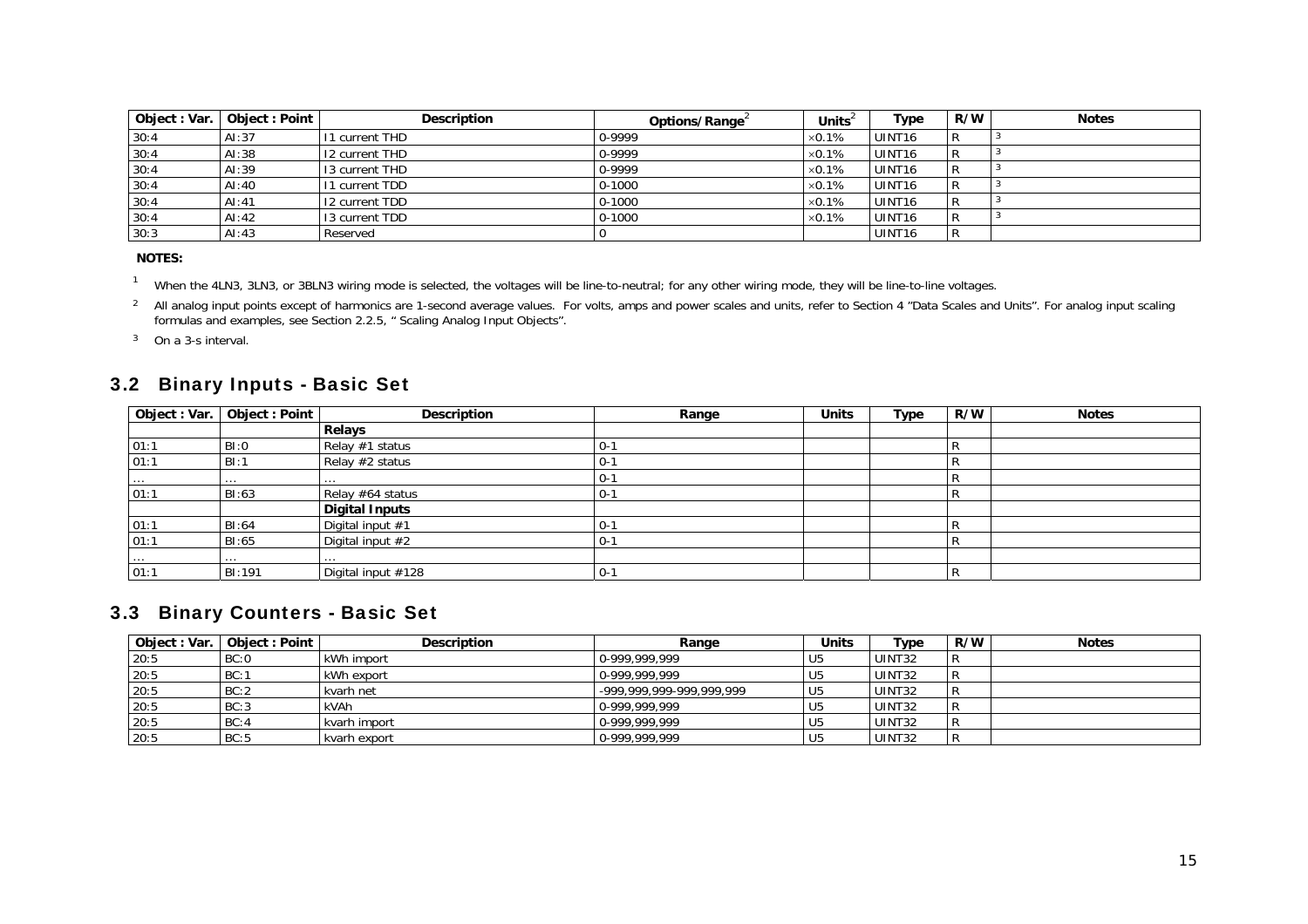## 3.4 Frozen Binary Counters

| Object: Var. | <b>Object: Point</b> | <b>Description</b>                   | Range                        | <b>Units</b>    | <b>Type</b>   | R/W          | <b>Notes</b> |
|--------------|----------------------|--------------------------------------|------------------------------|-----------------|---------------|--------------|--------------|
|              |                      | <b>Total Energies - Basic Set</b>    |                              |                 |               |              |              |
| 21:var       | FBC:0                | kWh import                           | 0-999,999,999                | U <sub>5</sub>  | <b>UINT32</b> | R            |              |
| 21:var       | FBC:1                | kWh export                           | 0-999,999,999                | U <sub>5</sub>  | UINT32        | ${\sf R}$    |              |
| 21:var       | FBC:2                | kvarh net                            | -999.999.999-999.999.999     | $\overline{U5}$ | UINT32        | ${\sf R}$    |              |
| 21:var       | FBC:3                | kVAh                                 | 0-999,999,999                | U <sub>5</sub>  | <b>UINT32</b> | R            |              |
| 21:var       | FBC:4                | kvarh import                         | 0-999,999,999                | U <sub>5</sub>  | UINT32        | ${\sf R}$    |              |
| 21:var       | FBC:5                | kvarh export                         | 0-999,999,999                | U <sub>5</sub>  | <b>UINT32</b> | $\mathsf{R}$ |              |
|              |                      | <b>Counters - Extended Set</b>       |                              |                 |               |              |              |
| 21:var       | FBC:35328            | Counter $#1$                         | 0-999,999,999                |                 | <b>UINT32</b> | R            |              |
| 21:var       | FBC:35329            | Counter $#2$                         | 0-999.999.999                |                 | <b>UINT32</b> | R            |              |
| 21:var       | FBC:35330            | Counter $#3$                         | 0-999,999,999                |                 | UINT32        | ${\sf R}$    |              |
| 21:var       | FBC:35331            | Counter #4                           | 0-999,999,999                |                 | <b>UINT32</b> | R            |              |
| 21:var       | FBC:35332            | Counter #5                           | 0-999,999,999                |                 | UINT32        | ${\sf R}$    |              |
| 21:var       | FBC:35333            | Counter $#6$                         | 0-999,999,999                |                 | UINT32        | ${\sf R}$    |              |
| 21:var       | FBC:35334            | Counter #7                           | 0-999,999,999                |                 | <b>UINT32</b> | R            |              |
| 21:var       | FBC:35335            | Counter #8                           | 0-999,999,999                |                 | <b>UINT32</b> | ${\sf R}$    |              |
| 21:var       | FBC:35336            | Counter $#9$                         | 0-999.999.999                |                 | <b>UINT32</b> | ${\sf R}$    |              |
| 21:var       | FBC:35337            | Counter #10                          | 0-999,999,999                |                 | UINT32        | ${\sf R}$    |              |
| 21:var       | FBC:35338            | Counter #11                          | 0-999,999,999                |                 | UINT32        | R            |              |
| 21:var       | FBC:35339            | Counter #12                          | 0-999,999,999                |                 | UINT32        | $\mathsf{R}$ |              |
| 21:var       | FBC:35340            | Counter #13                          | 0-999,999,999                |                 | UINT32        | R            |              |
| 21:var       | FBC:35341            | Counter #14                          | 0-999,999,999                |                 | UINT32        | ${\sf R}$    |              |
| 21:var       | FBC:35342            | Counter #15                          | 0-999,999,999                |                 | UINT32        | R            |              |
| 21:var       | FBC:35343            | Counter $#16$                        | 0-999,999,999                |                 | UINT32        | R            |              |
|              |                      | <b>Total Energies - Extended Set</b> |                              |                 |               |              |              |
| 21:var       | FBC:38656            | kWh import                           | 0-999,999,999                | U <sub>5</sub>  | <b>UINT32</b> | ${\sf R}$    |              |
| 21:var       | FBC:38657            | kWh export                           | 0-999.999.999                | U <sub>5</sub>  | <b>UINT32</b> | ${\sf R}$    |              |
| 21:var       | FBC:38658            | KWh net                              | -999, 999, 999-999, 999, 999 | U <sub>5</sub>  | UINT32        | ${\sf R}$    |              |
| 21:var       | FBC:38659            | KWh total                            | 0-999,999,999                | $\overline{U5}$ | <b>UINT32</b> | ${\sf R}$    |              |
| 21:var       | FBC:38660            | kvarh import                         | 0-999,999,999                | U <sub>5</sub>  | UINT32        | R            |              |
| 21:var       | FBC:38661            | kvarh export                         | 0-999,999,999                | $\overline{U5}$ | <b>UINT32</b> | ${\sf R}$    |              |
| 21:var       | FBC:38662            | kvarh net                            | -999, 999, 999-999, 999, 999 | U <sub>5</sub>  | <b>UINT32</b> | ${\sf R}$    |              |
| 21:var       | FBC:38663            | kvarh total                          | 0-999,999,999                | U <sub>5</sub>  | UINT32        | ${\sf R}$    |              |
| 21:var       | FBC:38664            | kVAh total                           | 0-999.999.999                | U <sub>5</sub>  | <b>UINT32</b> | R            |              |

#### **NOTE**

<span id="page-15-3"></span><sup>1</sup> For object variation, see DNP Options setup (see Section 3.9).

<span id="page-15-2"></span><span id="page-15-1"></span><span id="page-15-0"></span><sup>2</sup> Issuing a freeze and clear request (or freeze and clear - No acknowledgement) to object 20 variation 0 using function code 0x09 (or 0x10) and the data qualifier 0x06 causes all counters to be reset to zero.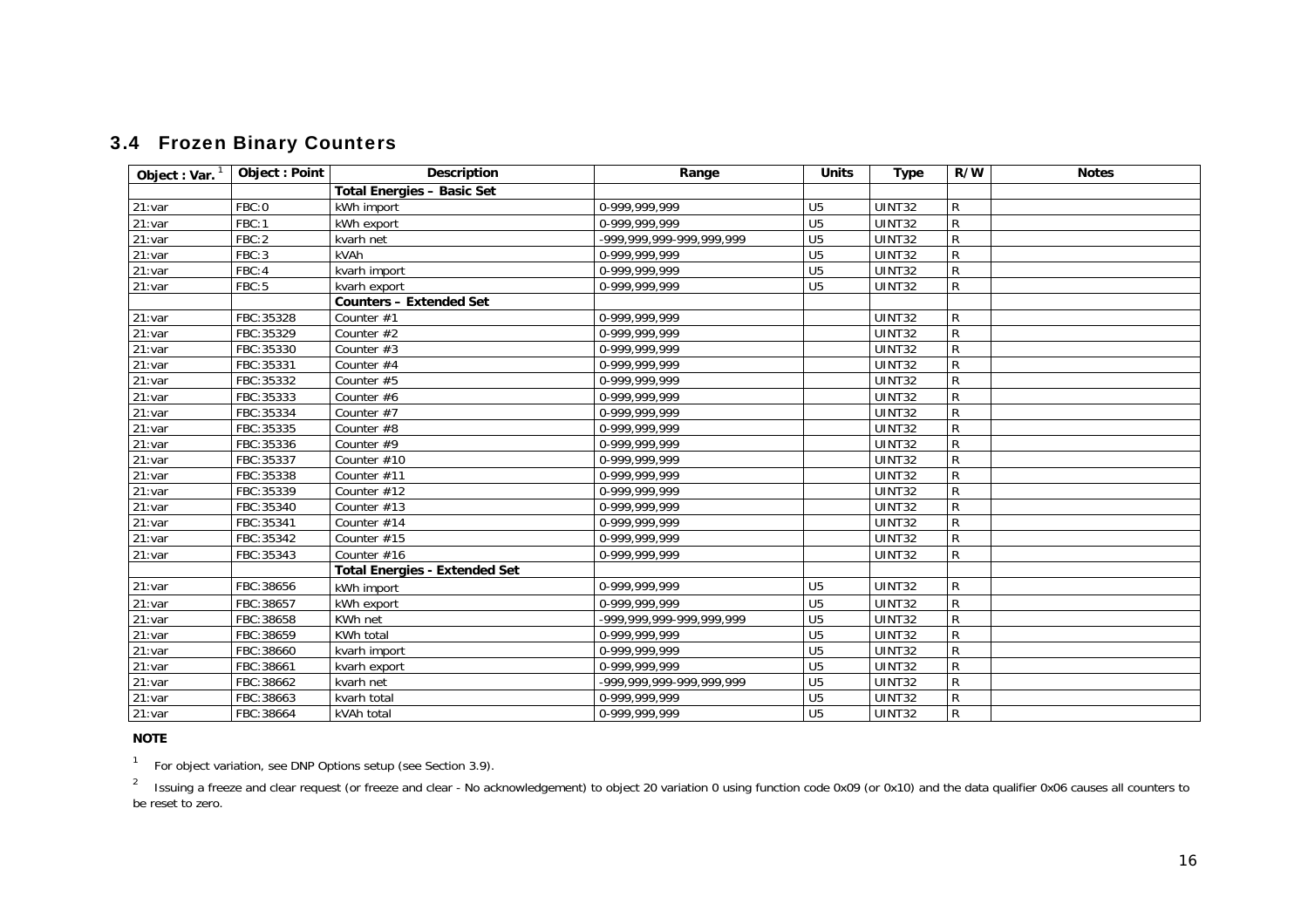<span id="page-16-6"></span><span id="page-16-5"></span><span id="page-16-4"></span><span id="page-16-3"></span><span id="page-16-2"></span><span id="page-16-1"></span><span id="page-16-0"></span>

| Object : Var. | Object: Point   Description |                                   | Options/Range <sup>3</sup>        | Units $3$       | <b>Type</b>   |                | R/W Notes |
|---------------|-----------------------------|-----------------------------------|-----------------------------------|-----------------|---------------|----------------|-----------|
| 30:4          | AI:32768                    | <b>None</b>                       | $\Omega$                          |                 | UINT16        | R              |           |
|               |                             | <b>Special Inputs</b>             |                                   |                 |               | R              |           |
| 30:4          | BI:33024                    | Voltage disturbance               | $0 - 100$                         | % Un            |               | ${\sf R}$      |           |
| 30:4          | BI:33025                    | Phase rotation order              | $0 = ERR$ , $1 = POS$ , $2 = NEG$ |                 |               | R              |           |
|               |                             | <b>Digital Inputs</b>             |                                   |                 |               | R.             |           |
| 01:1          | BI:34304                    | D <sub>11</sub>                   | $0 - 1$                           |                 |               | ${\sf R}$      |           |
| 01:1          | BI:34305                    | D <sub>12</sub>                   | $0 - 1$                           |                 |               | ${\sf R}$      |           |
|               |                             |                                   |                                   |                 |               | R              |           |
| 01:1          | BI:34431                    | DI128                             | $0 - 1$                           |                 |               | ${\sf R}$      |           |
|               |                             | <b>Relay Outputs</b>              |                                   |                 |               | R              |           |
| 01:1          | BI:34816                    | Relay #1                          | $0 - 1$                           |                 |               | R              |           |
| 01:1          | BI:34817                    | Relay #2                          | $0-1$                             |                 |               | $\overline{R}$ |           |
|               |                             |                                   |                                   |                 |               | R              |           |
| 01:1          | BI:34879                    | Relay #64                         | $0 - 1$                           |                 |               | $\overline{R}$ |           |
|               |                             | <b>Static Event Flags</b>         |                                   |                 |               | R              |           |
| 01:1          | BI:35072                    | Phase order error                 | $0 - 1$                           |                 |               | R              |           |
| 01:1          | BI:35073                    | Positive phase order              | $0 - 1$                           |                 |               | $\overline{R}$ |           |
| 01:1          | BI:35074                    | Negative phase order              | $0-1$                             |                 |               | ${\sf R}$      |           |
| 01:1          | BI:35075                    | PQ event                          | $0 - 1$                           |                 |               | $\overline{R}$ |           |
| 01:1          | BI:35076                    | General fault event               | $0 - 1$                           |                 |               | ${\sf R}$      |           |
| 01:1          | BI:35077                    | Fault detected                    | $0 - 1$                           |                 |               | R              |           |
| 01:1          | BI:35078                    | External fault trigger            | $0 - 1$                           |                 |               | ${\sf R}$      |           |
| 01:1          | BI:35079                    | Device fault (non-critical error) | $0 - 1$                           |                 |               | R              |           |
| 01:1          | BI:35080                    | No voltage                        | $0-1$                             |                 |               | $\mathsf R$    |           |
| 01:1          | BI:35081                    | Remote control                    | $0 - 1$                           |                 |               | R              |           |
|               |                             | <b>Counters</b>                   |                                   |                 |               |                |           |
| 20:5          | BC:35328                    | Counter #1                        | 0-999,999,999                     |                 | <b>UINT32</b> | R              |           |
| 20:5          | BC:35329                    | Counter $#2$                      | 0-999.999.999                     |                 | <b>UINT32</b> | ${\sf R}$      |           |
|               |                             |                                   |                                   |                 |               | R              |           |
| 20:5          | BC:35343                    | Counter #16                       | 0-999.999.999                     |                 | <b>UINT32</b> | R              |           |
|               |                             | <b>Total Energies</b>             |                                   |                 |               |                |           |
| 20:5          | BC:38656                    | kWh import                        | 0-999,999,999                     | U <sub>5</sub>  | <b>UINT32</b> | R              |           |
| 20:5          | BC:38657                    | kWh export                        | 0-999.999.999                     | $\overline{U5}$ | UINT32        | R              |           |
| 20:5          | BC:38658                    | kWh net                           | -999, 999, 999-999, 999, 999      | $\overline{U5}$ | <b>INT32</b>  | ${\sf R}$      |           |
| 20:5          | BC:38659                    | kWh total                         | 0-999,999,999                     | $\overline{U5}$ | UINT32        | ${\sf R}$      |           |
| 20:5          | BC:38660                    | kvarh import                      | 0-999,999,999                     | $\overline{U5}$ | UINT32        | ${\sf R}$      |           |
| 20:5          | BC:38661                    | kvarh export                      | 0-999,999,999                     | $\overline{U5}$ | UINT32        | R              |           |
| 20:5          | BC:38662                    | kvarh net                         | -999.999.999-999.999.999          | $\overline{U5}$ | <b>INT32</b>  | R              |           |
| 20:5          | BC:38663                    | kvarh total                       | 0-999,999,999                     | U <sub>5</sub>  | UINT32        | R              |           |
| 20:5          | BC:38664                    | kVAh total                        | 0-999, 999, 999                   | U <sub>5</sub>  | UINT32        | $\overline{R}$ |           |

# 3.5 Analog Inputs, Binary Inputs and Counters – Extended Set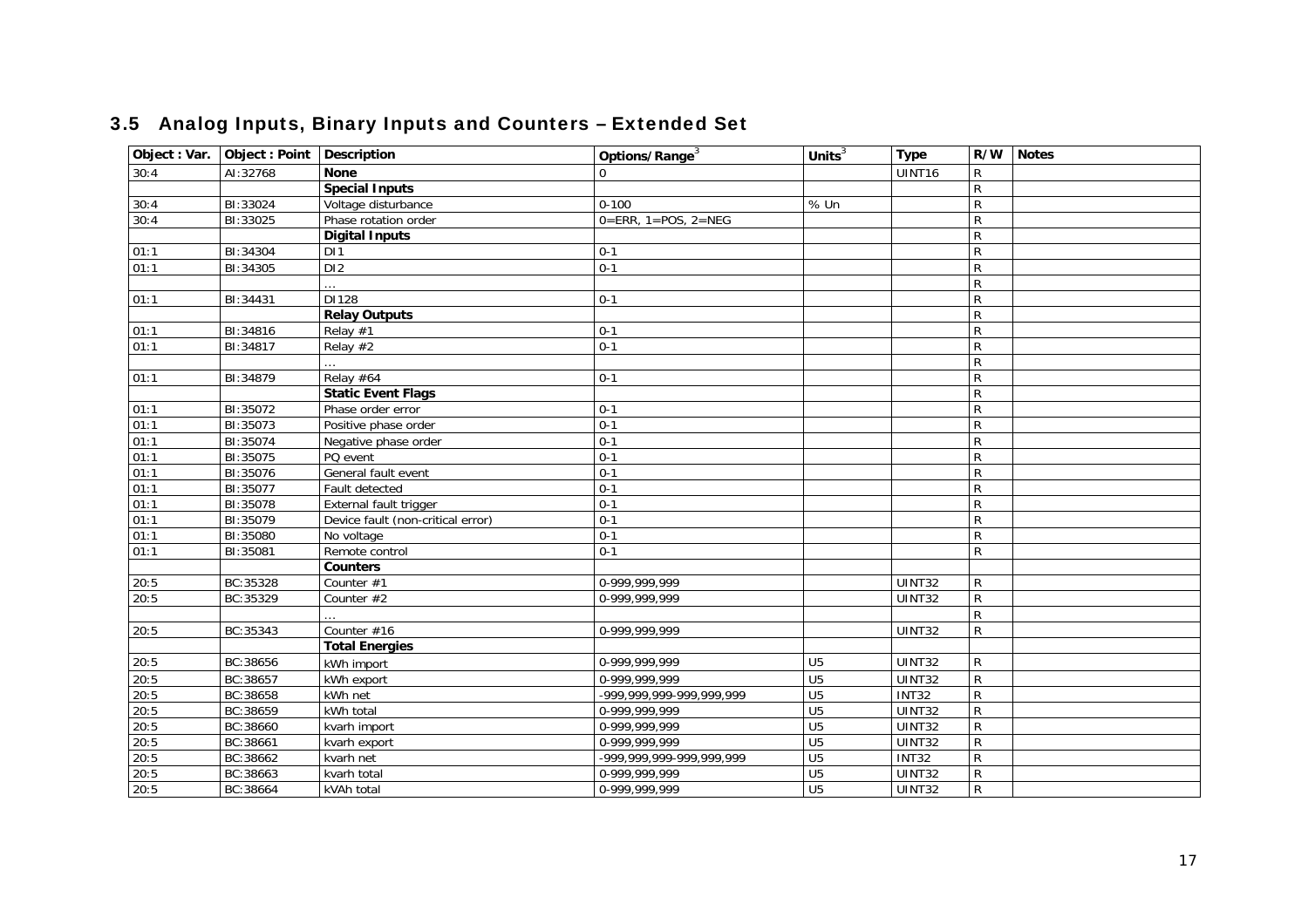<span id="page-17-1"></span><span id="page-17-0"></span>

| Object : Var. | Object : Point   Description |                          | Options/Range <sup>3</sup> | Units $3$        | <b>Type</b>        | R/W          | <b>Notes</b>   |
|---------------|------------------------------|--------------------------|----------------------------|------------------|--------------------|--------------|----------------|
|               |                              | 1-Cycle Phase Values     |                            |                  |                    |              |                |
| 30:3          | AI:35840                     | V1/V12 voltage           | 0-Vmax                     | U1               | UINT32             | $\mathsf{R}$ | $\mathbf{1}$   |
| 30:3          | AI:35841                     | V2/V23 voltage           | 0-Vmax                     | U1               | <b>UINT32</b>      | $\mathsf{R}$ | $\mathbf{1}$   |
| 30:3          | AI:35842                     | V3/V31 voltage           | 0-Vmax                     | U1               | UINT32             | $\mathsf{R}$ | $\mathbf{1}$   |
| 30:3          | AI:35843                     | 11 current               | 0-Imax                     | $\overline{U2}$  | UINT32             | $\mathsf{R}$ |                |
| 30:3          | AI:35844                     | 12 current               | 0-Imax                     | U <sub>2</sub>   | UINT32             | $\mathsf{R}$ |                |
| 30:3          | AI:35845                     | 13 current               | 0-Imax                     | U <sub>2</sub>   | UINT32             | $\mathsf{R}$ |                |
| 30:3          | AI:35846                     | kW L1                    | -Pmax-Pmax                 | U3               | <b>INT32</b>       | $\mathsf R$  |                |
| 30:3          | AI:35847                     | kW <sub>L2</sub>         | -Pmax-Pmax                 | U3               | $\overline{INT32}$ | $\mathsf R$  |                |
| 30:3          | AI:35848                     | kW <sub>L3</sub>         | -Pmax-Pmax                 | $\overline{U}3$  | <b>INT32</b>       | R            |                |
| 30:3          | AI:35849                     | kvar L1                  | -Pmax-Pmax                 | U3               | <b>INT32</b>       | $\mathsf{R}$ |                |
| 30:3          | AI:35850                     | kvar L2                  | -Pmax-Pmax                 | U3               | <b>INT32</b>       | $\mathsf R$  |                |
| 30:3          | AI:35851                     | kvar L3                  | -Pmax-Pmax                 | $\overline{U}$   | <b>INT32</b>       | $\mathsf R$  |                |
| 30:3          | AI:35852                     | kVAL1                    | $\overline{0}$ -Pmax       | U3               | <b>UINT32</b>      | $\mathsf{R}$ |                |
| 30:3          | AI:35853                     | kVAL <sub>2</sub>        | 0-Pmax                     | U3               | UINT32             | $\mathsf{R}$ |                |
| 30:3          | AI:35854                     | kVAL3                    | 0-Pmax                     | $\overline{U}$ 3 | UINT32             | R            |                |
| 30:4          | AI:35855                     | Power factor L1          | $-1000 - 1000$             | $\times$ 0.001   | <b>INT16</b>       | R            |                |
| 30:4          | AI:35856                     | Power factor L2          | $-1000 - 1000$             | $\times$ 0.001   | <b>INT16</b>       | R            |                |
| 30:4          | AI:35857                     | Power factor L3          | $-1000 - 1000$             | $\times$ 0.001   | <b>INT16</b>       | $\mathsf{R}$ |                |
| 30:4          | AI:35858                     | V1/V12 voltage THD       | 0-9999                     | $\times 0.1\%$   | UINT16             | R            | 2, 4           |
| 30:4          | AI:35859                     | V2/V23 voltage THD       | 0-9999                     | $\times 0.1\%$   | UINT16             | R            | 2, 4           |
| 30:4          | AI:35860                     | V3/V31 voltage THD       | 0-9999                     | $\times$ 0.1%    | UINT16             | R            | 2, 4           |
| 30:4          | AI:35861                     | <b>11 current THD</b>    | 0-9999                     | $\times 0.1\%$   | UINT16             | R            | $\overline{4}$ |
| 30:4          | AI:35862                     | 12 current THD           | 0-9999                     | $\times 0.1\%$   | UINT16             | R            | $\overline{4}$ |
| 30:4          | AI:35863                     | 13 current THD           | 0-9999                     | $\times 0.1\%$   | UINT16             | $\mathsf R$  | $\overline{4}$ |
| 30:4          | AI:35864                     | I1 K-Factor              | 10-9999                    | $\times 0.1$     | UINT16             | R            | $\overline{4}$ |
| 30:4          | AI:35865                     | I2 K-Factor              | 10-9999                    | $\times 0.1$     | UINT16             | R            | $\overline{4}$ |
| 30:4          | AI:35866                     | 13 K-Factor              | 10-9999                    | $\times 0.1$     | UINT16             | R            | $\overline{4}$ |
| 30:4          | AI:35867                     | <b>11 current TDD</b>    | $0 - 1000$                 | $\times 0.1\%$   | UINT16             | R            | $\overline{4}$ |
| 30:4          | AI:35868                     | 12 current TDD           | $0 - 1000$                 | $\times 0.1\%$   | UINT16             | R            | $\overline{4}$ |
| 30:4          | AI:35869                     | 13 current TDD           | $0 - 1000$                 | $\times 0.1\%$   | UINT16             | R            | $\overline{4}$ |
| 30:3          | AI:35870                     | V12 voltage              | $0-Vmax$                   | U1               | UINT32             | R            |                |
| 30:3          | AI:35871                     | V23 voltage              | 0-Vmax                     | U1               | UINT32             | $\mathsf{R}$ |                |
| 30:3          | AI:35872                     | V31 voltage              | 0-Vmax                     | U1               | UINT32             | $\mathsf{R}$ |                |
| 30:3          | AI:35873                     | I1x current              | 0-Ixmax                    | U <sub>2</sub>   | UINT32             | R            |                |
| 30:3          | AI:35874                     | 12x current              | 0-Ixmax                    | U <sub>2</sub>   | UINT32             | R            |                |
| 30:3          | AI:35875                     | 13x current              | 0-Ixmax                    | $\overline{U2}$  | UINT32             | R            |                |
|               |                              | 1-Cycle Low Phase Values |                            |                  |                    |              |                |
| 30:3          | AI:36096                     | Low L-N voltage          | 0-Vmax                     | U1               | UINT32             | R            |                |
| 30:3          | AI:36097                     | Low current              | 0-Imax                     | U <sub>2</sub>   | UINT32             | R            |                |
| 30:3          | AI:36098                     | Low kW                   | -Pmax-Pmax                 | U3               | <b>INT32</b>       | R            |                |
| 30:3          | AI:36099                     | Low kvar                 | -Pmax-Pmax                 | U <sub>3</sub>   | INT32              | $\mathsf{R}$ |                |
| 30:3          | AI:36100                     | Low kVA                  | 0-Pmax                     | U3               | <b>UINT32</b>      | $\mathsf{R}$ |                |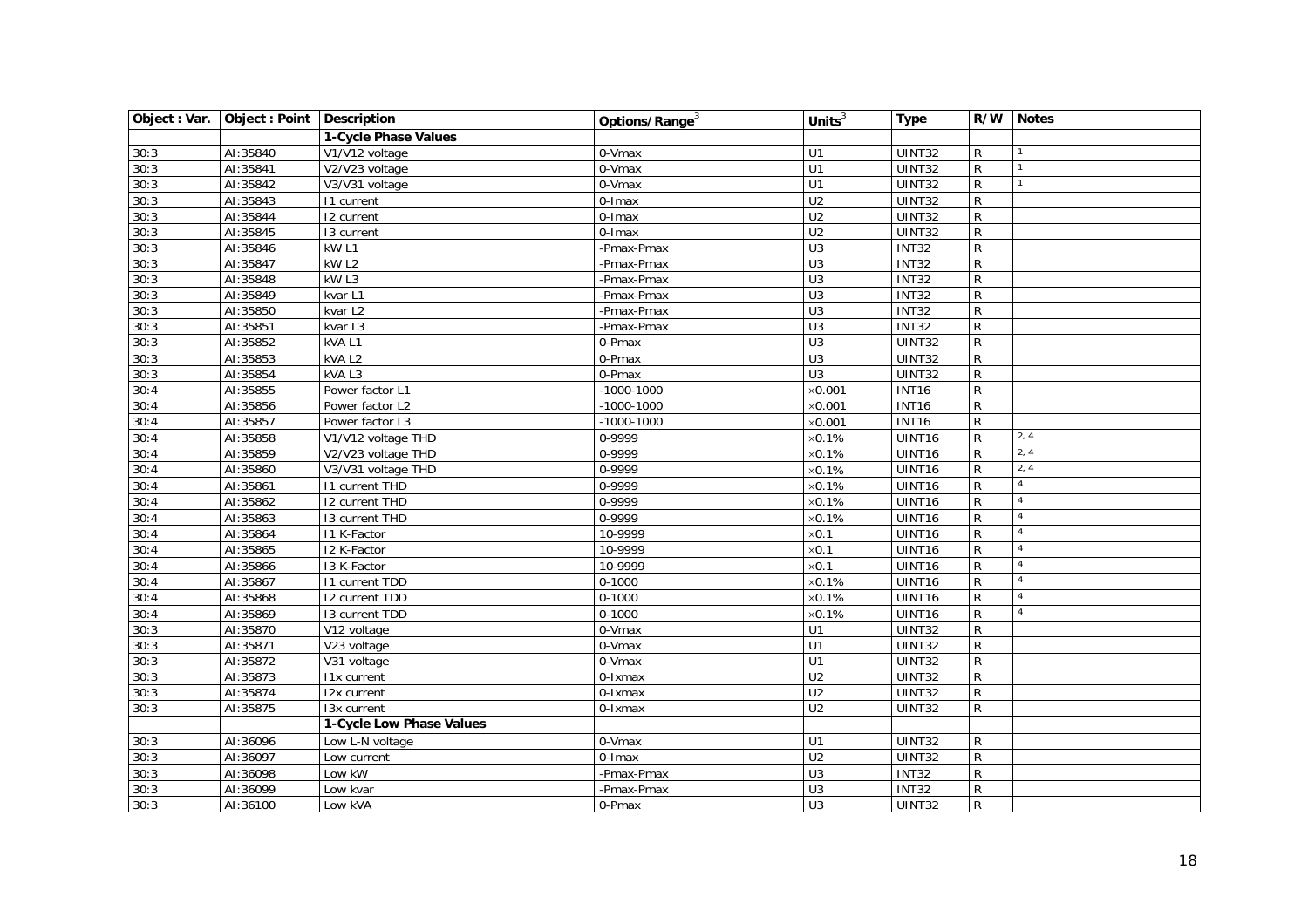<span id="page-18-2"></span><span id="page-18-1"></span><span id="page-18-0"></span>

| Object : Var. | Object: Point   Description |                                 | Options/Range <sup>3</sup> | Units $3$        | <b>Type</b>   | R/W          | <b>Notes</b>   |
|---------------|-----------------------------|---------------------------------|----------------------------|------------------|---------------|--------------|----------------|
| 30:4          | AI:36101                    | Low PF Lag                      | $0 - 1000$                 | $\times$ 0.001   | <b>UINT32</b> | R            |                |
| 30:4          | AI:36102                    | Low PF Lead                     | $0 - 1000$                 | $\times$ 0.001   | <b>UINT32</b> | $\mathsf{R}$ |                |
| 30:4          | AI:36103                    | Low voltage THD                 | 0-9999                     | $\times 0.1\%$   | <b>UINT32</b> | $\mathsf{R}$ | 2, 4           |
| 30:4          | AI:36104                    | Low current THD                 | 0-9999                     | $\times 0.1\%$   | <b>UINT32</b> | R            | $\overline{4}$ |
| 30:4          | AI:36105                    | Low K-Factor                    | 10-9999                    | $\times$ 0.1     | <b>UINT32</b> | R            | $\overline{4}$ |
| 30:4          | AI:36106                    | Low current TDD                 | $0 - 1000$                 | $\times 0.1\%$   | UINT32        | R            | $\overline{4}$ |
| 30:3          | AI:36107                    | Low L-L voltage                 | 0-Vmax                     | U1               | UINT32        | R            |                |
| 30:4          | AI:36108                    | Low voltage interharmonics THD  | 0-9999                     | $\times 0.1\%$   | <b>UINT32</b> | R            | 2, 4           |
| 30:4          | AI:36109                    | Low current interharmonics THD  | 0-9999                     | $\times 0.1\%$   | <b>UINT32</b> | R            | $\overline{4}$ |
|               |                             | 1-Cycle High Phase Values       |                            |                  |               |              |                |
| 30:3          | AI:36352                    | High L-N voltage                | 0-Vmax                     | U1               | UINT32        | R            |                |
| 30:3          | AI:36353                    | High current                    | 0-Imax                     | U <sub>2</sub>   | UINT32        | $\mathsf{R}$ |                |
| 30:3          | AI:36354                    | High kW                         | -Pmax-Pmax                 | $\overline{U}$ 3 | <b>INT32</b>  | $\mathsf{R}$ |                |
| 30:3          | AI:36355                    | High kvar                       | -Pmax-Pmax                 | U3               | <b>INT32</b>  | $\mathsf{R}$ |                |
| 30:3          | AI:36356                    | High kVA                        | 0-Pmax                     | U3               | UINT32        | $\mathsf R$  |                |
| 30:4          | AI:36357                    | High PF Lag                     | $0 - 1000$                 | $\times$ 0.001   | <b>UINT32</b> | R            |                |
| 30:4          | AI:36358                    | High PF Lead                    | $0 - 1000$                 | $\times$ 0.001   | UINT32        | R            |                |
| 30:4          | AI:36359                    | High voltage THD                | 0-9999                     | $\times 0.1\%$   | <b>UINT32</b> | R            | 2, 4           |
| 30:4          | AI:36360                    | High current THD                | 0-9999                     | $\times 0.1\%$   | UINT32        | $\mathsf R$  | $\overline{4}$ |
| 30:4          | AI:36361                    | High K-Factor                   | 10-9999                    | $\times 0.1$     | UINT32        | R            | $\overline{4}$ |
| 30:4          | AI:36362                    | High current TDD                | $0 - 1000$                 | $\times 0.1\%$   | UINT32        | R            | $\overline{4}$ |
| 30:3          | AI:36363                    | High L-L voltage                | 0-Vmax                     | U1               | <b>UINT32</b> | $\mathsf{R}$ |                |
| 30:4          | AI:36364                    | High voltage interharmonics THD | 0-9999                     | $\times 0.1\%$   | UINT32        | R            | 2, 4           |
| 30:4          | AI:36365                    | High current interharmonics THD | 0-9999                     | $\times 0.1\%$   | UINT32        | R            | $\overline{4}$ |
|               |                             | 1-Cycle Total Values            |                            |                  |               |              |                |
| 30:3          | AI:36608                    | Total kW                        | -Pmax-Pmax                 | U3               | <b>INT32</b>  | R            |                |
| 30:3          | AI:36609                    | Total kvar                      | -Pmax-Pmax                 | $\overline{U}$ 3 | <b>INT32</b>  | $\mathsf{R}$ |                |
| 30:3          | AI:36610                    | Total kVA                       | 0-Pmax                     | U3               | UINT32        | $\mathsf{R}$ |                |
| 30:4          | AI:36611                    | <b>Total PF</b>                 | $-1000 - 1000$             | $\times$ 0.001   | <b>INT16</b>  | $\mathsf R$  |                |
| 30:4          | AI:36612                    | Total PF lag                    | $0 - 1000$                 | $\times$ 0.001   | UINT16        | R            |                |
| 30:4          | AI:36613                    | Total PF lead                   | $0 - 1000$                 | $\times 0.001$   | UINT16        | $\mathsf{R}$ |                |
| 30:3          | AI:36614                    | Total kW import                 | 0-Pmax                     | $\overline{U}$ 3 | UINT32        | $\mathsf{R}$ |                |
| 30:3          | AI:36615                    | Total kW export                 | 0-Pmax                     | $\overline{U}$ 3 | UINT32        | $\mathsf{R}$ |                |
| 30:3          | AI:36616                    | Total kvar import               | 0-Pmax                     | U3               | UINT32        | ${\sf R}$    |                |
| 30:3          | AI:36617                    | Total kvar export               | 0-Pmax                     | U3               | UINT32        | R            |                |
| 30:3          | AI:36618                    | 3-phase average L-N/L-L voltage | 0-Vmax                     | $\overline{U}$ 1 | UINT32        | R            | $\mathbf{1}$   |
| 30:3          | AI:36619                    | 3-phase average L-L voltage     | 0-Vmax                     | U1               | <b>UINT32</b> | $\mathsf{R}$ |                |
| 30:3          | AI:36620                    | 3-phase average current         | 0-Imax                     | U <sub>2</sub>   | <b>UINT32</b> | R            |                |
|               |                             | 1-Cycle Auxiliary Values        |                            |                  |               |              |                |
| 30:3          | AI:36864                    | 14 Current                      | 0-14max                    | U <sub>2</sub>   | UINT32        | R            |                |
| 30:3          | AI:36865                    | In (neutral) current            | 0-Imax                     | U <sub>2</sub>   | UINT32        | R            |                |
| 30:4          | AI:36866                    | Frequency                       | 0-10000                    | $\times$ 0.01Hz  | UINT16        | $\mathsf{R}$ |                |
| 30:4          | AI:36867                    | Voltage unbalance               | 0-3000                     | $\times 0.1\%$   | UINT16        | $\mathsf{R}$ |                |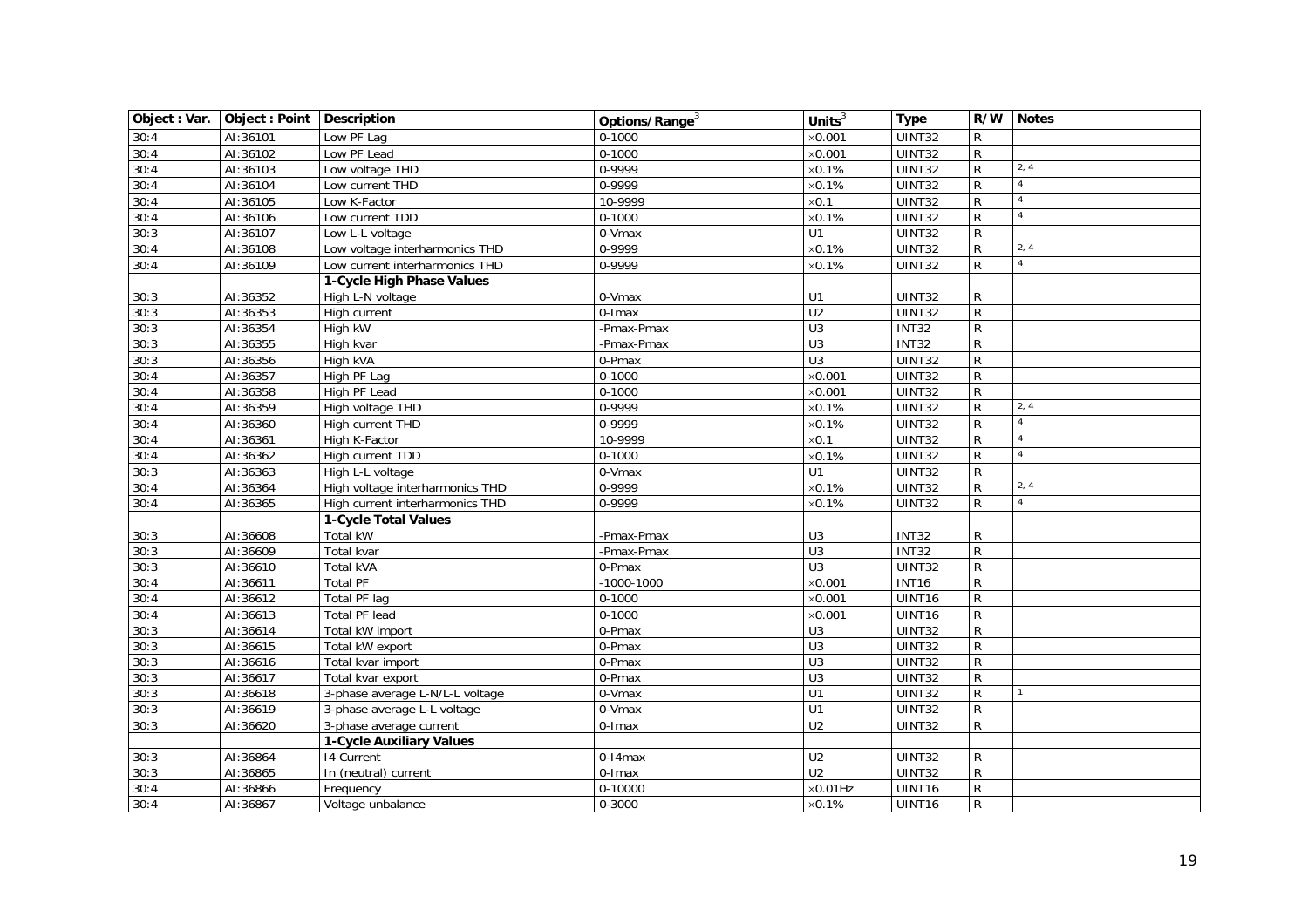<span id="page-19-1"></span><span id="page-19-0"></span>

| Object : Var. | Object: Point   Description |                              | Options/Range <sup>3</sup> | Units $3$        | <b>Type</b>        |              | R/W Notes      |
|---------------|-----------------------------|------------------------------|----------------------------|------------------|--------------------|--------------|----------------|
| 30:4          | AI:36868                    | Current unbalance            | 0-3000                     | $\times 0.1\%$   | UINT16             | R            |                |
| 30:3          | AI:36869                    | Reserved                     | $\Omega$                   |                  | UINT32             | $\mathsf R$  |                |
| 30:3          | AI:36870                    | V4 voltage                   | 0-V4max                    | U4               | <b>UINT32</b>      | $\mathsf{R}$ |                |
| 30:3          | AI:36871                    | 14x current                  | 0-14xmax                   | $\overline{U2}$  | <b>UINT32</b>      | R            |                |
|               |                             | <b>1-Second Phase Values</b> |                            |                  |                    |              |                |
| 30:3          | AI:37120                    | V1/V12 voltage               | 0-Vmax                     | U1               | UINT32             | R            |                |
| 30:3          | AI:37121                    | V2/V23 voltage               | 0-Vmax                     | U1               | UINT32             | R            | $\overline{1}$ |
| 30:3          | AI:37122                    | V3/V31 voltage               | 0-Vmax                     | $\overline{U}$ 1 | <b>UINT32</b>      | $\mathsf{R}$ | $\mathbf{1}$   |
| 30:3          | AI:37123                    | 11 current                   | 0-Imax                     | $\overline{U2}$  | UINT32             | $\mathsf R$  |                |
| 30:3          | AI:37124                    | 12 current                   | 0-Imax                     | $\overline{U2}$  | UINT32             | R            |                |
| 30:3          | AI:37125                    | $\overline{13}$ current      | 0-Imax                     | U <sub>2</sub>   | <b>UINT32</b>      | $\mathsf{R}$ |                |
| 30:3          | AI:37126                    | kW <sub>L1</sub>             | -Pmax-Pmax                 | U3               | <b>INT32</b>       | R            |                |
| 30:3          | AI:37127                    | kW L2                        | -Pmax-Pmax                 | $\overline{U}$ 3 | INT32              | $\mathsf{R}$ |                |
| 30:3          | AI:37128                    | kW <sub>L3</sub>             | -Pmax-Pmax                 | U3               | <b>INT32</b>       | $\mathsf R$  |                |
| 30:3          | AI:37129                    | kvar L1                      | -Pmax-Pmax                 | $\overline{U}$   | <b>INT32</b>       | R            |                |
| 30:3          | AI:37130                    | kvar L2                      | -Pmax-Pmax                 | $\overline{U}$   | <b>INT32</b>       | R            |                |
| 30:3          | AI:37131                    | kvar L3                      | -Pmax-Pmax                 | U3               | <b>INT32</b>       | $\mathsf R$  |                |
| 30:3          | AI:37132                    | kVAL1                        | 0-Pmax                     | $\overline{U}3$  | UINT32             | $\mathsf{R}$ |                |
| 30:3          | AI:37133                    | kVAL <sub>2</sub>            | 0-Pmax                     | $\overline{U}$ 3 | <b>UINT32</b>      | $\mathsf{R}$ |                |
| 30:3          | AI:37134                    | kVAL3                        | 0-Pmax                     | U3               | UINT32             | $\mathsf{R}$ |                |
| 30:4          | AI:37135                    | Power factor L1              | $-1000 - 1000$             | $\times$ 0.001   | <b>INT16</b>       | R            |                |
| 30:4          | AI:37136                    | Power factor L2              | $-1000 - 1000$             | $\times$ 0.001   | <b>INT16</b>       | R            |                |
| 30:4          | AI:37137                    | Power factor L3              | $-1000 - 1000$             | $\times$ 0.001   | <b>INT16</b>       | R            |                |
| 30:4          | AI:37138                    | V1/V12 voltage THD           | 0-9999                     | $\times 0.1\%$   | UINT16             |              | 2, 5           |
| 30:4          | AI:37139                    | V2/V23 voltage THD           | 0-9999                     | $\times 0.1\%$   | UINT <sub>16</sub> | R            | 2, 5           |
| 30:4          | AI:37140                    | V3/V31 voltage THD           | 0-9999                     | $\times 0.1\%$   | UINT16             | R            | 2, 5           |
| 30:4          | AI:37141                    | <b>11 current THD</b>        | 0-9999                     | $\times 0.1\%$   | UINT16             | R            | $\overline{5}$ |
| 30:4          | AI:37142                    | 12 current THD               | 0-9999                     | $\times 0.1\%$   | UINT16             | R            | $\overline{5}$ |
| 30:4          | AI:37143                    | 13 current THD               | 0-9999                     | $\times 0.1\%$   | UINT16             | R            | $\overline{5}$ |
| 30:4          | AI:37144                    | I1 K-Factor                  | 10-9999                    | $\times 0.1$     | UINT16             | R            | 5              |
| 30:4          | AI:37145                    | 12 K-Factor                  | 10-9999                    | $\times 0.1$     | UINT16             | R            | 5              |
| 30:4          | AI:37146                    | 13 K-Factor                  | 10-9999                    | $\times 0.1$     | UINT16             | R            | 5              |
| 30:4          | AI:37147                    | <b>11 current TDD</b>        | $0 - 1000$                 | $\times 0.1\%$   | UINT16             | R            | $\overline{5}$ |
| 30:4          | AI:37148                    | 12 current TDD               | $0 - 1000$                 | $\times$ 0.1%    | UINT16             | R            | $\overline{5}$ |
| 30:4          | AI:37149                    | 13 current TDD               | $0 - 1000$                 | $\times$ 0.1%    | UINT16             | R            | 5              |
| 30:3          | AI:37150                    | V12 voltage                  | 0-Vmax                     | U1               | UINT32             | $\mathsf{R}$ |                |
| 30:3          | AI:37151                    | V23 voltage                  | 0-Vmax                     | U1               | UINT32             | R            |                |
| 30:3          | AI:37152                    | V31 voltage                  | 0-Vmax                     | U1               | UINT32             | $\mathsf{R}$ |                |
| 30:3          | AI:37153                    | I1x current                  | 0-Ixmax                    | U <sub>2</sub>   | UINT32             | R            |                |
| 30:3          | AI:37154                    | I2x current                  | 0-Ixmax                    | $\overline{U2}$  | UINT32             | R            |                |
| 30:3          | AI:37155                    | 13x current                  | 0-Ixmax                    | $\overline{U2}$  | UINT32             | R            |                |
|               |                             | 1-Second Low Phase Values    |                            |                  |                    |              |                |
| 30:3          | AI:37376                    | Low L-N voltage              | 0-Vmax                     | U1               | <b>UINT32</b>      | $\mathsf{R}$ |                |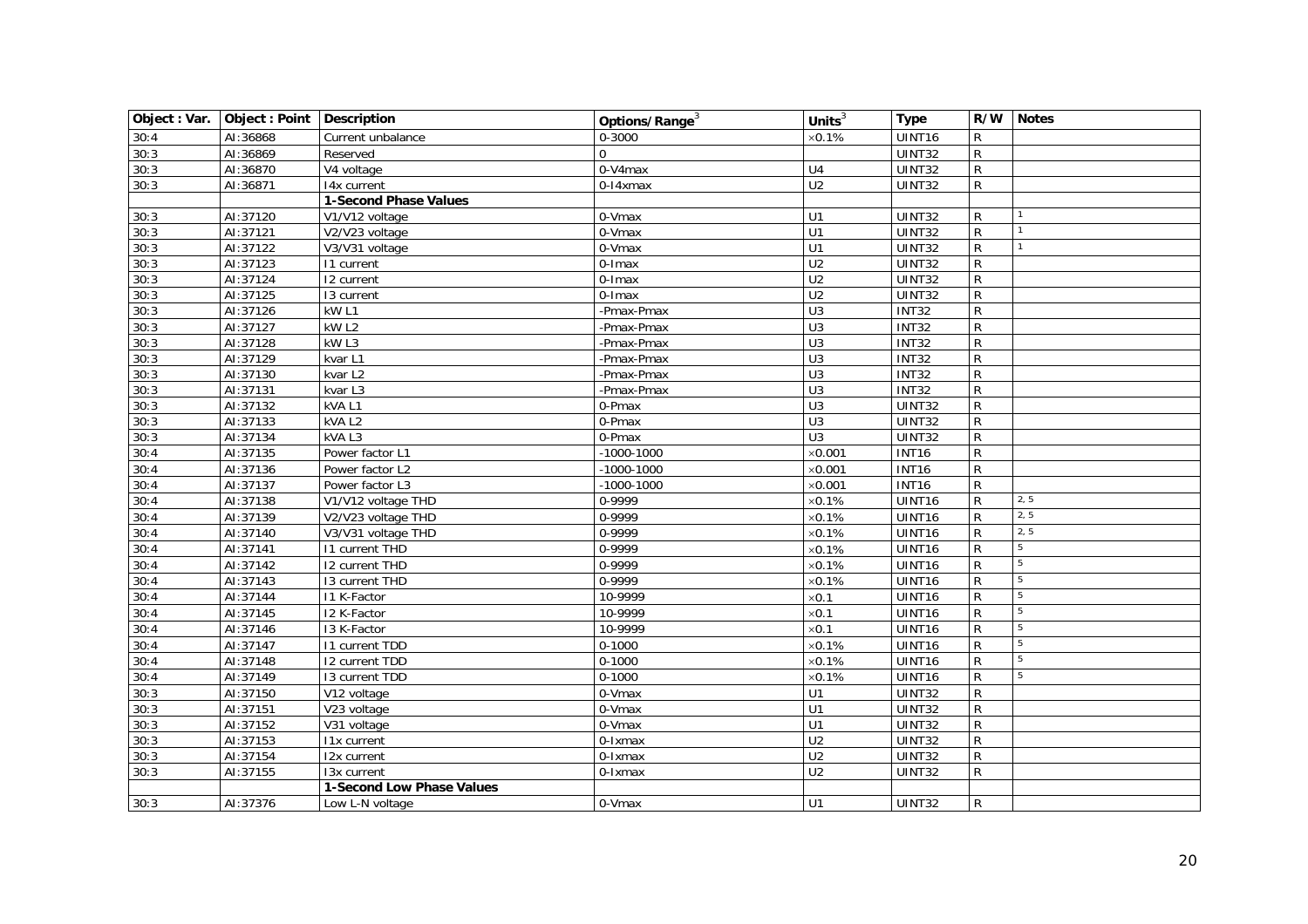<span id="page-20-1"></span><span id="page-20-0"></span>

| Object : Var. | Object: Point   Description |                                 | Options/Range <sup>3</sup> | Units $3$        | <b>Type</b>        | R/W          | Notes           |
|---------------|-----------------------------|---------------------------------|----------------------------|------------------|--------------------|--------------|-----------------|
| 30:3          | AI:37377                    | Low current                     | 0-Imax                     | $\overline{U2}$  | UINT32             | R            |                 |
| 30:3          | AI:37378                    | Low kW                          | -Pmax-Pmax                 | U3               | <b>INT32</b>       | $\mathsf{R}$ |                 |
| 30:3          | AI:37379                    | Low kvar                        | -Pmax-Pmax                 | U3               | <b>INT32</b>       | $\mathsf R$  |                 |
| 30:3          | AI:37380                    | Low kVA                         | 0-Pmax                     | $\overline{U}$ 3 | <b>UINT32</b>      | R            |                 |
| 30:4          | AI:37381                    | Low PF Lag                      | $0 - 1000$                 | $\times$ 0.001   | UINT32             | $\mathsf{R}$ |                 |
| 30:4          | AI:37382                    | Low PF Lead                     | $0 - 1000$                 | $\times$ 0.001   | UINT32             | R            |                 |
| 30:4          | AI:37383                    | Low voltage THD                 | 0-9999                     | $\times 0.1\%$   | UINT32             | R            | 2, 5            |
| 30:4          | AI:37384                    | Low current THD                 | 0-9999                     | $\times 0.1\%$   | UINT32             | R            | $5\phantom{.0}$ |
| 30:4          | AI:37385                    | Low K-Factor                    | 10-9999                    | $\times 0.1$     | UINT32             | R            | $\overline{5}$  |
| 30:4          | AI:37386                    | Low current TDD                 | $0 - 1000$                 | $\times 0.1\%$   | UINT32             | R            | $\overline{5}$  |
| 30:3          | AI:37387                    | Low L-L voltage                 | 0-Vmax                     | U1               | UINT32             | $\mathsf{R}$ |                 |
| 30:4          | AI:37388                    | Low voltage interharmonics THD  | 0-9999                     | $\times 0.1\%$   | UINT32             | R            | 2, 5            |
| 30:4          | AI:37389                    | Low current interharmonics THD  | 0-9999                     | $\times$ 0.1%    | UINT32             | R            | $\overline{5}$  |
|               |                             | 1-Second High Phase Values      |                            |                  |                    |              |                 |
| 30:3          | AI:37632                    | High L-N voltage                | 0-Vmax                     | U1               | UINT32             | R            |                 |
| 30:3          | AI:37633                    | High current                    | 0-Imax                     | $\overline{U2}$  | UINT32             | R            |                 |
| 30:3          | AI:37634                    | High kW                         | -Pmax-Pmax                 | $\overline{U}$ 3 | <b>INT32</b>       | $\mathsf R$  |                 |
| 30:3          | AI:37635                    | High kvar                       | -Pmax-Pmax                 | U3               | <b>INT32</b>       | $\mathsf{R}$ |                 |
| 30:3          | AI:37636                    | High kVA                        | 0-Pmax                     | $\overline{U}$ 3 | UINT32             | $\mathsf{R}$ |                 |
| 30:4          | AI:37637                    | High PF Lag                     | $0 - 1000$                 | $\times$ 0.001   | UINT32             | R            |                 |
| 30:4          | AI:37638                    | High PF Lead                    | $0 - 1000$                 | $\times$ 0.001   | UINT32             | R            |                 |
| 30:4          | AI:37639                    | High voltage THD                | 0-9999                     | $\times 0.1\%$   | UINT32             | R            | 2, 5            |
| 30:4          | AI:37640                    | High current THD                | 0-9999                     | $\times 0.1\%$   | UINT32             | R            | $\overline{5}$  |
| 30:4          | AI:37641                    | High K-Factor                   | 10-9999                    | $\times$ 0.1     | UINT32             | R            | $\overline{5}$  |
| 30:4          | AI:37642                    | High current TDD                | $0 - 1000$                 | $\times 0.1\%$   | UINT32             | R            | $\overline{5}$  |
| 30:3          | AI:37643                    | High L-L voltage                | 0-Vmax                     | $\overline{U}$ 1 | UINT32             | R            |                 |
| 30:4          | AI:37644                    | High voltage interharmonics THD | 0-9999                     | $\times 0.1\%$   | UINT32             | R            | 2, 5            |
| 30:4          | AI:37645                    | High current interharmonics THD | 0-9999                     | $\times$ 0.1%    | <b>UINT32</b>      | R            | $\overline{5}$  |
|               |                             | <b>1-Second Total Values</b>    |                            |                  |                    |              |                 |
| 30:3          | AI:37888                    | Total kW                        | -Pmax-Pmax                 | U3               | INT32              | R            |                 |
| 30:3          | AI:37889                    | <b>Total kvar</b>               | -Pmax-Pmax                 | $\overline{U}$ 3 | <b>INT32</b>       | $\mathsf{R}$ |                 |
| 30:3          | AI:37890                    | <b>Total kVA</b>                | 0-Pmax                     | U3               | <b>UINT32</b>      | $\mathsf{R}$ |                 |
| 30:4          | AI:37891                    | <b>Total PF</b>                 | $-1000 - 1000$             | $\times$ 0.001   | $\overline{INT16}$ | $\mathsf{R}$ |                 |
| 30:4          | AI:37892                    | Total PF lag                    | $0 - 1000$                 | $\times$ 0.001   | UINT16             | $\mathsf{R}$ |                 |
| 30:4          | AI:37893                    | <b>Total PF lead</b>            | $0 - 1000$                 | $\times$ 0.001   | UINT16             | R            |                 |
| 30:3          | AI:37894                    | Total kW import                 | 0-Pmax                     | U <sub>3</sub>   | UINT32             | $\mathsf{R}$ |                 |
| 30:3          | AI:37895                    | Total kW export                 | 0-Pmax                     | $\overline{U}$   | UINT32             | $\mathsf R$  |                 |
| 30:3          | AI:37896                    | Total kvar import               | 0-Pmax                     | $\overline{U}$ 3 | UINT32             | R            |                 |
| 30:3          | AI:37897                    | Total kvar export               | 0-Pmax                     | U3               | UINT32             | $\mathsf{R}$ |                 |
| 30:3          | AI:37898                    | 3-phase average L-N/L-L voltage | 0-Vmax                     | U1               | UINT32             | $\mathsf{R}$ | $\mathbf{1}$    |
| 30:3          | AI:37899                    | 3-phase average L-L voltage     | 0-Vmax                     | U1               | UINT32             | $\mathsf R$  |                 |
| 30:3          | AI:37900                    | 3-phase average current         | 0-Imax                     | U <sub>2</sub>   | UINT32             | R            |                 |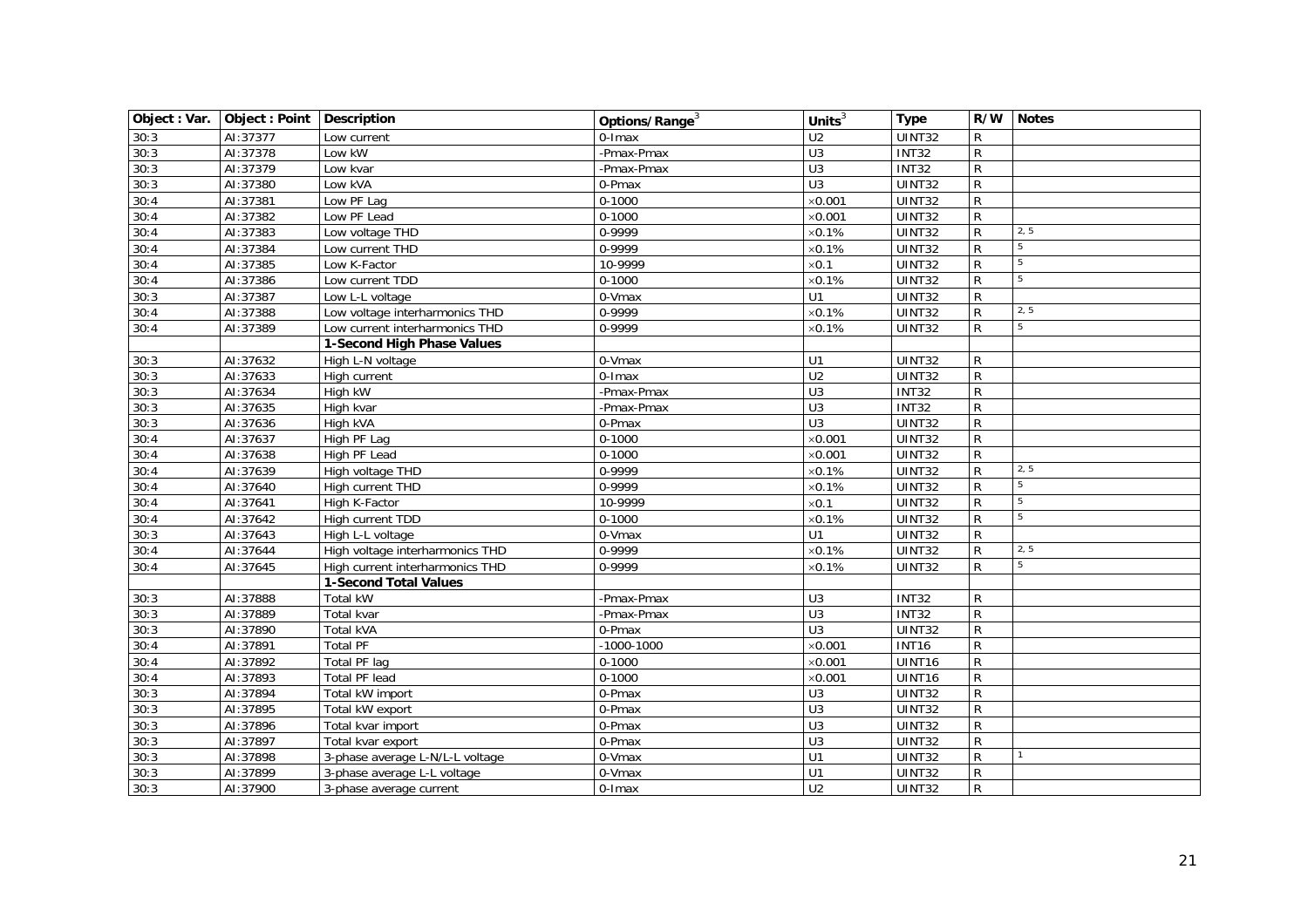<span id="page-21-1"></span><span id="page-21-0"></span>

| Object : Var. | Object : Point   Description |                                               | Options/Range <sup>3</sup> | Units $3$        | <b>Type</b>   | R/W          | <b>Notes</b>   |
|---------------|------------------------------|-----------------------------------------------|----------------------------|------------------|---------------|--------------|----------------|
|               |                              | <b>1-Second Auxiliary Values</b>              |                            |                  |               |              |                |
| 30:3          | AI:38144                     | 14 Current                                    | 0-14max                    | $\overline{U2}$  | UINT32        | R            |                |
| 30:3          | AI:38145                     | In (neutral) current                          | $\overline{0}$ -Imax       | $\overline{U2}$  | UINT32        | R            |                |
| 30:4          | AI:38146                     | Frequency                                     | 0-10000                    | $\times 0.01$ Hz | UINT16        | R            |                |
| 30:4          | AI:38147                     | Voltage unbalance                             | 0-3000                     | $\times 0.1\%$   | UINT16        | R            |                |
| 30:4          | AI:38148                     | Current unbalance                             | 0-3000                     | $\times 0.1\%$   | UINT16        | $\mathsf{R}$ |                |
| 30:3          | AI:38149                     | Reserved                                      | $\Omega$                   |                  | UINT32        | $\mathsf{R}$ |                |
| 30:3          | AI:38150                     | V4 voltage                                    | 0-V4max                    | U <sub>4</sub>   | <b>UINT32</b> | R            |                |
| 30:3          | AI:38151                     | $\overline{14}x$ current                      | 0-14xmax                   | U <sub>2</sub>   | UINT32        | $\mathsf{R}$ |                |
|               |                              | Present Volt, Ampere and Power Demands        |                            |                  |               |              |                |
| 30:3          | AI:38400                     | V1/V12 Volt demand                            | 0-Vmax                     | U1               | UINT32        | $\mathsf{R}$ | $\overline{2}$ |
| 30:3          | AI:38401                     | V2/V23 Volt demand                            | 0-Vmax                     | U1               | UINT32        | $\mathsf{R}$ | $\overline{2}$ |
| 30:3          | AI:38402                     | V3/V31 Volt demand                            | 0-Vmax                     | U1               | <b>UINT32</b> | $\mathsf{R}$ | $\overline{2}$ |
| 30:3          | AI:38403                     | 11 Ampere demand                              | $0$ -Imax                  | U <sub>2</sub>   | UINT32        | $\mathsf R$  |                |
| 30:3          | AI:38404                     | 12 Ampere demand                              | 0-Imax                     | $\overline{U2}$  | UINT32        | R            |                |
| 30:3          | AI:38405                     | 13 Ampere demand                              | 0-Imax                     | U <sub>2</sub>   | UINT32        | R            |                |
| 30:3          | AI:38406                     | kW import block demand                        | 0-Pmax                     | U3               | UINT32        | $\mathsf R$  |                |
| 30:3          | AI:38407                     | kvar import block demand                      | 0-Pmax                     | $\overline{U}$ 3 | UINT32        | R            |                |
| 30:3          | AI:38408                     | kVA block demand                              | 0-Pmax                     | $\overline{U}$ 3 | <b>UINT32</b> | R            |                |
| 30:3          | AI:38409                     | kW import sliding window demand               | 0-Pmax                     | $\overline{U}$ 3 | UINT32        | R            |                |
| 30:3          | AI:38410                     | kvar import sliding window demand             | 0-Pmax                     | $\overline{U}$ 3 | UINT32        | R            |                |
| 30:3          | AI:38411                     | kVA sliding window demand                     | 0-Pmax                     | $\overline{U}$ 3 | UINT32        | $\mathsf{R}$ |                |
| 30:3          | AI:38412                     | Not used                                      | $\mathbf 0$                |                  | UINT32        | $\mathsf{R}$ |                |
| 30:3          | AI:38413                     | Not used                                      | $\mathbf{0}$               |                  | <b>UINT32</b> | $\mathsf{R}$ |                |
| 30:3          | AI:38414                     | Not used                                      | $\Omega$                   |                  | UINT32        | R            |                |
| 30:3          | AI:38415                     | kW import accumulated demand                  | 0-Pmax                     | U <sub>3</sub>   | UINT32        | $\mathsf{R}$ |                |
| 30:3          | AI:38416                     | kvar import accumulated demand                | 0-Pmax                     | U3               | <b>UINT32</b> | $\mathsf{R}$ |                |
| 30:3          | AI:38417                     | kVA accumulated demand                        | 0-Pmax                     | U3               | UINT32        | $\mathsf{R}$ |                |
| 30:3          | AI:38418                     | kW import predicted sliding window demand     | $\overline{0}$ -Pmax       | $\overline{U}$   | UINT32        | $\mathsf{R}$ |                |
| 30:3          | AI:38419                     | kvar import predicted sliding window demand   | 0-Pmax                     | $\overline{U}$ 3 | UINT32        | R            |                |
| 30:3          | AI:38420                     | kVA predicted sliding window demand           | 0-Pmax                     | U3               | UINT32        | R            |                |
| 30:4          | AI:38421                     | PF (import) at Max. kVA sliding window demand | $0 - 1000$                 | $\times$ 0.001   | UINT16        | R            |                |
| 30:3          | AI:38422                     | kW export block demand                        | 0-Pmax                     | U3               | UINT32        | R            |                |
| 30:3          | AI:38423                     | kvar export block demand                      | 0-Pmax                     | $\overline{U}$ 3 | UINT32        | $\mathsf{R}$ |                |
| 30:3          | AI:38424                     | kW export sliding window demand               | 0-Pmax                     | $\overline{U}$ 3 | UINT32        | R            |                |
| 30:3          | AI:38425                     | kvar export sliding window demand             | 0-Pmax                     | $\overline{U}$ 3 | UINT32        | $\mathsf R$  |                |
| 30:3          | AI:38426                     | kW export accumulated demand                  | 0-Pmax                     | U3               | UINT32        | $\mathsf{R}$ |                |
| 30:3          | AI:38427                     | kvar export accumulated demand                | 0-Pmax                     | U3               | UINT32        | R            |                |
| 30:3          | AI:38428                     | kW export predicted sliding window demand     | 0-Pmax                     | $\overline{U}$ 3 | UINT32        | $\mathsf{R}$ |                |
| 30:3          | AI:38429                     | kvar export predicted sliding window demand   | 0-Pmax                     | U <sub>3</sub>   | UINT32        | R            |                |
| 30:3          | AI:38430                     | Not used                                      | $\Omega$                   |                  | <b>UINT32</b> | $\mathsf{R}$ |                |
| 30:3          | AI:38431                     | Not used                                      | $\Omega$                   |                  | UINT32        | $\mathsf{R}$ |                |
| 30:3          | AI:38432                     | V4 volt demand                                | 0-Vmax                     | U <sub>4</sub>   | UINT32        | $\mathsf{R}$ |                |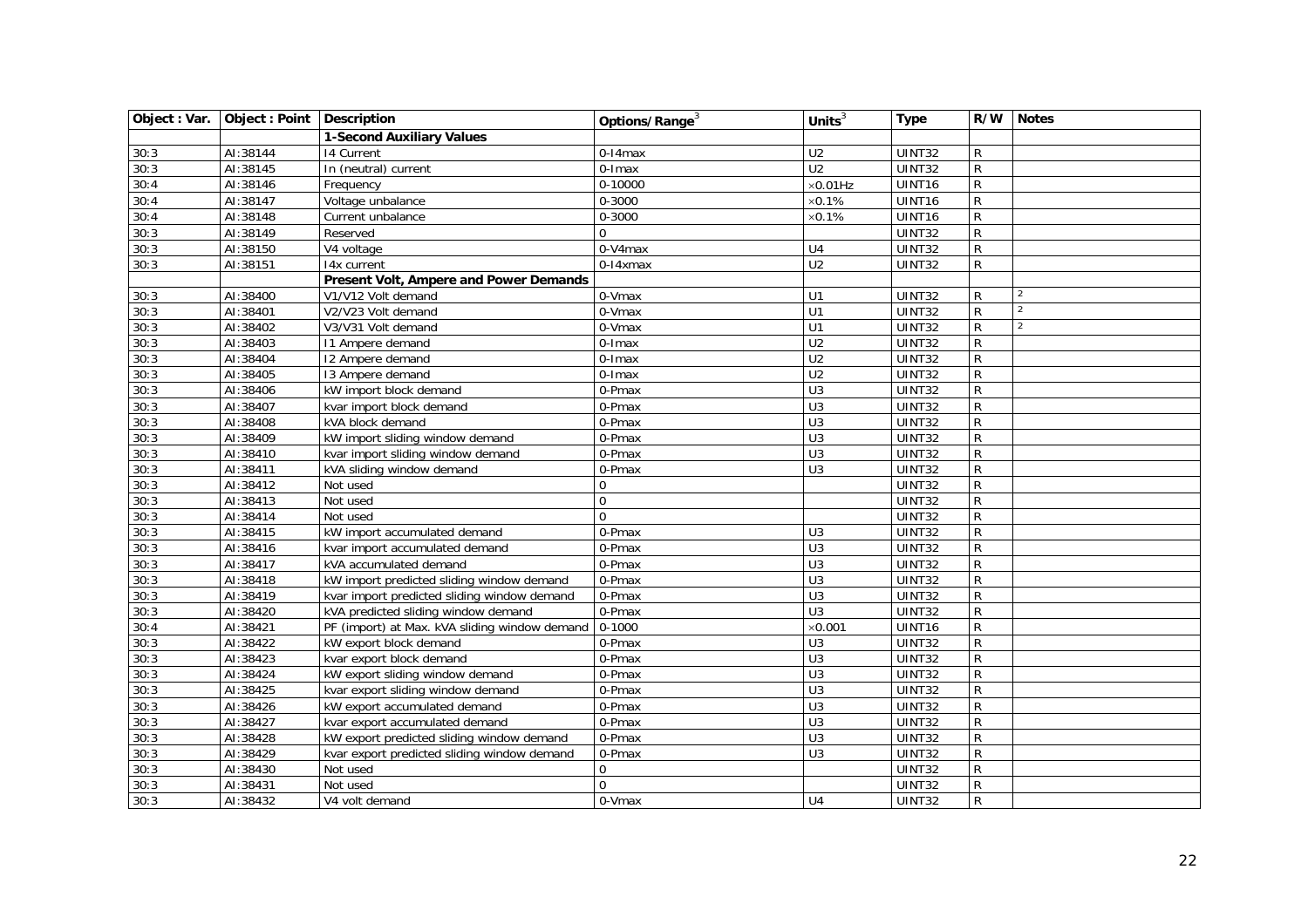<span id="page-22-1"></span><span id="page-22-0"></span>

|      | Object : Var.   Object : Point   Description |                                    | Options/Range <sup>3</sup> | Units $3$        | <b>Type</b>   |              | R/W Notes      |
|------|----------------------------------------------|------------------------------------|----------------------------|------------------|---------------|--------------|----------------|
| 30:3 | AI:38433                                     | 14 ampere demand                   | 0-Imax                     | U <sub>2</sub>   | UINT32        | $\mathsf{R}$ |                |
| 30:3 | AI:38434                                     | In ampere demand                   | 0-Imax                     | U <sub>2</sub>   | UINT32        | $\mathsf{R}$ |                |
|      |                                              | Minimum 1-Cycle Phase Values       |                            |                  |               |              |                |
| 30:3 | AI:44032                                     | V1 voltage                         | 0-Vmax                     | U1               | UINT32        | R            |                |
| 30:3 | AI:44033                                     | V2 voltage                         | 0-Vmax                     | U1               | UINT32        | $\mathsf{R}$ | $\overline{1}$ |
| 30:3 | AI:44034                                     | V3 voltage                         | 0-Vmax                     | U1               | UINT32        | $\mathsf{R}$ | $\mathbf{1}$   |
| 30:3 | AI:44035                                     | 11 current                         | 0-Imax                     | $\overline{U2}$  | UINT32        | $\mathsf{R}$ |                |
| 30:3 | AI:44036                                     | 12 current                         | 0-Imax                     | U <sub>2</sub>   | <b>UINT32</b> | $\mathsf{R}$ |                |
| 30:3 | AI:44037                                     | 13 current                         | $0$ -Imax                  | $\overline{U2}$  | <b>UINT32</b> | $\mathsf{R}$ |                |
| 30:3 | AI:44038                                     | kW <sub>L1</sub>                   | -Pmax-Pmax                 | $\overline{U}3$  | <b>INT32</b>  | R            |                |
| 30:3 | AI:44039                                     | kW <sub>L2</sub>                   | -Pmax-Pmax                 | $\overline{U}$ 3 | <b>INT32</b>  | $\mathsf{R}$ |                |
| 30:3 | AI:44040                                     | kW L3                              | -Pmax-Pmax                 | $\overline{U}$ 3 | <b>INT32</b>  | R            |                |
| 30:3 | AI:44041                                     | kvar L1                            | -Pmax-Pmax                 | U3               | INT32         | R            |                |
| 30:3 | AI:44042                                     | kvar L <sub>2</sub>                | -Pmax-Pmax                 | U3               | <b>INT32</b>  | $\mathsf{R}$ |                |
| 30:3 | AI:44043                                     | kvar L3                            | -Pmax-Pmax                 | U3               | <b>INT32</b>  | $\mathsf{R}$ |                |
| 30:3 | AI:44044                                     | kVAL1                              | 0-Pmax                     | U3               | UINT32        | $\mathsf R$  |                |
| 30:3 | AI:44045                                     | kVAL <sub>2</sub>                  | 0-Pmax                     | $\overline{U}$ 3 | <b>UINT32</b> | $\mathsf{R}$ |                |
| 30:3 | AI:44046                                     | kVAL3                              | 0-Pmax                     | $\overline{U}$ 3 | UINT32        | $\mathsf{R}$ |                |
| 30:4 | AI:44047                                     | Power factor L1                    | $0 - 1000$                 | $\times$ 0.001   | UINT32        | R            | Absolute value |
| 30:4 | AI:44048                                     | Power factor L2                    | $0 - 1000$                 | $\times$ 0.001   | UINT32        | R            | Absolute value |
| 30:4 | AI:44049                                     | Power factor L3                    | $0 - 1000$                 | $\times$ 0.001   | <b>UINT32</b> | R            | Absolute value |
| 30:4 | AI:44050                                     | V1 voltage THD                     | 0-9999                     | $\times 0.1\%$   | UINT32        | R            | 2, 4           |
| 30:4 | AI:44051                                     | V2 voltage THD                     | 0-9999                     | $\times 0.1\%$   | UINT32        | R            | 2, 4           |
| 30:4 | AI:44052                                     | $\overline{\text{V3}}$ voltage THD | 0-9999                     | $\times 0.1\%$   | UINT32        | R            | 2, 4           |
| 30:4 | AI:44053                                     | 11 current THD                     | 0-9999                     | $\times 0.1\%$   | UINT32        | R            | $\overline{4}$ |
| 30:4 | AI:44054                                     | 12 current THD                     | 0-9999                     | $\times 0.1\%$   | UINT32        | R            | $\overline{4}$ |
| 30:4 | AI:44055                                     | 13 current THD                     | 0-9999                     | $\times 0.1\%$   | <b>UINT32</b> | R            | $\overline{4}$ |
| 30:4 | AI:44056                                     | <b>I1 K-Factor</b>                 | 10-9999                    | $\times 0.1$     | UINT32        | R            | $\overline{4}$ |
| 30:4 | AI:44057                                     | 12 K-Factor                        | 10-9999                    | $\times 0.1$     | UINT32        | R            | $\overline{4}$ |
| 30:4 | AI:44058                                     | 13 K-Factor                        | 10-9999                    | $\times 0.1$     | <b>UINT32</b> | R            | $\overline{4}$ |
| 30:4 | AI:44059                                     | 11 current TDD                     | $0 - 1000$                 | $\times$ 0.1%    | UINT32        | R            | $\overline{4}$ |
| 30:4 | AI:44060                                     | 12 current TDD                     | $0 - 1000$                 | $\times 0.1\%$   | <b>UINT32</b> | $\mathsf{R}$ | $\overline{4}$ |
| 30:4 | AI:44061                                     | 13 current TDD                     | $0 - 1000$                 | $\times 0.1\%$   | UINT32        | R            | $\overline{4}$ |
| 30:3 | AI:44062                                     | $\overline{V12}$ voltage           | 0-Vmax                     | U1               | UINT32        | R            |                |
| 30:3 | AI:44063                                     | V23 voltage                        | 0-Vmax                     | $\overline{U}$ 1 | UINT32        | R            |                |
| 30:3 | AI:44064                                     | V31 voltage                        | 0-Vmax                     | U1               | UINT32        | $\mathsf{R}$ |                |
| 30:3 | AI:44065                                     | I1x current                        | 0-Ixmax                    | U <sub>2</sub>   | UINT32        | $\mathsf{R}$ |                |
| 30:3 | AI:44066                                     | I2x current                        | 0-Ixmax                    | U <sub>2</sub>   | UINT32        | R            |                |
| 30:3 | AI:44067                                     | 13x current                        | 0-Ixmax                    | U <sub>2</sub>   | UINT32        | R            |                |
|      |                                              | Minimum 1-Cycle Total Values       |                            |                  |               |              |                |
| 30:3 | AI:44288                                     | Total kW                           | -Pmax-Pmax                 | $\overline{U}$ 3 | <b>INT32</b>  | R            |                |
| 30:3 | AI:44289                                     | Total kvar                         | -Pmax-Pmax                 | $\overline{U}$ 3 | INT32         | R            |                |
| 30:3 | AI:44290                                     | <b>Total kVA</b>                   | 0-Pmax                     | U3               | <b>UINT32</b> | R            |                |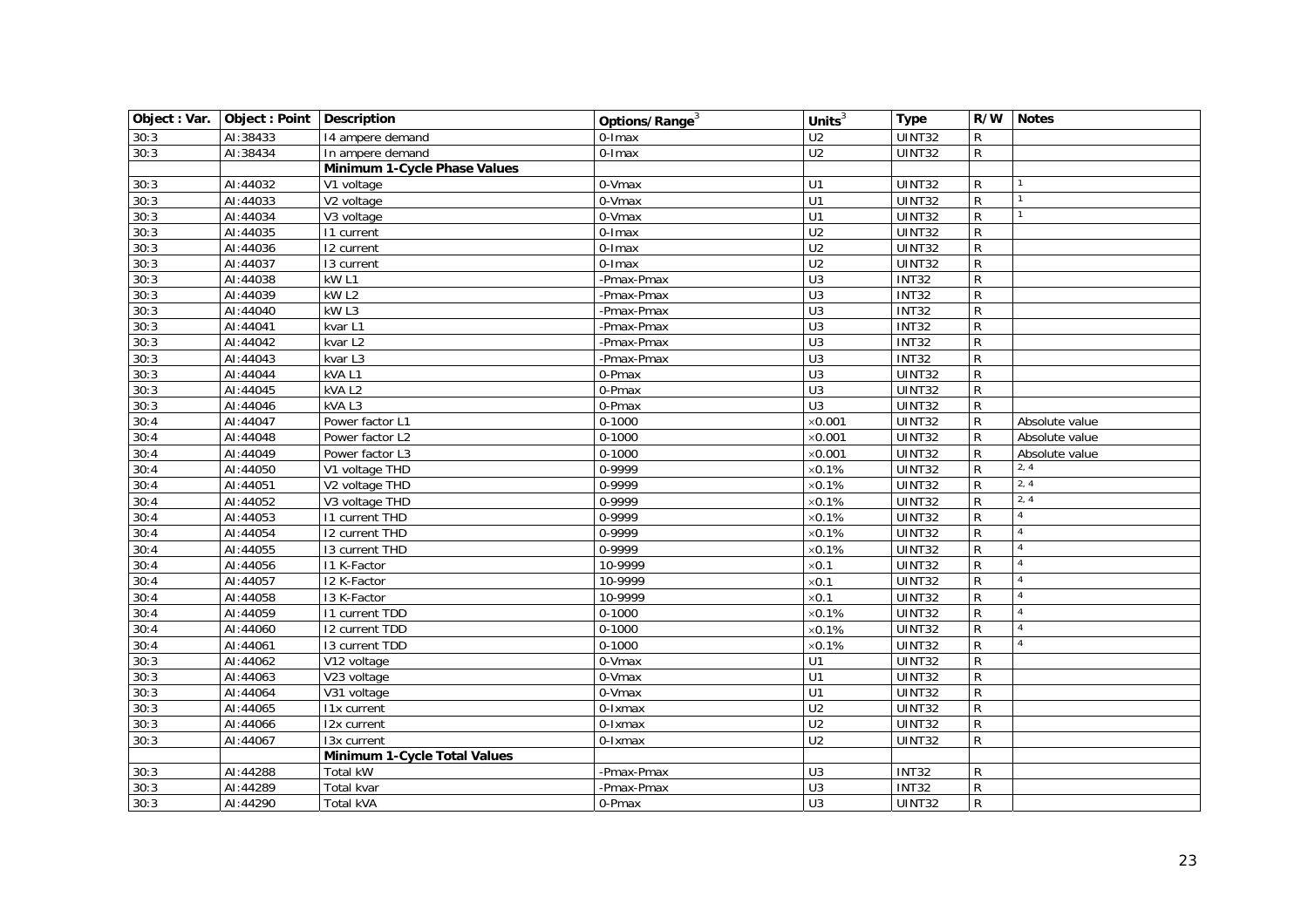<span id="page-23-1"></span><span id="page-23-0"></span>

| Object : Var. | Object: Point   Description |                                  | Options/Range <sup>3</sup> | Units $3$        | <b>Type</b>   | R/W          | <b>Notes</b>   |
|---------------|-----------------------------|----------------------------------|----------------------------|------------------|---------------|--------------|----------------|
| 30:4          | AI:44291                    | <b>Total PF</b>                  | $0 - 1000$                 | $\times$ 0.001   | UINT32        | R            | Absolute value |
| 30:4          | AI:44292                    | <b>Total PF lag</b>              | $0 - 1000$                 | $\times 0.001$   | <b>UINT32</b> | R            |                |
| 30:4          | AI:44293                    | <b>Total PF lead</b>             | $0 - 1000$                 | $\times$ 0.001   | UINT32        | R            |                |
|               |                             | Minimum 1-Cycle Auxiliary Values |                            |                  |               |              |                |
| 30:3          | AI:44544                    | 14 current                       | 0-Imax                     | U <sub>2</sub>   | UINT32        | R            |                |
| 30:3          | AI:44545                    | In current                       | 0-Imax                     | U <sub>2</sub>   | UINT32        | $\mathsf R$  |                |
| 30:4          | AI:44546                    | Frequency                        | 0-10000                    | $\times$ 0.01Hz  | UINT32        | R            |                |
| 30:4          | AI:44547                    | Voltage unbalance                | 0-3000                     | $\times$ 0.1%    | UINT32        | R            |                |
| 30:4          | AI:44548                    | Current unbalance                | 0-3000                     | $\times 0.1\%$   | UINT32        | $\mathsf R$  |                |
| 30:3          | AI:44549                    | Reserved                         | $\mathbf 0$                |                  | UINT32        | R            |                |
| 30:3          | AI:44550                    | V4 voltage                       | 0-V4max                    | U <sub>4</sub>   | UINT32        | $\mathsf{R}$ |                |
| 30:3          | AI:44551                    | 14x current                      | 0-Ixmax                    | U <sub>2</sub>   | <b>UINT32</b> | $\mathsf{R}$ |                |
| 30:4          | AI:44552                    | V4 THD                           | 0-9999                     | $\times 0.1\%$   | <b>UINT32</b> | R            | $\overline{4}$ |
| 30:4          | AI:44553                    | <b>I4x THD</b>                   | 0-9999                     | $\times 0.1\%$   | UINT32        | $\mathsf R$  | $\overline{4}$ |
| 30:4          | AI:44554                    | 14x TDD                          | $0 - 1000$                 | $\times$ 0.1%    | UINT32        | R            | $\overline{4}$ |
|               |                             | Maximum 1-Cycle Phase Values     |                            |                  |               |              |                |
| 30:3          | AI:46080                    | V1 voltage                       | 0-Vmax                     | U1               | <b>UINT32</b> | R            |                |
| 30:3          | AI:46081                    | V2 voltage                       | $0-Vmax$                   | U1               | UINT32        | $\mathsf{R}$ |                |
| 30:3          | AI:46082                    | V3 voltage                       | 0-Vmax                     | $\overline{U}$ 1 | UINT32        | $\mathsf R$  |                |
| 30:3          | AI:46083                    | 11 current                       | 0-Imax                     | U <sub>2</sub>   | UINT32        | R            |                |
| 30:3          | AI:46084                    | 12 current                       | 0-Imax                     | $\overline{U2}$  | UINT32        | R            |                |
| 30:3          | AI:46085                    | 13 current                       | 0-Imax                     | $\overline{U2}$  | UINT32        | R            |                |
| 30:3          | AI:46086                    | kW <sub>L1</sub>                 | -Pmax-Pmax                 | $\overline{U}$ 3 | <b>INT32</b>  | R            |                |
| 30:3          | AI:46087                    | kWL2                             | -Pmax-Pmax                 | $\overline{U}$   | <b>INT32</b>  | ${\sf R}$    |                |
| 30:3          | AI:46088                    | kW <sub>L3</sub>                 | -Pmax-Pmax                 | $\overline{U}$ 3 | <b>INT32</b>  | R            |                |
| 30:3          | AI:46089                    | kvar L1                          | -Pmax-Pmax                 | $\overline{U}$ 3 | <b>INT32</b>  | R            |                |
| 30:3          | AI:46090                    | kvar L2                          | -Pmax-Pmax                 | $\overline{U}$   | <b>INT32</b>  | R            |                |
| 30:3          | AI:46091                    | kvar L3                          | -Pmax-Pmax                 | U3               | <b>INT32</b>  | R            |                |
| 30:3          | AI:46092                    | kVAL1                            | 0-Pmax                     | U3               | UINT32        | R            |                |
| 30:3          | AI:46093                    | kVAL <sub>2</sub>                | 0-Pmax                     | $\overline{U}$   | UINT32        | $\mathsf R$  |                |
| 30:3          | AI:46094                    | kVAL3                            | 0-Pmax                     | U <sub>3</sub>   | UINT32        | R            |                |
| 30:4          | AI:46095                    | Power factor L1                  | $0 - 1000$                 | $\times 0.001$   | UINT32        | R            | Absolute value |
| 30:4          | AI:46096                    | Power factor L2                  | $0 - 1000$                 | $\times$ 0.001   | UINT32        | R            | Absolute value |
| 30:4          | AI:46097                    | Power factor L3                  | $0 - 1000$                 | $\times$ 0.001   | UINT32        | R            | Absolute value |
| 30:4          | AI:46098                    | V1 voltage THD                   | 0-9999                     | $\times 0.1\%$   | UINT32        | R            | 2, 4           |
| 30:4          | AI:46099                    | V2 voltage THD                   | 0-9999                     | $\times$ 0.1%    | UINT32        | R            | 2, 4           |
| 30:4          | AI:46100                    | V3 voltage THD                   | 0-9999                     | $\times 0.1\%$   | <b>UINT32</b> | R            | 2, 4           |
| 30:4          | AI:46101                    | <b>I1 current THD</b>            | 0-9999                     | $\times 0.1\%$   | UINT32        | R            | $\overline{4}$ |
| 30:4          | AI:46102                    | <b>I2 current THD</b>            | 0-9999                     | $\times 0.1\%$   | UINT32        | R            | $\overline{4}$ |
| 30:4          | AI:46103                    | 13 current THD                   | 0-9999                     | $\times$ 0.1%    | UINT32        | R            | $\overline{4}$ |
| 30:4          | AI:46104                    | 11 K-Factor                      | 10-9999                    | $\times$ 0.1     | UINT32        | R            | $\overline{A}$ |
| 30:4          | AI:46105                    | 12 K-Factor                      | 10-9999                    | $\times 0.1$     | <b>UINT32</b> | R            | $\overline{4}$ |
| 30:4          | AI:46106                    | 13 K-Factor                      | 10-9999                    | $\times 0.1$     | UINT32        | $\mathsf{R}$ | $\overline{4}$ |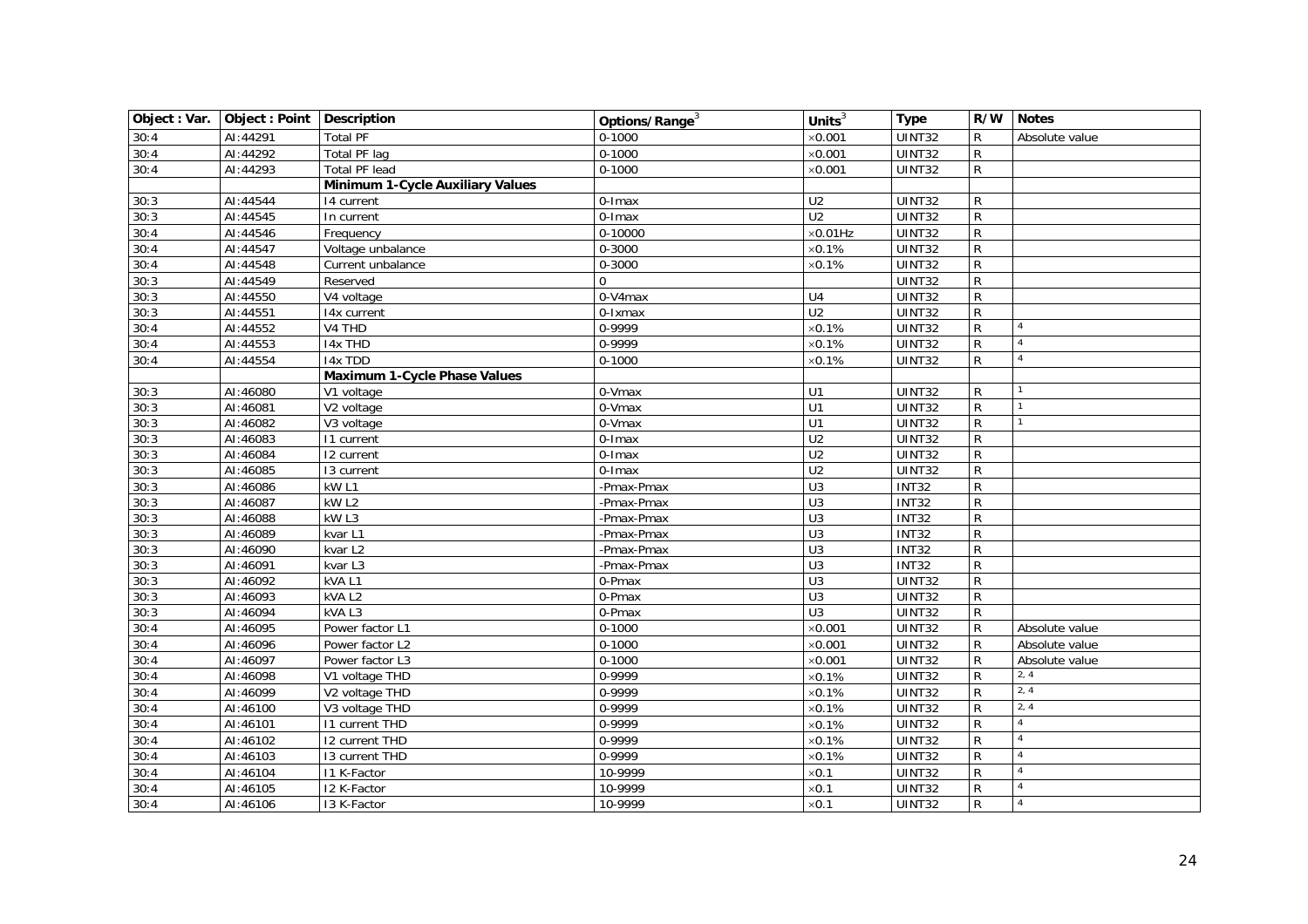<span id="page-24-2"></span><span id="page-24-1"></span><span id="page-24-0"></span>

|      | Object : Var.   Object : Point   Description |                                           | Options/Range <sup>3</sup> | Units $3$        | <b>Type</b>   | R/W Notes    |                     |
|------|----------------------------------------------|-------------------------------------------|----------------------------|------------------|---------------|--------------|---------------------|
| 30:4 | AI:46107                                     | <b>11 current TDD</b>                     | $0 - 1000$                 | $\times 0.1\%$   | <b>UINT32</b> | R            | $\overline{4}$      |
| 30:4 | AI:46108                                     | 12 current TDD                            | $0 - 1000$                 | $\times$ 0.1%    | <b>UINT32</b> | R            |                     |
| 30:4 | AI:46109                                     | 13 current TDD                            | $0 - 1000$                 | $\times 0.1\%$   | <b>UINT32</b> | R            | $\overline{A}$      |
| 30:3 | AI:46110                                     | V12 voltage                               | 0-Vmax                     | U1               | <b>UINT32</b> | $\mathsf{R}$ |                     |
| 30:3 | AI:46111                                     | V23 voltage                               | 0-Vmax                     | U1               | UINT32        | $\mathsf{R}$ |                     |
| 30:3 | AI:46112                                     | V31 voltage                               | 0-Vmax                     | U1               | UINT32        | R            |                     |
| 30:3 | AI:46113                                     | I1x current                               | 0-Ixmax                    | $\overline{U2}$  | UINT32        | R            |                     |
| 30:3 | AI:46114                                     | 12x current                               | 0-Ixmax                    | $\overline{U2}$  | UINT32        | $\mathsf{R}$ |                     |
| 30:3 | AI:46115                                     | 13x current                               | 0-Ixmax                    | U <sub>2</sub>   | UINT32        | R            |                     |
|      |                                              | <b>Maximum 1-Cycle Total Values</b>       |                            |                  |               |              |                     |
| 30:3 | AI:46336                                     | <b>Total kW</b>                           | -Pmax-Pmax                 | U <sub>3</sub>   | <b>INT32</b>  | $\mathsf{R}$ |                     |
| 30:3 | AI:46337                                     | Total kvar                                | -Pmax-Pmax                 | U3               | <b>INT32</b>  | R            |                     |
| 30:3 | AI:46338                                     | Total kVA                                 | 0-Pmax                     | U <sub>3</sub>   | UINT32        | R            |                     |
| 30:4 | AI:46339                                     | <b>Total PF</b>                           | $0 - 1000$                 | $\times$ 0.001   | <b>UINT32</b> | R            | Absolute value      |
| 30:4 | AI:46340                                     | Total PF lag                              | $0 - 1000$                 | $\times 0.001$   | <b>UINT32</b> | R            |                     |
| 30:4 | AI:46341                                     | <b>Total PF lead</b>                      | $0 - 1000$                 | $\times$ 0.001   | UINT32        | R            |                     |
|      |                                              | <b>Maximum 1-Cycle Auxiliary Values</b>   |                            |                  |               |              |                     |
| 30:3 | AI:46592                                     | 14 Current                                | 0-Imax                     | U <sub>2</sub>   | UINT32        | R            |                     |
| 30:3 | AI:46593                                     | In Current                                | $0$ -Imax                  | $\overline{U2}$  | UINT32        | R            |                     |
| 30:4 | AI:46594                                     | Frequency                                 | 0-10000                    | $\times 0.01$ Hz | UINT32        | R            |                     |
| 30:4 | AI:46595                                     | Voltage unbalance                         | 0-3000                     | $\times 0.1\%$   | <b>UINT32</b> | R            |                     |
| 30:4 | AI:46596                                     | Current unbalance                         | 0-3000                     | $\times 0.1\%$   | UINT32        | $\mathsf R$  |                     |
| 30:3 | AI:46597                                     | Reserved                                  | $\Omega$                   |                  | UINT32        | $\mathsf{R}$ |                     |
| 30:3 | AI:46598                                     | V4 Voltage                                | 0-V4max                    | $\overline{U4}$  | UINT32        | $\mathsf{R}$ |                     |
| 30:3 | AI:46599                                     | 14x Current                               | 0-Ixmax                    | U <sub>2</sub>   | UINT32        | R            |                     |
| 30:4 | AI:46600                                     | V4 THD                                    | 0-9999                     | $\times 0.1\%$   | UINT32        | R            | $\overline{4}$      |
| 30:4 | AI:46601                                     | <b>I4x THD</b>                            | 0-9999                     | $\times 0.1\%$   | <b>UINT32</b> | R            | $\overline{4}$      |
| 30:4 | AI:46602                                     | 14x TDD                                   | $0 - 1000$                 | $\times$ 0.1%    | UINT32        | R            | $\pmb{\mathcal{A}}$ |
|      |                                              | <b>Maximum Demands</b>                    |                            |                  |               |              |                     |
| 30:3 | AI:46848                                     | V1 Maximum volt demand                    | 0-Vmax                     | U1               | UINT32        | $\mathsf{R}$ | $\overline{2}$      |
| 30:3 | AI:46849                                     | V2 Maximum volt demand                    | 0-Vmax                     | $\overline{U}$ 1 | UINT32        | $\mathsf{R}$ | $\overline{2}$      |
| 30:3 | AI:46850                                     | V3 Maximum volt demand                    | 0-Vmax                     | U1               | UINT32        | R            | $\overline{2}$      |
| 30:3 | AI:46851                                     | 11 Maximum ampere demand                  | 0-Imax                     | $\overline{U2}$  | UINT32        | R            |                     |
| 30:3 | AI:46852                                     | 12 Maximum ampere demand                  | 0-Imax                     | U <sub>2</sub>   | UINT32        | R            |                     |
| 30:3 | AI:46853                                     | 13 Maximum ampere demand                  | 0-Imax                     | $\overline{U2}$  | UINT32        | $\mathsf{R}$ |                     |
| 30:4 | AI:46854                                     | Not used                                  | $\Omega$                   |                  | UINT32        | $\mathsf{R}$ |                     |
| 30:4 | AI:46855                                     | Not used                                  | $\mathbf{0}$               |                  | UINT32        | $\mathsf R$  |                     |
| 30:4 | AI:46856                                     | Not used                                  | $\Omega$                   |                  | UINT32        | R            |                     |
| 30:3 | AI:46857                                     | Maximum kW import sliding window demand   | 0-Pmax                     | U <sub>3</sub>   | UINT32        | R            |                     |
| 30:3 | AI:46858                                     | Maximum kvar import sliding window demand | 0-Pmax                     | $\overline{U}$ 3 | UINT32        | $\mathsf{R}$ |                     |
| 30:3 | AI:46859                                     | Maximum kVA sliding window demand         | 0-Pmax                     | $\overline{U}$ 3 | UINT32        | $\mathsf{R}$ |                     |
| 30:4 | AI:46860                                     | Not used                                  | $\mathbf 0$                |                  | UINT32        | $\mathsf{R}$ |                     |
| 30:4 | AI:46861                                     | Not used                                  | $\Omega$                   |                  | <b>UINT32</b> | $\mathsf{R}$ |                     |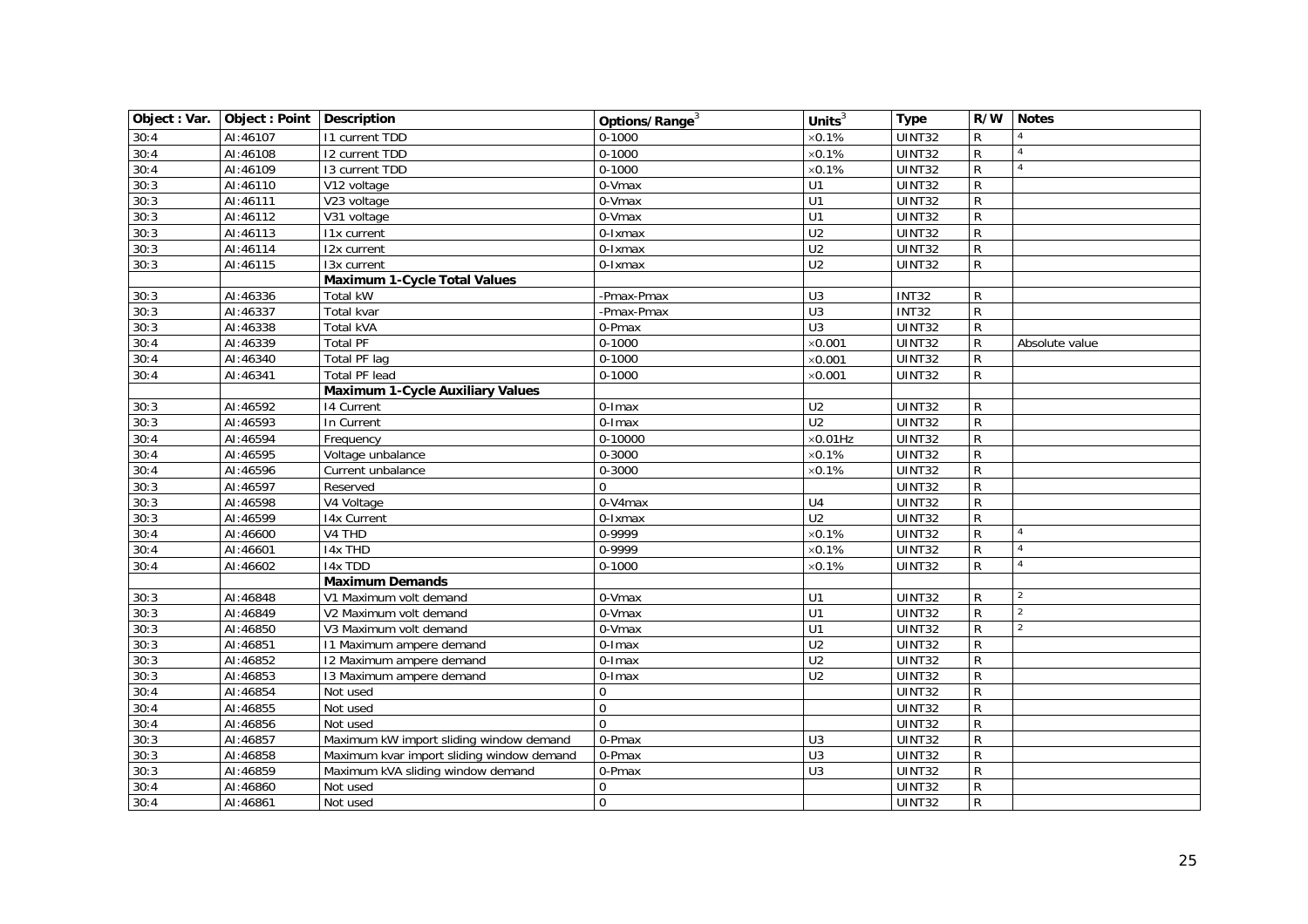| Object: Var. | Object: Point | <b>Description</b>                            | Options/Range <sup>3</sup>                   | Units $3$      | <b>Type</b>   | R/W          | <b>Notes</b>   |
|--------------|---------------|-----------------------------------------------|----------------------------------------------|----------------|---------------|--------------|----------------|
| 30:4         | AI:46862      | Not used                                      |                                              |                | <b>UINT32</b> | $\mathsf{R}$ |                |
| 30:3         | AI:46863      | Maximum kW export sliding window demand       | 0-Pmax                                       | U <sub>3</sub> | UINT32        | $\mathsf{R}$ |                |
| 30:3         | AI:46864      | Maximum kvar export sliding window demand     | 0-Pmax                                       | U <sub>3</sub> | UINT32        | $\mathsf{R}$ |                |
| 30:3         | AI:46865      | Not used                                      |                                              |                | UINT32        | $\mathsf{R}$ |                |
| 30:3         | AI:46866      | Not used                                      |                                              |                | <b>UINT32</b> | $\mathsf{R}$ |                |
| 30:3         | AI:46867      | V4 Maximum volt demand                        | 0-Vmax                                       | U <sub>4</sub> | <b>UINT32</b> | $\mathsf{R}$ |                |
| 30:3         | AI:46868      | 14 Maximum ampere demand                      | $0-14$ max                                   | U <sub>2</sub> | <b>UINT32</b> | $\mathsf{R}$ |                |
| 30:3         | AI:46869      | In Maximum ampere demand                      | $0$ -Imax                                    | U <sub>2</sub> | UINT32        | $\mathsf{R}$ |                |
|              |               | <b>Analog Inputs</b>                          |                                              |                |               |              | $\overline{3}$ |
| 30:3         | AI:47872      | Analog input AI1                              | Al1min-Al1max                                |                | UINT32        | R            |                |
| 30:3         | AI:47873      | Analog input AI2                              | Al2min-Al2max                                |                | UINT32        | $\mathsf{R}$ |                |
|              |               |                                               |                                              |                |               | R            |                |
| 30:3         | AI:47887      | Analog input AI16                             | Al16min-Al16max                              |                | UINT32        | $\mathsf{R}$ |                |
|              |               | <b>Distance to fault</b>                      |                                              |                |               |              |                |
| 30:3         | AI:25536      | Fault timestamp, seconds, FItTm               | F <sub>5</sub>                               | sec            | <b>UINT32</b> | R            |                |
| 30:3         | AI:25537      | Fault timestamp, fractional seconds, FItTmmcs |                                              | usec           | UINT32        | $\mathsf{R}$ |                |
| 30:3         | AI:25538      | Fault loop type, FitLoop                      | 0=unqualified, $1=AG$ , $2=BG$ , $3=CG$ ,    |                | UINT32        | R            |                |
|              |               |                                               | $4 = AB$ , $5 = BC$ , $6 = CA$ , $7 = ABC$ , |                |               |              |                |
|              |               |                                               | $8 = BCG$ , $9 = CAG$ , $10 = ABC$           |                |               |              |                |
| 30:3         | AI:25539      | Fault distance, FltDis                        | 0-45000                                      | km/ml x0.01    | UINT32        | $\mathsf{R}$ |                |
| 30:3         | AI:25540      | Fault resistance, FltR                        | 0-20000                                      | Ohm x0.01      | <b>UINT32</b> | $\mathsf{R}$ |                |
| 30:3         | AI:25541      | Fault reactance, FltX                         | 0-20000                                      | Ohm x0.01      | UINT32        | $\mathsf{R}$ |                |
| 30:3         | AI:25542      | Fault location mode/status, FltMod            | 0=single-ended fault location,               |                | UINT32        | R            |                |
|              |               |                                               | 1=two-ended fault location,                  |                |               |              |                |
|              |               |                                               | 2=forced single-ended location               |                |               |              |                |
|              |               |                                               | (remote unit didn't respond),                |                |               |              |                |
|              |               |                                               | 3=forced single-ended location (no           |                |               |              |                |
|              |               |                                               | remote match found),                         |                |               |              |                |
|              |               |                                               | 4=forced single-ended location               |                |               |              |                |
|              |               |                                               | (unsuccessful two-ended location)            |                |               |              |                |

#### **NOTES:**

<sup>1</sup> When the 4LN3, 4LL3, 3LN3, 3LL3, 3BLN3 or 3BLL3 wiring mode is selected, the voltages will be line-to-neutral; for any other wiring mode, they will be line-to-line.

<sup>2</sup> When the 4LN3, 3LN3 or 3BLN3 wiring mode is selected, the voltages will be line-to-neutral; for any other wiring mode, they will be line-to-line voltages.

<sup>3</sup> For volts, amps, power and frequency scales and units: refer to Section 4 "Data Scales and Units". For analog input scaling formulas and examples, see Section 2.2.5, " Scaling Analog Input Objects".

4 On a 0.2-s interval.

<span id="page-25-1"></span><span id="page-25-0"></span>5 On a 3-s interval.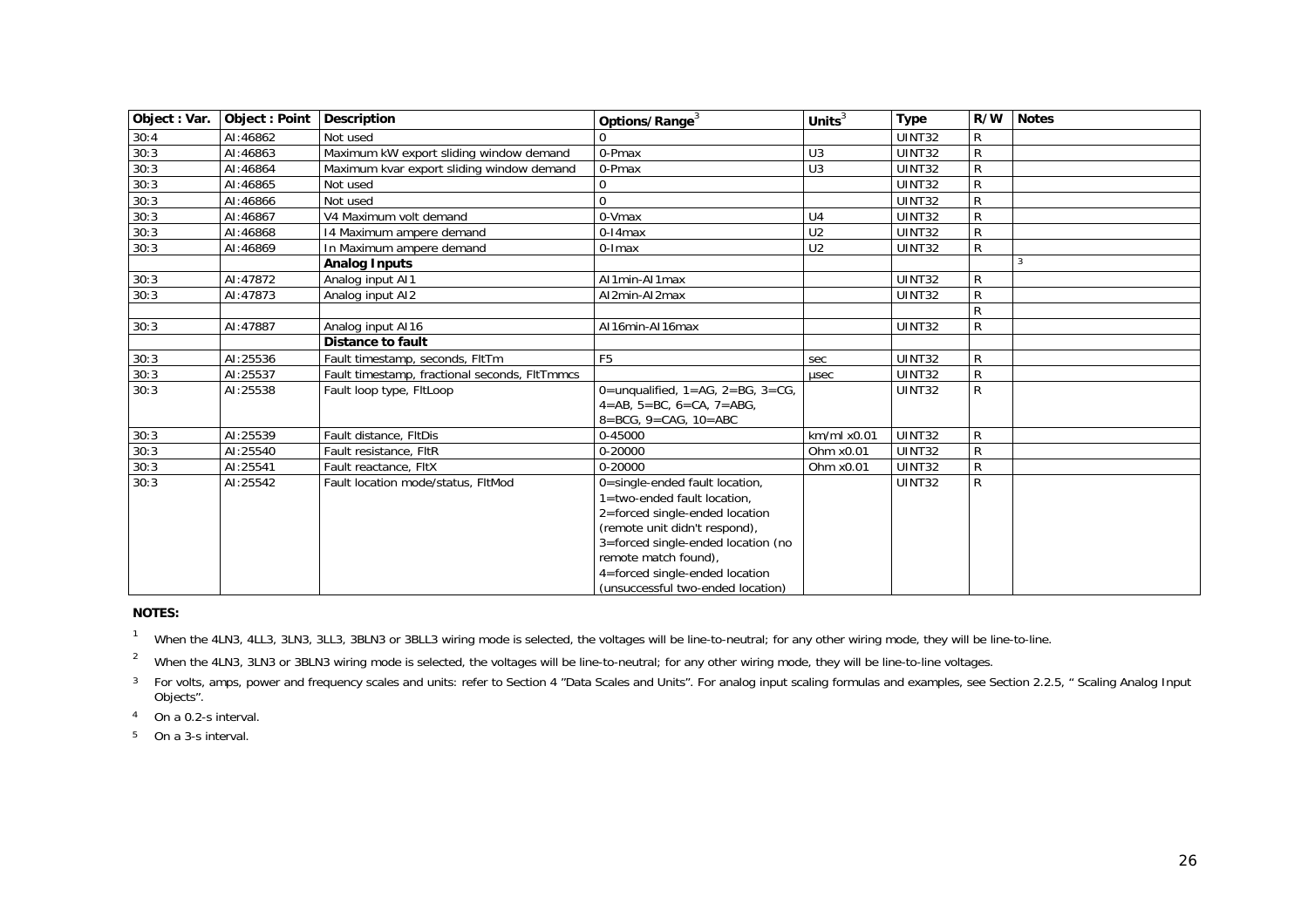<span id="page-26-3"></span><span id="page-26-2"></span><span id="page-26-1"></span><span id="page-26-0"></span>

| Object:Var.                    | Object: Point   Description |                                | Options/Range                                                                                                                 | <b>Units</b> | <b>Type</b>        | R/W            | <b>Notes</b>                                                                                                |
|--------------------------------|-----------------------------|--------------------------------|-------------------------------------------------------------------------------------------------------------------------------|--------------|--------------------|----------------|-------------------------------------------------------------------------------------------------------------|
| <b>Device Identification</b>   |                             |                                |                                                                                                                               |              |                    |                |                                                                                                             |
| 30:3                           | AI:256                      | Device serial number           | 0-999999                                                                                                                      |              | <b>UINT32</b>      | $\mathsf{R}$   |                                                                                                             |
| 30:3                           | AI:257                      | Device model ID                | 180000                                                                                                                        |              | UINT32             | ${\sf R}$      |                                                                                                             |
| 30:3                           | AI:258-AI:261               | Device model name              | "PM180"                                                                                                                       |              | UINT32             | $\mathsf{R}$   | Null-terminated string. Each four<br>characters are packed into a 32-bit<br>word.                           |
| 30:3                           | AI:262-AI:265   Reserved    |                                |                                                                                                                               |              | <b>UINT32</b>      | $\mathsf{R}$   |                                                                                                             |
| 30:4                           | AI:266                      | Device firmware version number | 3101-3199                                                                                                                     |              | UINT <sub>16</sub> | R              | Two higher decimal digits $=$ major<br>version number, two lower decimal<br>$digits = minor version number$ |
| 30:4                           | AI:267                      | Device firmware build number   | $1-99$                                                                                                                        |              | UINT16             | R              |                                                                                                             |
| 30:4                           | AI:268                      | Reserved                       |                                                                                                                               |              | UINT <sub>16</sub> | R              |                                                                                                             |
| 30:4                           | AI:269                      | Reserved                       |                                                                                                                               |              | UINT16             | $\mathsf{R}$   |                                                                                                             |
| 30:4                           | AI:270                      | Boot loader version number     |                                                                                                                               |              | UINT <sub>16</sub> | $\overline{R}$ | Two higher decimal digits $=$ major<br>version number, two lower decimal<br>$digits = minor version number$ |
| 30:4                           | AI:271                      | Boot loader build number       | $1-99$                                                                                                                        |              | UINT <sub>16</sub> | R              |                                                                                                             |
| 30:3                           | AI:272-AI:274               | Reserved                       |                                                                                                                               |              | UINT32             | R              |                                                                                                             |
| <b>Factory Device Settings</b> |                             |                                |                                                                                                                               |              |                    |                |                                                                                                             |
| 30:4                           | AI:275                      | V1-V3 input range              | 690                                                                                                                           | V            | UINT <sub>16</sub> | $\mathsf{R}$   |                                                                                                             |
| 30:4                           | AI:276                      | V1-V3 input overload           | $\overline{120}$                                                                                                              | $\%$         | UINT16             | $\overline{R}$ |                                                                                                             |
| 30:4                           | AI:277                      | V4 input range                 | 690                                                                                                                           | $\mathsf{V}$ | UINT16             | $\mathsf{R}$   |                                                                                                             |
| 30:4                           | AI:278                      | V4 input overload              | 120                                                                                                                           | $\%$         | UINT16             | $\mathsf{R}$   |                                                                                                             |
| 30:4                           | AI:279                      | 11-13 input range              | 1, 5                                                                                                                          | А            | UINT16             | ${\sf R}$      |                                                                                                             |
| 30:4                           | AI:280                      | 11-13 input overload           | 400                                                                                                                           | $\%$         | UINT <sub>16</sub> | ${\sf R}$      |                                                                                                             |
| 30:4                           | AI:281                      | 14 input range                 | 1, 5                                                                                                                          | А            | UINT16             | ${\sf R}$      |                                                                                                             |
| 30:4                           | AI:282                      | 14 input overload              | 400                                                                                                                           | ℅            | UINT16             | $\overline{R}$ |                                                                                                             |
| 30:4                           | AI:283                      | I1x-I3x input range            | $\overline{1, 5}$                                                                                                             | Α            | UINT16             | ${\sf R}$      |                                                                                                             |
| 30:4                           | AI:284                      | I1x-I3x input overload         | 3000                                                                                                                          | ℅            | UINT16             | $\mathsf{R}$   |                                                                                                             |
| 30:4                           | AI:285                      | 14x input range                | 1, 5                                                                                                                          | А            | UINT16             | ${\sf R}$      |                                                                                                             |
| 30:4                           | AI:286                      | 14x input overload             | 3000                                                                                                                          | $\%$         | UINT16             | ${\sf R}$      |                                                                                                             |
| <b>Port Identification</b>     |                             |                                |                                                                                                                               |              |                    |                |                                                                                                             |
| 30:4                           | AI:320                      | Active port number             | $0-2$ = serial port COM1-COM3, 3 =<br>IR Port, $4 =$ Modem port, $5 =$<br>USB/Modbus port, $6-10 =$<br>Ethernet/TCP port 1-99 |              | UINT <sub>16</sub> | R              |                                                                                                             |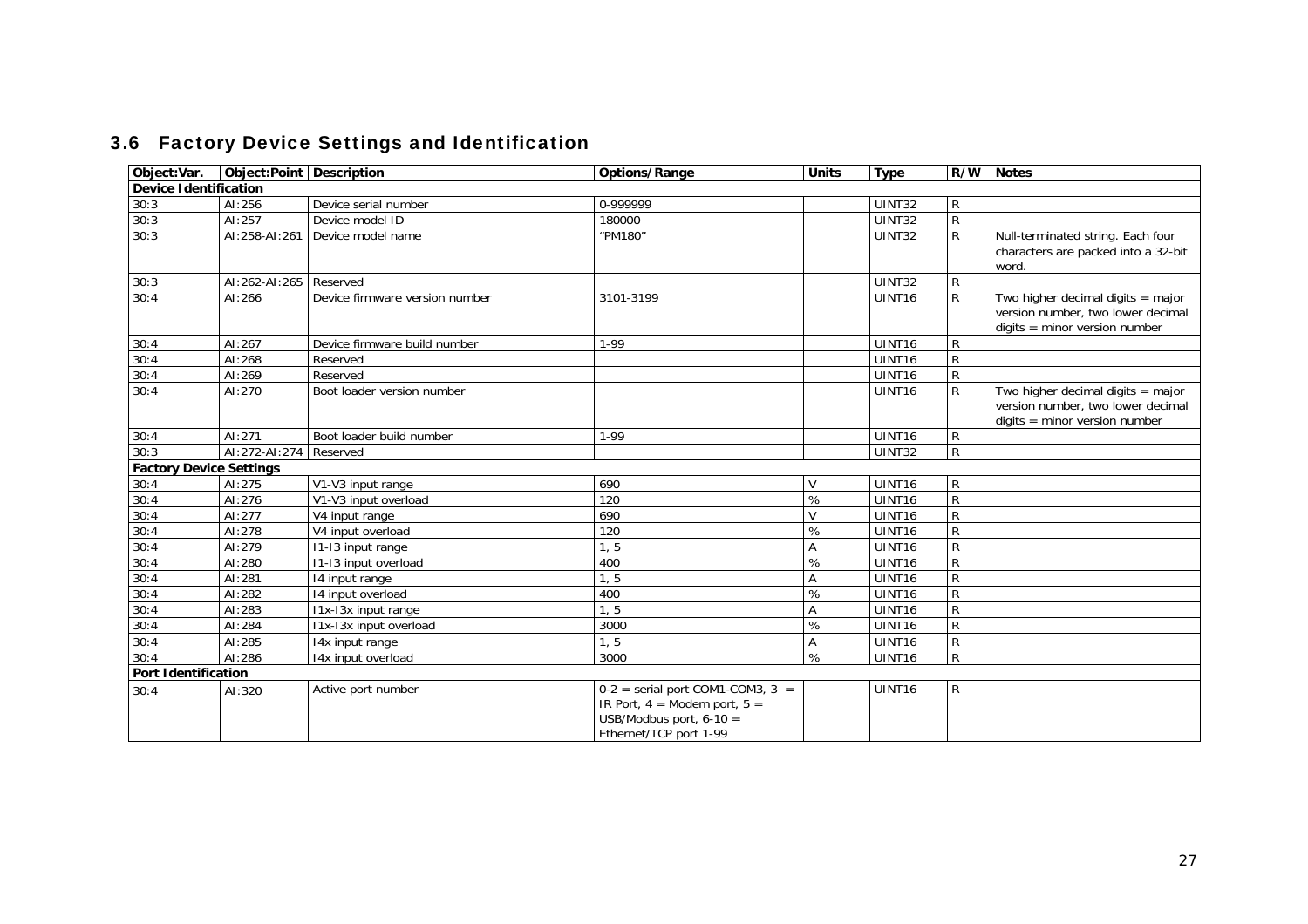### 3.7 Device Control

<span id="page-27-4"></span><span id="page-27-3"></span><span id="page-27-2"></span><span id="page-27-1"></span><span id="page-27-0"></span>

|                             | Object : Var. Object : Point Description |                                              | Options/Range        | <b>Units</b> | <b>Type</b> | R/W | <b>Notes</b> |
|-----------------------------|------------------------------------------|----------------------------------------------|----------------------|--------------|-------------|-----|--------------|
|                             | <b>Device Authorization Register</b>     |                                              |                      |              |             |     |              |
| 40:1(read)                  | AO:192                                   | When write: 8-digit password. When read:     | $0/-1$ (Read)        |              |             | R/W |              |
| $41:1$ (write)              |                                          | $0 =$ access permitted, $-1 =$ authorization | 0-99999999(Write)    |              |             |     |              |
|                             |                                          | required.                                    |                      |              |             |     |              |
| <b>Remote Relay Control</b> |                                          |                                              |                      |              |             |     |              |
| $10:2$ (read)               | BO:0                                     | Relay #1 Force operate/Force release/Normal  | $0/1$ = state OFF/ON |              |             | R/W |              |
| 12:1(write)                 | CROB:0                                   |                                              |                      |              |             |     |              |
| $10:2$ (read)               | <b>BO:1</b>                              | Relay #2 Force operate/Force release/Normal  | $0/1$ = state OFF/ON |              |             | R/W |              |
| 12:1(write)                 | CROB:1                                   |                                              |                      |              |             |     |              |
|                             |                                          |                                              |                      |              |             |     |              |
| $10:2$ (read)               | BO:63                                    | Relay #64 Force operate/Force release/Normal | $0/1$ = state OFF/ON |              |             | R/W |              |
| 12:1(write)                 | CROB:63                                  |                                              |                      |              |             |     |              |
| Device Reset/Clear          |                                          |                                              |                      |              |             |     |              |
| $10:2$ (read)               | BO:64                                    | Clear total energy registers                 | $0/1$ = state OFF/ON |              |             | R/W | Returns zero |
| 12:1(write)                 | CROB:64                                  |                                              |                      |              |             |     | PULSE ON 1   |
| $10:2$ (read)               | BO:65                                    | Clear total maximum demand registers (all    | $0/1$ = state OFF/ON |              |             | R/W | Returns zero |
| 12:1(write)                 | CROB:65                                  | demands)                                     |                      |              |             |     | PULSE ON 1   |
| $10:2$ (read)               | BO:66                                    | Clear power demands                          | $0/1$ = state OFF/ON |              |             | R/W | Returns zero |
| 12:1(write)                 | CROB:66                                  |                                              |                      |              |             |     | PULSE ON 1   |
| $10:2$ (read)               | BO:67                                    | Clear volt/ampere/harmonic demands           | $0/1$ = state OFF/ON |              |             | R/W | Returns zero |
| 12:1(write)                 | CROB:67                                  |                                              |                      |              |             |     | PULSE ON 1   |
| $10:2$ (read)               | BO:68-75                                 | Reserved                                     | $0/1$ = state OFF/ON |              |             | R/W | Returns zero |
| 12:1(write)                 | CROB:68-75                               |                                              |                      |              |             |     | PULSE ON 1   |
| $10:2$ (read)               | BO:76                                    | Clear pulse counters (all counters)          | $0/1$ = state OFF/ON |              |             | R/W | Returns zero |
| 12:1(write)                 | CROB:76                                  |                                              |                      |              |             |     | PULSE ON 1   |
| $10:2$ (read)               | BO:77-84                                 | Clear pulse counter#1-#8                     | $0/1$ = state OFF/ON |              |             | R/W | Returns zero |
| 12:1(write)                 | CROB: 77-84                              |                                              |                      |              |             |     | PULSE ON 1   |
| $10:2$ (read)               | BO:85                                    | Clear Min/Max log                            | $0/1$ = state OFF/ON |              |             | R/W | Returns zero |
| 12:1(write)                 | CROB:85                                  |                                              |                      |              |             |     | PULSE ON 1   |
| $10:2$ (read)               | BO:86-93                                 | Reserved                                     | $0/1$ = state OFF/ON |              |             | R/W | Returns zero |
| 12:1(write)                 | CROB:86-93                               |                                              |                      |              |             |     | PULSE ON 1   |
| $10:2$ (read)               | BO:94-101                                | Clear pulse counter#9-#16                    | $0/1$ = state OFF/ON |              |             | R/W | Returns zero |
| 12:1(write)                 | CROB: 94-101                             |                                              |                      |              |             |     | PULSE ON 1   |
| <b>Device Diagnostics</b>   |                                          |                                              |                      |              |             |     |              |
| $10:2$ (read)               | BO:128                                   | Critical error                               | $0/1$ = state OFF/ON |              |             | R/W | 2            |
| 12:1(write)                 | CROB:128                                 |                                              |                      |              |             |     |              |
| $10:2$ (read)               | BO:129                                   | Permanent fault (critical error)             | $0/1$ = state OFF/ON |              |             | R/W |              |
| 12:1(write)                 | CROB:129                                 |                                              |                      |              |             |     |              |
| $10:2$ (read)               | BO:130                                   | RAM/Data error                               | $0/1$ = state OFF/ON |              |             | R/W |              |
| 12:1(write)                 | CROB:130                                 |                                              |                      |              |             |     |              |
| $10:2$ (read)               | BO:131                                   | CPU watchdog reset                           | $0/1$ = state OFF/ON |              |             | R/W |              |
| 12:1(write)                 | CROB:131                                 |                                              |                      |              |             |     |              |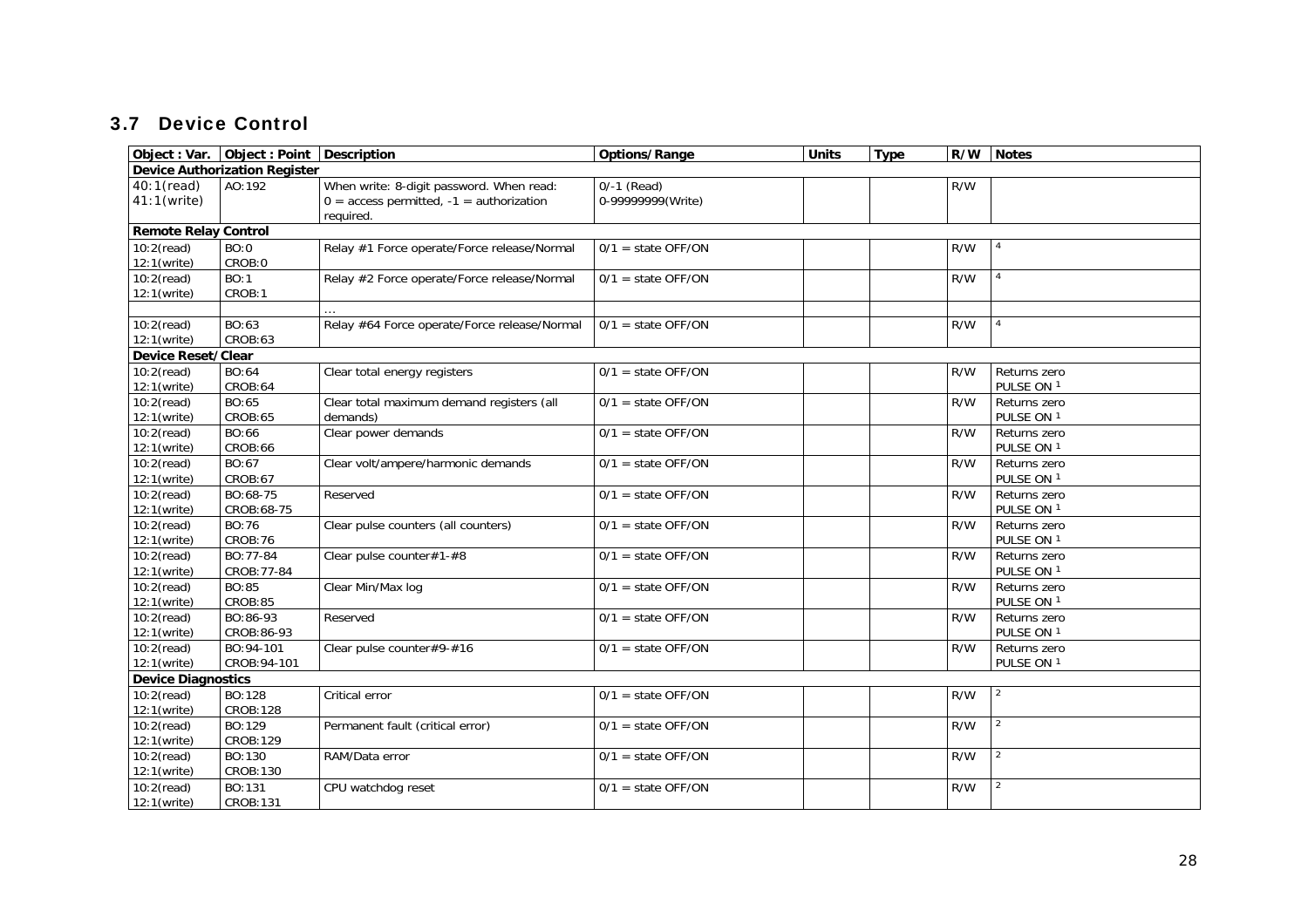| Object: Var.  | Object: Point   Description |                                      | Options/Range        | <b>Units</b> | <b>Type</b> | R/W | <b>Notes</b>   |
|---------------|-----------------------------|--------------------------------------|----------------------|--------------|-------------|-----|----------------|
| $10:2$ (read) | $\overline{BO:132}$         | DSP/Sampling fault                   | $0/1$ = state OFF/ON |              |             | R/W |                |
| 12:1(write)   | CROB:132                    |                                      |                      |              |             |     |                |
| $10:2$ (read) | BO:133                      | CPU exception                        | $0/1$ = state OFF/ON |              |             | R/W | 2              |
| 12:1(write)   | CROB:133                    |                                      |                      |              |             |     |                |
| $10:2$ (read) | BO:134                      | Reserved                             | $0/1$ = state OFF/ON |              |             | R/W | 2              |
| 12:1(write)   | CROB:134                    |                                      |                      |              |             |     |                |
| $10:2$ (read) | BO:135                      | Software watchdog reset              | $0/1$ = state OFF/ON |              |             | R/W | $\mathcal{P}$  |
| 12:1(write)   | CROB:135                    |                                      |                      |              |             |     |                |
| $10:2$ (read) | BO:136                      | Power down                           | $0/1$ = state OFF/ON |              |             | R/W | 2              |
| 12:1(write)   | CROB:136                    |                                      |                      |              |             |     |                |
| $10:2$ (read) | BO:137                      | Device reset 3                       | $0/1$ = state OFF/ON |              |             | R/W | 2              |
| 12:1(write)   | CROB:137                    |                                      |                      |              |             |     |                |
| $10:2$ (read) | BO:138                      | Configuration reset 3                | $0/1$ = state OFF/ON |              |             | R/W |                |
| 12:1(write)   | CROB:138                    |                                      |                      |              |             |     |                |
| $10:2$ (read) | BO:139                      | RTC fault (critical error)           | $0/1$ = state OFF/ON |              |             | R/W |                |
| 12:1(write)   | CROB:139                    |                                      |                      |              |             |     |                |
| $10:2$ (read) | BO:140                      | Configuration fault (critical error) | $0/1$ = state OFF/ON |              |             | R/W | 2              |
| 12:1(write)   | CROB:140                    |                                      |                      |              |             |     |                |
| $10:2$ (read) | BO:141                      | Reserved                             | $0/1$ = state OFF/ON |              |             | R/W | 2              |
| 12:1(write)   | CROB:141                    |                                      |                      |              |             |     |                |
| $10:2$ (read) | BO:142                      | Expanded memory fault                | $0/1$ = state OFF/ON |              |             | R/W | $\mathcal{P}$  |
| 12:1(write)   | CROB:142                    |                                      |                      |              |             |     |                |
| $10:2$ (read) | BO:143                      | CPU EEPROM fault                     | $0/1$ = state OFF/ON |              |             | R/W | $\overline{2}$ |
| 12:1(write)   | CROB:143                    |                                      |                      |              |             |     |                |
| $10:2$ (read) | BO:144                      | AC board EEPROM fault                | $0/1$ = state OFF/ON |              |             | R/W | 2              |
| 12:1(write)   | CROB:144                    |                                      |                      |              |             |     |                |
| $10:2$ (read) | BO:145                      | I/O board EEPROM fault               | $0/1$ = state OFF/ON |              |             | R/W | $\overline{2}$ |
| 12:1(write)   | CROB:145                    |                                      |                      |              |             |     |                |
| $10:2$ (read) | BO:146                      | Reserved                             | $0/1$ = state OFF/ON |              |             | R/W |                |
| 12:1(write)   | CROB:146                    |                                      |                      |              |             |     |                |
| $10:2$ (read) | BO:147                      | Reserved                             | $0/1$ = state OFF/ON |              |             | R/W | 2              |
| 12:1(write)   | CROB:147                    |                                      |                      |              |             |     |                |
| $10:2$ (read) | BO:148                      | C Library error                      | $0/1$ = state OFF/ON |              |             | R/W | $\mathcal{P}$  |
| 12:1(write)   | CROB:148                    |                                      |                      |              |             |     |                |
| $10:2$ (read) | BO:149                      | RTOS Kernel error                    | $0/1$ = state OFF/ON |              |             | R/W | 2              |
| 12:1(write)   | CROB:149                    |                                      |                      |              |             |     |                |
| $10:2$ (read) | BO:150                      | Task error                           | $0/1$ = state OFF/ON |              |             | R/W | 2              |
| 12:1(write)   | CROB:150                    |                                      |                      |              |             |     |                |
| $10:2$ (read) | BO:151                      | Reserved                             | $0/1$ = state OFF/ON |              |             | R/W | $\overline{2}$ |
| 12:1(write)   | CROB:151                    |                                      |                      |              |             |     |                |
| $10:2$ (read) | BO:152                      | IRIG-B signal lost                   | $0/1$ = state OFF/ON |              |             | R/W |                |
| 12:1(write)   | CROB:152                    |                                      |                      |              |             |     |                |
| $10:2$ (read) | BO:153                      | IRIG-B time unlocked                 | $0/1$ = state OFF/ON |              |             | R/W | 2              |
| 12:1(write)   | CROB:153                    |                                      |                      |              |             |     |                |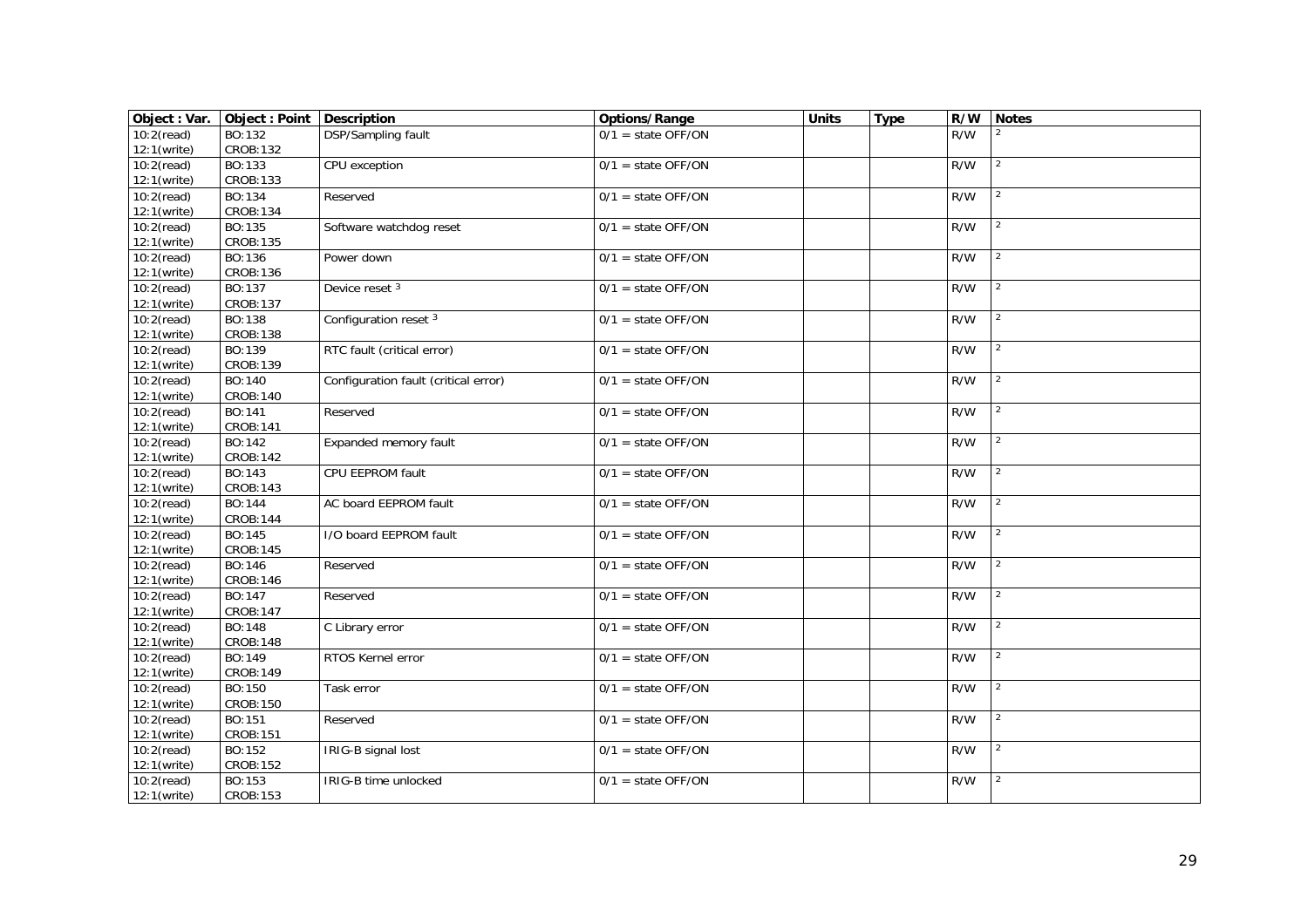#### **NOTES:**

<sup>1</sup> The following restriction should be noted when using object 12 to control the listed points.

- The Count byte is ignored.
- The Control Code byte is checked:

- Pulse On (1) is valid for all points; other codes are invalid and will be rejected.

- The On Time and Off Time fields are ignored.
- The status byte in the response will reflect the success or failure of the control operation:
	- Request Accepted (0) will be returned if the command was accepted;
	- Request not Accepted due to Formatting Errors (3) is returned if the Control Code byte was incorrectly formatted or if an invalid code was present in the command;
	- Control Operation not Supported for this Point (4) is returned if the Control Point was out of control.
- <sup>2</sup> The device diagnostics points indicate possible problems with the device hardware or setup configuration. The hardware problems are indicated by the appropriate points, which are set whenever the instrument fails self-test diagnostics, or in the event of loss of power. The dedicated binary point indicates the setup configuration problems, which is set when either configuration register is corrupted. In this event, the instrument will use the default configuration. The configuration corrupt bit may also be set as a result of the legal changes in the setup configuration since the instrument might implicitly change or clear other setups if they are affected by the changes made.

Issuing the Direct-Operate, SBO/Operate or Direct-Operate-No-Acknowledge command using the Control-Relay-Output-Block object (with the code operation Latch-Off) to points 128-153 resets device diagnostics points.

The following restrictions should be noted when using Object 12 to control these points:

- The Count byte is ignored.
- The Control Code byte is checked:
	- Latch Off is valid for all points; other codes are invalid and will be rejected.
- The On Time and Off Time fields are ignored.
- The status byte in the response will reflect the success or failure of the control operation:
	- Request Accepted (0) is returned if the command was accepted;
	- Request not Accepted due to Formatting Errors (3) is returned if the Control Code byte was incorrectly formatted or if an invalid Code was present in the command.
- 3 These self-check alarms are doubled with the corresponding internal indication bits.
- 4 To manually operate relays, use the Direct-Operate, SBO/Operate or Direct-Operate-No-Acknowledge command to points 0-31 of the Control-Relay-Output-Block object with the Control Code value Latch On. To manually release relays, use the Direct-Operate (or SBO/Operate or Direct-Operate-No-Acknowledge) command to point 0-31 of the Control-Relay-Output-Block object with the Control Code value Latch Off. To revert relays to normal operation, use the Direct-Operate, SBO/Operate or Direct-Operate-No-Acknowledge command to the corresponding points of the Control-Relay-Output-Block object with the Control Code value Null Operation and the Clear sub-field set to 1.

To operate a relay in pulse mode with the Pulse On or Pulse Off control code, put the relay in pulse mode and select a required pulse polarity via the Relay Outputs setup (use the supplemental PAS software to change the relay properties). The actual pulse width will be taken from the On Time/Off Time fields of the Control-Relay-Output-Block object.

The following restrictions should be noted when using object 12 to control these points:

- The Count byte is ignored.
- The Control Code byte is checked:

- Pulse On, Pulse Off, Latch On (Pulse On/Close) and Latch Off (Pulse On/Trip) are valid for all points; other codes are invalid and will be rejected;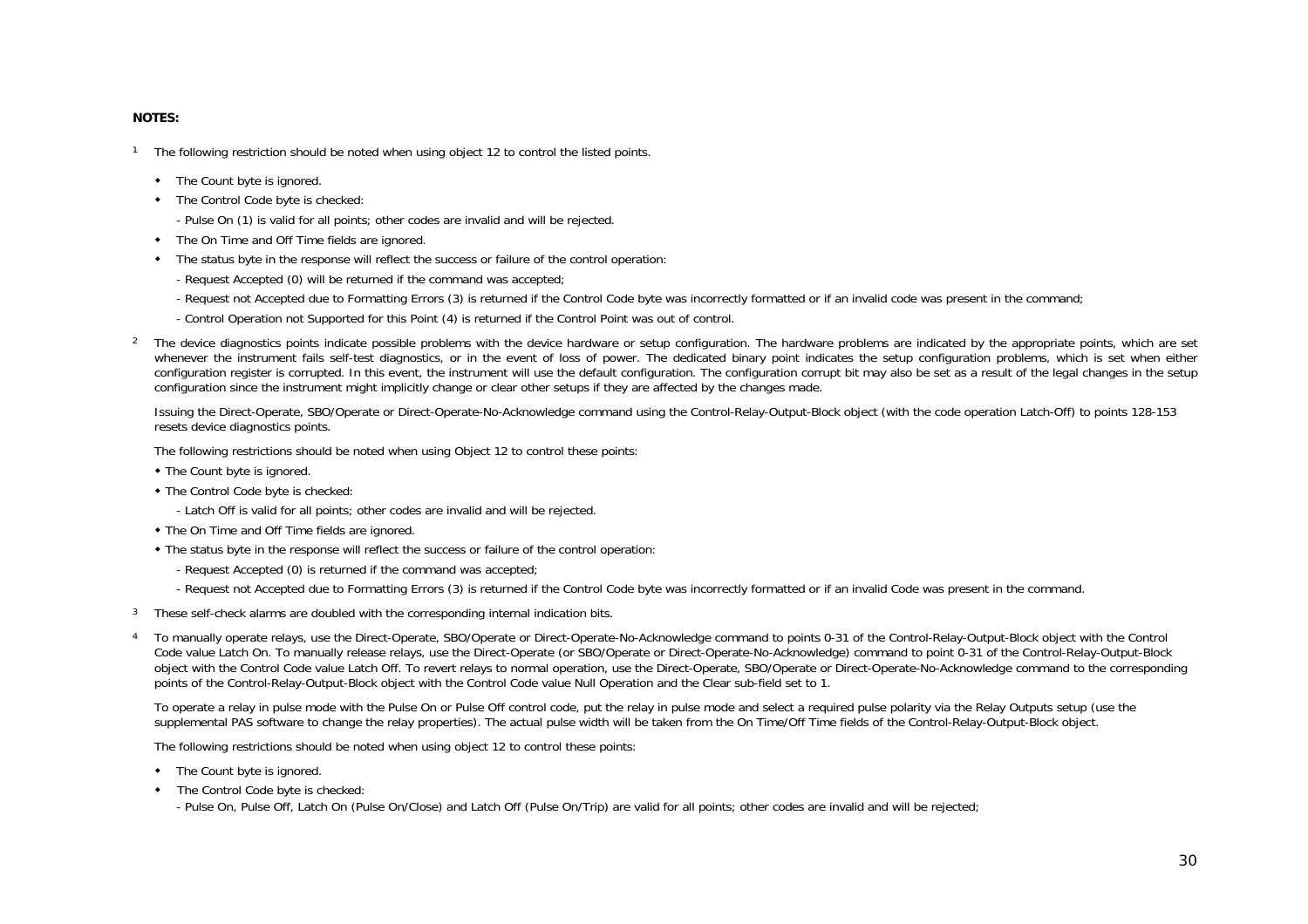- Clear sub-field is valid; other sub-fields are ignored.

• The On Time specifies in ms the amount of time the digital point is to be turned on. The minimal value of the On Time is 500 ms and the actual value may differ from the specified value by up to 10 ms.

• The Off Time specifies in ms the amount of time the digital point is to be turned off. The minimal value of the Off Time is 500 ms and the actual value may differ from the specified value by up to 10 ms.

The Status byte in the response reflects the success or failure of the control operation:

- Request Accepted (0) will be return if the command was accepted;

- Request not Accepted due to Formatting Errors (3) will be returned if the Control Code byte was incorrectly formatted or an invalid Code was present in the command;

- Control Operation not Supported for this Point (4) will be returned if the Control Point was out of control.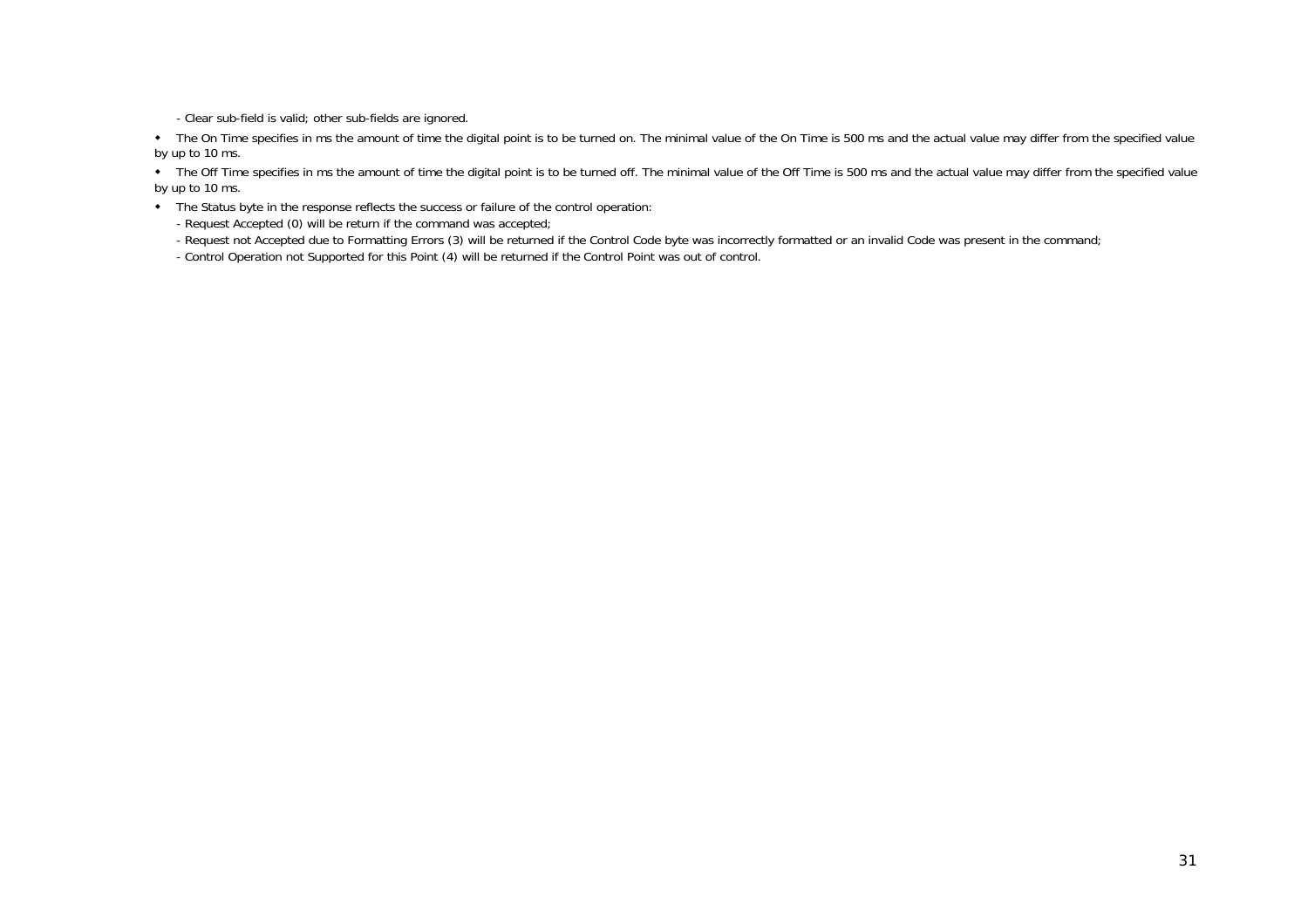# 3.8 Device Setup

<span id="page-31-2"></span><span id="page-31-1"></span><span id="page-31-0"></span>

| Object:Var.         |           | Object:Point   Description                   | Options/Range                         | <b>Units</b>  | <b>Type</b>        | R/W | <b>Notes</b>                        |
|---------------------|-----------|----------------------------------------------|---------------------------------------|---------------|--------------------|-----|-------------------------------------|
| <b>Basic Setup</b>  |           |                                              |                                       |               |                    |     |                                     |
| 40:2 (read)         | AO:0      | Wiring mode                                  | F <sub>26</sub>                       |               | UINT <sub>16</sub> | R/W |                                     |
| 41:2 (write)        |           |                                              |                                       |               |                    |     |                                     |
| 40:1 (read)         | AO:1      | PT ratio (primary to secondary ratio)        | 10-65000                              | $\times$ 0.1  | UINT16             | R/W |                                     |
| 41:1 (write)        |           |                                              |                                       |               |                    |     |                                     |
| 40:2 (read)         | AO:2      | PT secondary (Line-to-Line)                  | 500-7000                              | $\times 0.1V$ | UINT16             | R/W |                                     |
| 41:2 (write)        |           |                                              |                                       |               |                    |     |                                     |
| 40:2 (read)         | AO:3      | V4 PT ratio (primary to secondary ratio)     | 10-65000                              | $\times 0.1$  | UINT <sub>16</sub> | R/W |                                     |
| 41:2 (write)        |           |                                              |                                       |               |                    |     |                                     |
| 40:2 (read)         | AO:4      | V4 PT secondary voltage                      | 500-7000                              | $\times 0.1V$ | UINT <sub>16</sub> | R/W |                                     |
| 41:2 (write)        |           |                                              |                                       |               |                    |     |                                     |
| 40:2 (read)         | AO:5      | CT primary current                           | 1-30000                               | Α             | UINT16             | R/W |                                     |
| 41:2 (write)        |           |                                              |                                       |               |                    |     |                                     |
| 40:2 (read)         | AO:6      | CT secondary current                         | 1, 5                                  | Α             | UINT16             | R/W |                                     |
| 41:2 (write)        |           |                                              |                                       |               |                    |     |                                     |
| 40:2 (read)         | AO:7      | 14 CT primary current                        | 1-30000                               | Α             | UINT16             | R/W |                                     |
| 41:2 (write)        |           |                                              |                                       |               |                    |     |                                     |
| 40:2 (read)         | AO:8      | 14 CT secondary current                      | 1, 5                                  | A             | UINT16             | R/W |                                     |
| 41:2 (write)        |           |                                              |                                       |               |                    |     |                                     |
| 40:1 (read)         | $A0:9-16$ | Reserved                                     |                                       |               | UINT16             | R/W | Read as 65535                       |
| 40:2 (read)         | AO:17     | Nominal line frequency                       | 50,60                                 | Hz            | UINT16             | R/W |                                     |
| 41:2 (write)        |           |                                              |                                       |               |                    |     |                                     |
| 40:2 (read)         | AO:18     | Phase order                                  | $0 = ABC$ , $1 = CBA$                 |               | UINT <sub>16</sub> | R/W |                                     |
| 41:2 (write)        |           |                                              |                                       |               |                    |     |                                     |
| 40:2 (read)         | AO:19-23  | Reserved                                     |                                       |               | UINT16             | R/W | Read as 65535                       |
| 40:2 (read)         | AO:24     | I maximum demand load current                | 0-30000                               | Α             | UINT16             | R/W |                                     |
| 41:2 (write)        |           |                                              |                                       |               |                    |     |                                     |
| 40:2 (read)         | AO:25     | 14 maximum demand load current               | 0-30000                               | Α             | UINT16             | R/W |                                     |
| 41:2 (write)        |           |                                              |                                       |               |                    |     |                                     |
| 40:2 (read)         | AO:26-31  | Reserved                                     |                                       |               | UINT16             | R/W | Read as 65535                       |
| <b>Demand Setup</b> |           |                                              |                                       |               |                    |     |                                     |
| 40:2 (read)         | AO:32     | Power demand period (block interval)         | 1, 2, 3, 5, 10, 15, 30, 60            | min           | UINT16             | R/W |                                     |
| 41:2 (write)        |           |                                              |                                       |               |                    |     |                                     |
| 40:2 (read)         | AO:33     | Number of demand periods in a sliding window | $1 - 15$                              |               | UINT16             | R/W |                                     |
| 41:2 (write)        |           |                                              |                                       |               |                    |     |                                     |
| 40:2 (read)         | AO:34     | Demand synchronization source input          | $0 =$ device clock, $1-48 =$ DI1-DI48 |               | UINT16             | R/W | A DI input is considered a pulse or |
| 41:2 (write)        |           |                                              |                                       |               |                    |     | KYZ input. The pulse edge restarts  |
|                     |           |                                              |                                       |               |                    |     | the power demand accumulation       |
|                     |           |                                              |                                       |               |                    |     | interval.                           |
| 40:2 (read)         | AO:35-39  | Reserved                                     |                                       |               | UINT16             | R/W | Read as 65535                       |
| 40:2 (read)         | AO:40     | Volt demand period                           | 0-9000                                | sec           | UINT16             | R/W |                                     |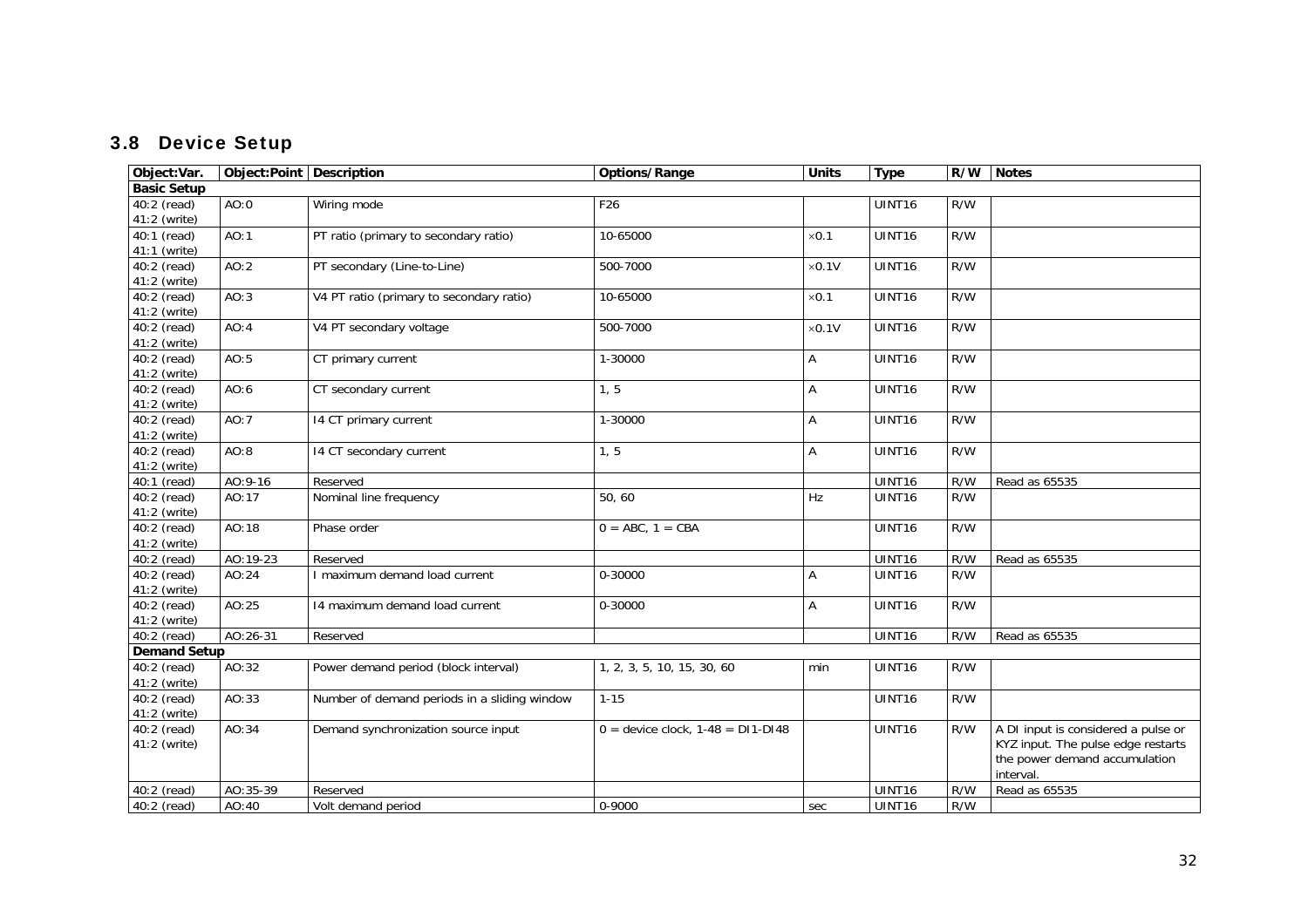<span id="page-32-1"></span><span id="page-32-0"></span>

| Object:Var.                 | Object:Point Description         |                                                        | Options/Range                                                     | <b>Units</b>  | <b>Type</b>        | R/W | <b>Notes</b>                         |
|-----------------------------|----------------------------------|--------------------------------------------------------|-------------------------------------------------------------------|---------------|--------------------|-----|--------------------------------------|
| 41:2 (write)                |                                  |                                                        |                                                                   |               |                    |     |                                      |
| 40:2 (read)                 | AO:41                            | Ampere demand period                                   | 0-9000                                                            | sec           | <b>UINT16</b>      | R/W |                                      |
| 41:2 (write)                |                                  |                                                        |                                                                   |               |                    |     |                                      |
| 40:2 (read)                 | AO:42                            | Harmonic demand period                                 | 0-9000                                                            | sec           | UINT16             | R/W |                                      |
| 41:2 (write)                |                                  |                                                        |                                                                   |               |                    |     |                                      |
| 40:2 (read)                 | AO:43-47                         | Reserved                                               |                                                                   |               | UINT16             | R/W | Read as 65535                        |
| <b>Device Options Setup</b> |                                  |                                                        |                                                                   |               |                    |     |                                      |
| 40:2 (read)                 | AO:48                            | Power calculation mode                                 | $0 =$ using reactive power:                                       |               | UINT16             | R/W |                                      |
| 41:2 (write)                |                                  |                                                        | $S = f(P,Q)$ ,                                                    |               |                    |     |                                      |
|                             |                                  |                                                        | $1 =$ using non-active power:                                     |               |                    |     |                                      |
|                             |                                  |                                                        | $Q = f(S, P)$                                                     |               |                    |     |                                      |
| 40:2 (read)                 | AO:49                            | Energy roll value                                      | $0 = 1 \times 10^4$ , $1 = 1 \times 10^5$ , $2 = 1 \times 10^6$ , |               | UINT16             | R/W |                                      |
| 41:2 (write)                |                                  |                                                        | $3 = 1 \times 10^7$ , $4 = 1 \times 10^8$ , $5 = 1 \times 10^9$   |               |                    |     |                                      |
| 40:2 (read)                 | AO:50                            | Number of energy decimal places                        | $0 - 3$                                                           |               | UINT16             | R/W |                                      |
| 41:2 (write)                |                                  |                                                        |                                                                   |               |                    |     |                                      |
| $40:2$ (read                | AO:51                            | Reserved                                               |                                                                   |               | UINT16             | R/W | Read as 65535                        |
| 40:2 (read)                 | AO:52                            | Tariff control                                         | $0 = via a calendar scheduler,$                                   |               | UINT16             | R/W |                                      |
| 41:2 (write)                |                                  |                                                        | $0x4000 = via communication$                                      |               |                    |     |                                      |
|                             |                                  |                                                        | $0x0100-0x010F = via tariff inputs$                               |               |                    |     |                                      |
|                             |                                  |                                                        | DI1-DI16 (bits 0:3 denote the first                               |               |                    |     |                                      |
|                             |                                  |                                                        | digital input index used)                                         |               |                    |     |                                      |
| 40:2 (read)                 | AO:53                            | Number of tariffs                                      | 1-16 (does not have effect with a                                 |               | <b>UINT16</b>      | R/W | When read with a calendar tariff     |
| 41:2 (write)                |                                  |                                                        | calendar tariff control option)                                   |               |                    |     | control option, indicates the actual |
|                             |                                  |                                                        |                                                                   |               |                    |     | number of tariffs selected in TOU    |
|                             |                                  |                                                        |                                                                   |               |                    |     | profiles                             |
| 40:2 (read                  | AO:54                            | Reserved                                               |                                                                   |               | UINT16             | R/W | Read as 65535                        |
| 40:2 (read)                 | AO:55                            | Energy LED test mode                                   | 0=disabled, $1=Wh$ test, $2=varh$ test                            |               | UINT16             | R/W |                                      |
| 41:2 (write)                |                                  |                                                        |                                                                   |               |                    |     |                                      |
| 40:2 (read)                 | AO:56                            | Test energy LED pulse rate, Wh/varh per pulse (in 1-40 |                                                                   | $\times$ 0.01 | UINT16             | R/W |                                      |
| 41:2 (write)                |                                  | secondary units)                                       |                                                                   |               |                    |     |                                      |
|                             | <b>Communication Ports Setup</b> |                                                        |                                                                   |               |                    |     |                                      |
|                             |                                  | <b>COM1 Setup</b>                                      |                                                                   |               |                    |     |                                      |
| 40:2 (read)                 | AO:112                           | Communication protocol                                 | $0 =$ Modbus RTU, $1 =$ Modbus                                    |               | UINT <sub>16</sub> | R/W |                                      |
| 41:2 (write)                |                                  |                                                        | ASCII, $2 = DNP3.0$                                               |               |                    |     |                                      |
| 40:2 (read)                 | AO:113                           | Interface                                              | $0 = RS-232$ , $1 = RS-422$ , $2 = RS-$                           |               | UINT <sub>16</sub> | R/W |                                      |
| 41:2 (write)                |                                  |                                                        | 485, $3 = Infrared, 4 = Modem$                                    |               |                    |     |                                      |
| 40:2 (read)                 | AO:114                           | Device address                                         | Modbus: 1-247                                                     |               | UINT16             | R/W |                                      |
| 41:2 (write)                |                                  |                                                        | DNP3.0: 0-65532                                                   |               |                    |     |                                      |
| 40:2 (read)                 | AO:115                           | Baud rate                                              | $1 = 300$ bps, $2 = 600$ bps, $3 = 1200$                          |               | UINT16             | R/W |                                      |
| 41:2 (write)                |                                  |                                                        | bps, $4 = 2400$ bps, $5 = 4800$ bps,                              |               |                    |     |                                      |
|                             |                                  |                                                        | $6 = 9600$ bps, $7 = 19200$ bps,                                  |               |                    |     |                                      |
|                             |                                  |                                                        | $8 = 38400$ bps, $9 = 57600$ bps,                                 |               |                    |     |                                      |
|                             |                                  |                                                        | $10 = 115200$ bps                                                 |               |                    |     |                                      |
| 40:2 (read)                 | AO:116                           | Data format                                            | $0 = 7$ bits/even parity,                                         |               | UINT <sub>16</sub> | R/W |                                      |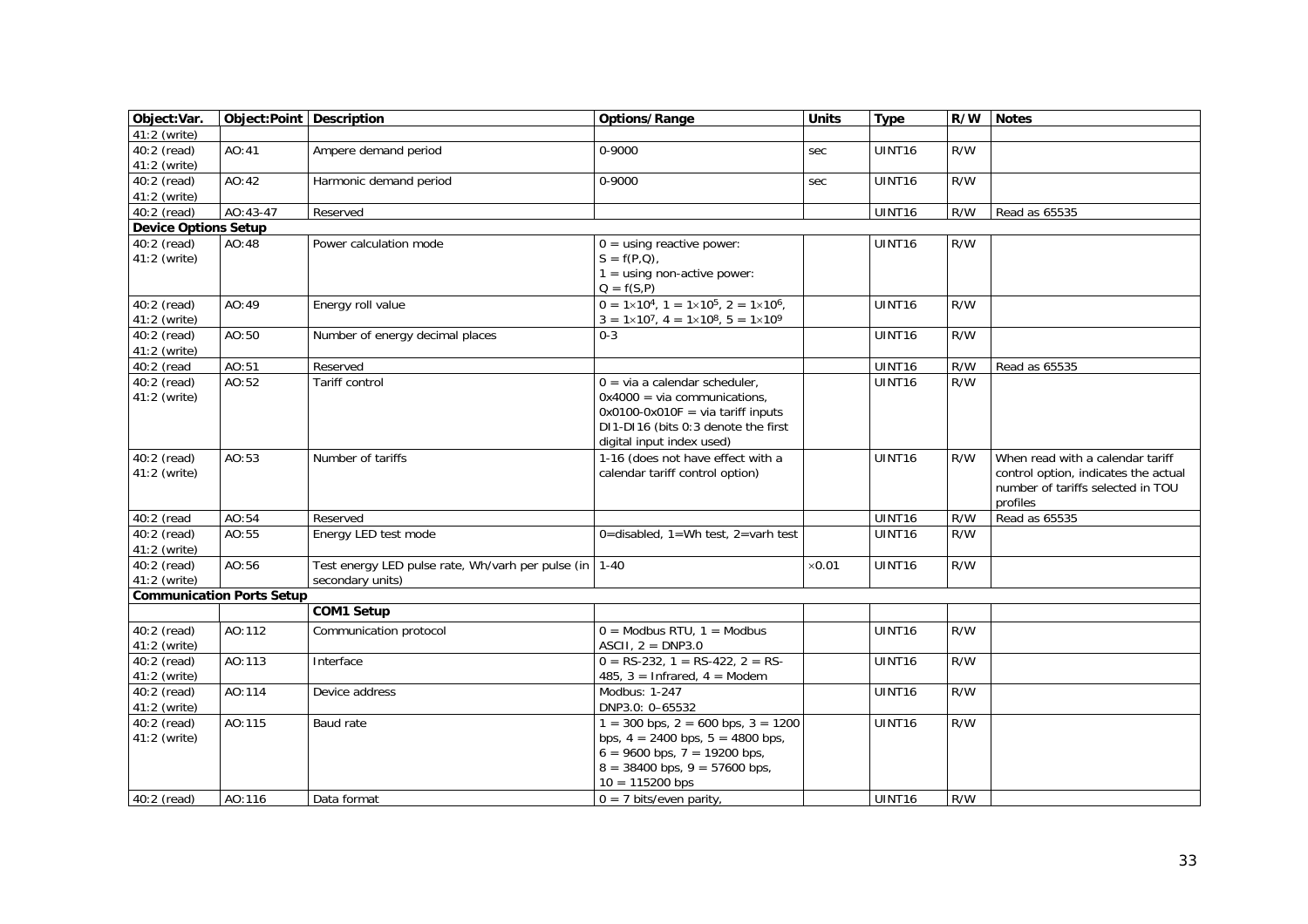| Object:Var.    | Object:Point | <b>Description</b>                             | Options/Range                    | <b>Units</b> | <b>Type</b>        | R/W | <b>Notes</b>                       |
|----------------|--------------|------------------------------------------------|----------------------------------|--------------|--------------------|-----|------------------------------------|
| 41:2 (write)   |              |                                                | = 8 bits/no parity,              |              |                    |     |                                    |
|                |              |                                                | $2 = 8$ bits/even parity         |              |                    |     |                                    |
| 40:2 (read)    | AO:117       | CTS mode                                       | $0 = not used, 1 = wait for CTS$ |              | UINT <sub>16</sub> | R/W | N/A for COM2-COM5 (read as         |
| 41:2 (write)   |              |                                                | before sending data              |              |                    |     | 65535)                             |
| 40:2 (read)    | AO:118       | RTS mode                                       | $0 = not used$                   |              | UINT <sub>16</sub> | R/W | N/A for COM2-COM5 (read as         |
| $41:2$ (write) |              |                                                | $=$ RTS is asserted during the   |              |                    |     | 65535)                             |
|                |              |                                                | transmission                     |              |                    |     |                                    |
| 40:2 (read)    | AO:119       | Minimum delay before sending data              | 0-1000 (default = $5$ )          | ms           | UINT <sub>16</sub> | R/W |                                    |
| 41:2 (write)   |              |                                                |                                  |              |                    |     |                                    |
| 40:2 (read)    | AO:120       | Inter-character timeout                        | 1-1000 (default = 4)             | ms           | UINT <sub>16</sub> | R/W | Added to standard 4-character time |
| 41:2 (write)   |              |                                                |                                  |              |                    |     |                                    |
| $40:2$ (read)  | AO:121-127   | Reserved                                       |                                  |              |                    |     | Read as 65535                      |
| 41:2 (write)   |              |                                                |                                  |              |                    |     |                                    |
|                |              | COM2 Setup                                     |                                  |              |                    |     |                                    |
|                | AO:128-143   | Point descriptions and ranges as for port COM1 |                                  |              |                    | R/W |                                    |
|                |              | COM3 Setup                                     |                                  |              |                    |     |                                    |
|                | AO:144-159   | Point descriptions and ranges as for port COM1 |                                  |              |                    | R/W |                                    |
|                |              | COM4 Setup                                     |                                  |              |                    |     |                                    |
|                | AO:160-175   | Point descriptions and ranges as for port COM1 |                                  |              |                    | R/W |                                    |
|                |              | <b>COM5 Setup</b>                              |                                  |              |                    |     |                                    |
|                | AO:176-191   | Point descriptions and ranges as for port COM1 |                                  |              |                    | R/W |                                    |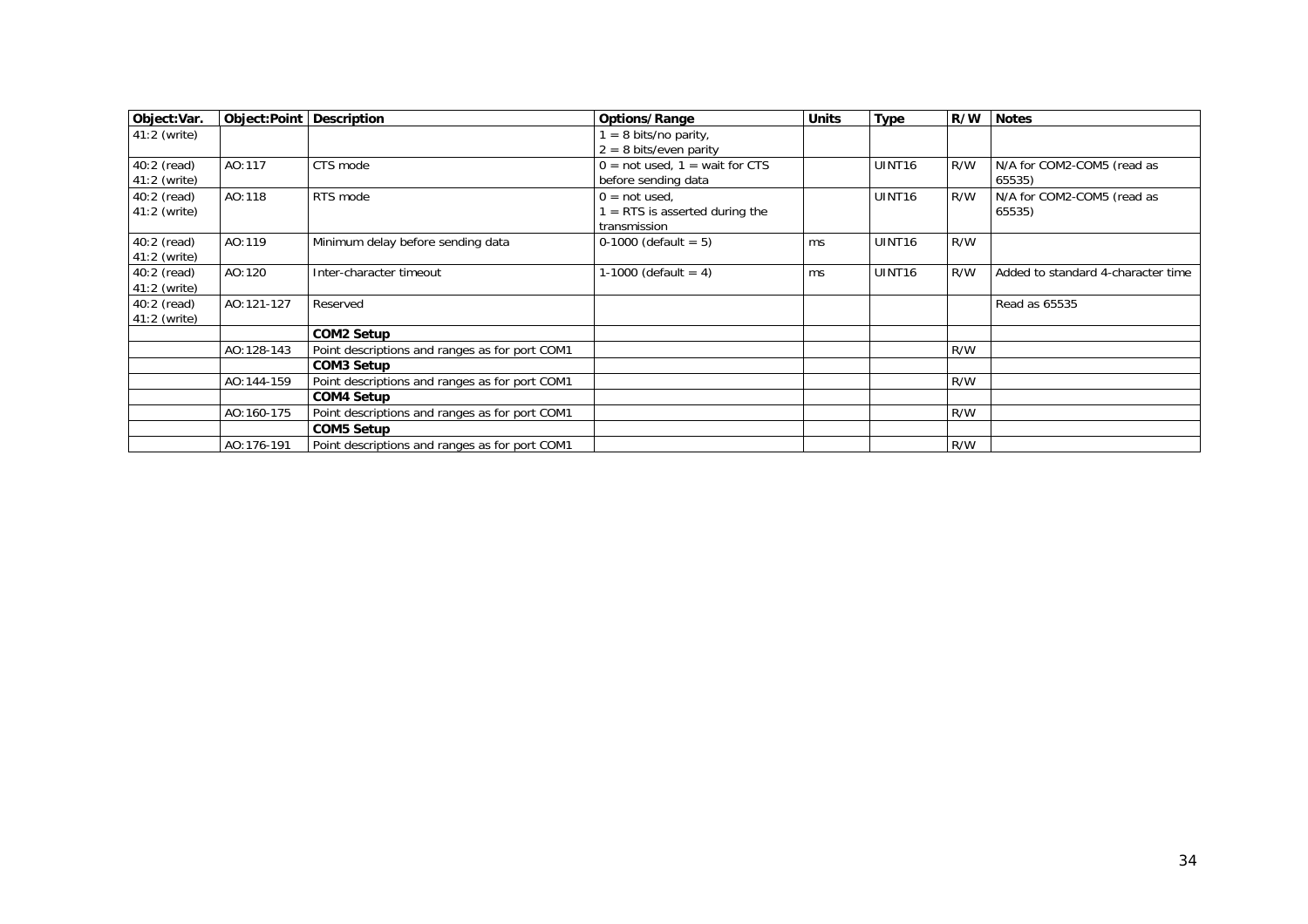# 3.9 DNP Protocol Setup

<span id="page-34-1"></span><span id="page-34-0"></span>

| Object:Var.                 | Object:Point | Description                                    | Options/Range                                | <b>Units</b>  | <b>Type</b>        | R/W          | <b>Notes</b>   |
|-----------------------------|--------------|------------------------------------------------|----------------------------------------------|---------------|--------------------|--------------|----------------|
| <b>DNP Options Setup</b>    |              |                                                |                                              |               |                    |              |                |
| 40:2 (read)                 | AO:64        | Default Binary Input Static object variation   | $F3$ (default=0)                             |               | UINT16             | R/W          |                |
| 41:2 (write)                |              |                                                |                                              |               |                    |              |                |
| 40:2 (read)                 | AO:65        | Default Binary Input Change object variation   | $F3$ (default=1)                             |               | UINT16             | R/W          |                |
| 41:2 (write)                |              |                                                |                                              |               |                    |              |                |
| 40:2 (read)                 | AO:66        | Default Binary Counter static object variation | $F3$ (default=1)                             |               | UINT16             | R/W          |                |
| 41:2 (write)                |              |                                                |                                              |               |                    |              |                |
| 40:2 (read)                 | AO:67        | Default Frozen Binary Counter object variation | $F3$ (default=1)                             |               | UINT16             | R/W          |                |
| 41:2 (write)                |              |                                                |                                              |               |                    |              |                |
| 40:2 (read)                 | AO:68        | Reserved                                       | Read as 65535                                |               | UINT32             | $\mathsf{R}$ | Read as 65535  |
| 40:2 (read)                 | AO:69        | Default Binary Counter Change Event object     | $F3$ (default=2)                             |               | UINT16             | R/W          |                |
| 41:2 (write)                |              | variation                                      |                                              |               |                    |              |                |
| 40:2 (read)                 | AO:70        | Default Analog Input object variation          | $F3$ (default=3)                             |               | UINT16             | R/W          |                |
| 41:2 (write)                |              |                                                |                                              |               |                    |              |                |
| 40:2 (read)                 | AO:71        | Reserved                                       | Read as 65535                                |               | UINT32             | R/W          | Read as 65535  |
| 40:2 (read)                 | AO:72        | Reserved                                       | Read as 65535                                |               | UINT32             | R/W          | Read as 65535  |
| 40:2 (read)                 | AO:73        | Default Analog Input Change Event object       | $F3$ (default=2)                             |               | UINT <sub>16</sub> | R/W          |                |
| 41:2 (write)                |              | variation                                      |                                              |               |                    |              |                |
| 40:2 (read)                 | AO:74        | Re-mapping static point indices for event      | 0=disabled (default), 1=enabled              |               | UINT16             | R/W          |                |
| 41:2 (write)                |              | objects                                        |                                              |               |                    |              |                |
| 40:1 (read)                 | AO:75        | 16-bit BC scaling                              | $0 = x1$ (default), $1 = x10$ , $2 = x100$ , |               | UINT16             | R/W          | 6              |
| 41:2 (write)                |              |                                                | $3 = \times 1000$                            |               |                    |              |                |
| 40:1 (read)                 | AO:76        | 16-bit AI scaling                              | $0 =$ disabled, 1=enabled (default)          |               | UINT16             | R/W          |                |
| 41:2 (write)                |              |                                                |                                              |               |                    |              |                |
| 40:2 (read)                 | AO:77        | Number of Analog Input change event points     | 0 to 64 (default = 43)                       |               | UINT <sub>16</sub> | R/W          | $\overline{a}$ |
| 41:2 (write)                |              |                                                |                                              |               |                    |              |                |
| 40:2 (read)                 | AO:78        | Number of Binary Input change event points     | 0 to 64 (default=21)                         |               | UINT16             | R/W          | $\overline{2}$ |
| 41:2 (write)                |              |                                                |                                              |               |                    |              |                |
| 40:2 (read)                 | AO:79        | Number of Binary Counter change event          | 0 to 64 (default=0)                          |               | UINT16             | R/W          | $\overline{2}$ |
| 41:2 (write)                |              | points                                         |                                              |               |                    |              |                |
| 40:2 (read)                 | AO:80        | Select/Operate Timeout                         | 2 to 30 (default=10 sec)                     | sec           | UINT16             | R/W          |                |
| 41:2 (write)                |              |                                                |                                              |               |                    |              |                |
| 40:2 (read)                 | AO:81        | Multi Fragment Interval                        | 50 to 500 (default=50 ms)                    | ms            | UINT <sub>16</sub> | R/W          |                |
| 41:2 (write)                |              |                                                |                                              |               |                    |              |                |
| 40:1 (read)                 | AO:82-AO:84  | Reserved                                       | Read as 65535                                |               | <b>UINT32</b>      | R.           | Read as 65535  |
| 40:1 (read)                 | AO:85        | Time Sync Period                               | 1 to 86400 (default=86400 sec)               | sec           | <b>UINT32</b>      | R/W          |                |
| 41:1 (write)                |              |                                                | $0 =$ disable time requests                  | V             |                    |              |                |
| 40:2 (read)<br>41:2 (write) | AO:86        | Voltage scale, secondary volts                 | 60 to 828V (default=144V)                    |               | UINT16             | R/W          |                |
|                             | AO:87        |                                                | 10 to 200 (default CT secondary x            | $\times 0.1A$ | UINT16             | R/W          |                |
| 40:2 (read)<br>41:2 (write) |              | Current scale, secondary amps                  | CT overload)                                 |               |                    |              |                |
|                             |              |                                                |                                              |               |                    |              |                |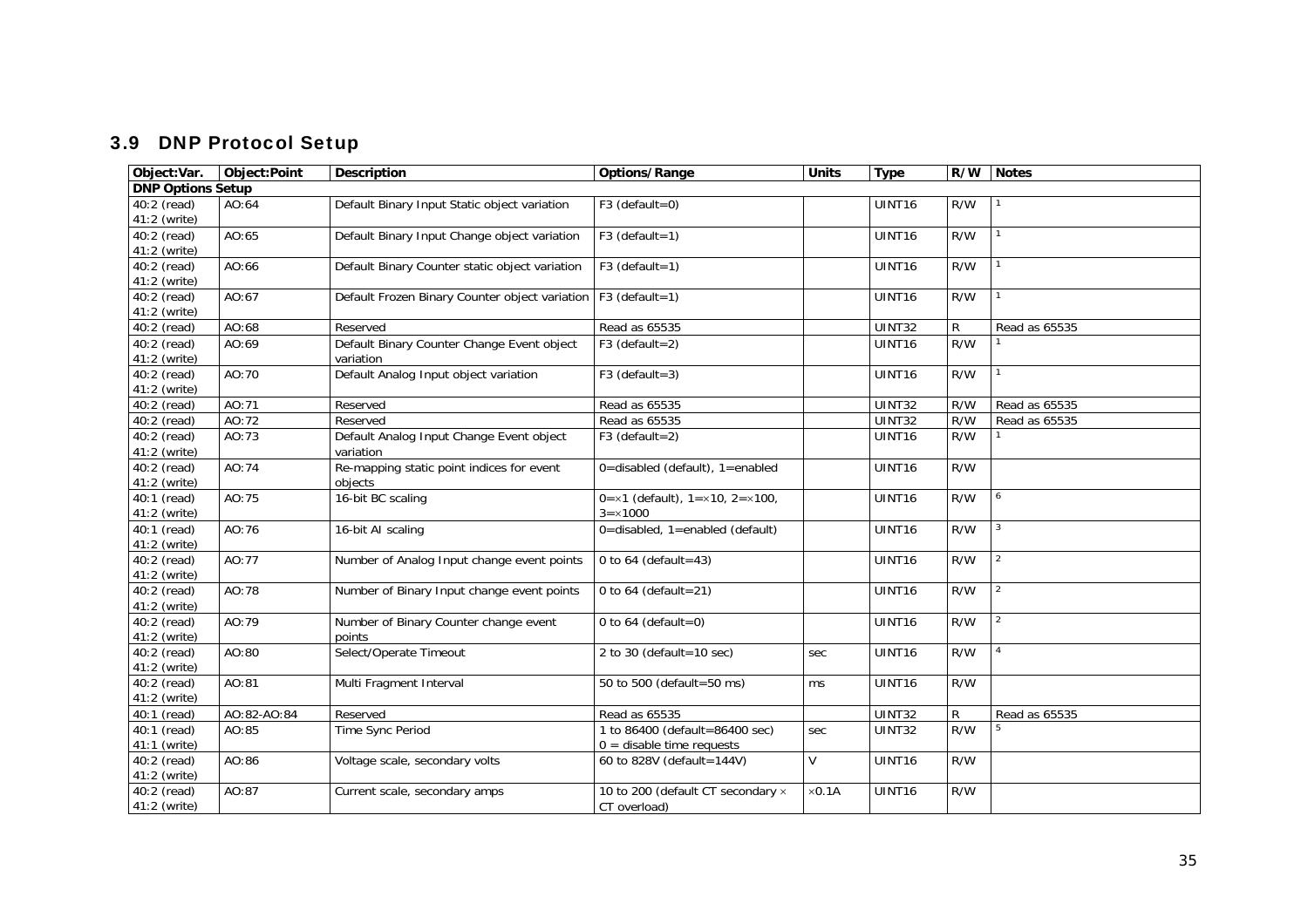| Object:Var.                   | Object:Point                         | <b>Description</b>                            | Options/Range                                                                                                                                                                                                                                                                                                                                                 | <b>Units</b> | <b>Type</b>        | R/W | <b>Notes</b>                                                                                                                         |
|-------------------------------|--------------------------------------|-----------------------------------------------|---------------------------------------------------------------------------------------------------------------------------------------------------------------------------------------------------------------------------------------------------------------------------------------------------------------------------------------------------------------|--------------|--------------------|-----|--------------------------------------------------------------------------------------------------------------------------------------|
| 40:1 (read)<br>41:1 (write)   | AO:256-AO:263                        | Device location                               |                                                                                                                                                                                                                                                                                                                                                               |              | UINT32             | R/W | Null-terminated string. Each four<br>characters are packed into a 32-bit<br>word.                                                    |
| 40:2 (read)<br>$41:2$ (write) | AO:264                               | Maximum file directory entries                | 10-200                                                                                                                                                                                                                                                                                                                                                        |              | UINT16             | R/W | Default = $20$                                                                                                                       |
| <b>DNP Events Setup</b>       |                                      |                                               |                                                                                                                                                                                                                                                                                                                                                               |              |                    |     |                                                                                                                                      |
| 40:1(read)<br>41:1(write)     | $+0$                                 | Threshold/Deadband                            |                                                                                                                                                                                                                                                                                                                                                               |              | <b>UINT32</b>      | R/W | A hysteresis for the point return<br>threshold is 0.05Hz for frequency<br>and 2% of the operating threshold<br>for other points      |
| 40:1(read)<br>41:1(write)     | $+1$                                 | DNP point number                              | DNP point number available for the<br>selected object                                                                                                                                                                                                                                                                                                         |              | <b>UINT32</b>      | R/W |                                                                                                                                      |
| $40:2$ (read)<br>41:2(write)  | $+2$                                 | Event scan control field (bitmap)             | Bits 0-1 - DNP Object:<br>0=none, $1 = AI$ , $2 = BI$ , $3 = BC$<br>Bit 2 - Object change event scan:<br>$0 =$ disabled, 1=enabled<br>Bits 5-6 - DNP event poll class:<br>0=Class 1, 1=Class 2, 2=Class 3<br>Bit $7 -$ unused<br>Bits 8-9 - Threshold/Deadband<br>relation:<br>$0 =$ Delta, 1=more than (over<br>threshold), 2=less than (under<br>threshold) |              | UINT <sub>16</sub> | R/W | If Event log is enabled, the source<br>of a DNP event will be recorded to<br>the device Event log file as a<br>general Setpoint #17. |
|                               | AO:896-AO:898                        | DNP Event #1                                  |                                                                                                                                                                                                                                                                                                                                                               |              |                    |     |                                                                                                                                      |
|                               | AO:899-AO:901                        | DNP Event #2                                  |                                                                                                                                                                                                                                                                                                                                                               |              |                    |     |                                                                                                                                      |
|                               |                                      |                                               |                                                                                                                                                                                                                                                                                                                                                               |              |                    |     |                                                                                                                                      |
|                               | AO:1085-AO:1087                      | DNP Event #64                                 |                                                                                                                                                                                                                                                                                                                                                               |              |                    |     |                                                                                                                                      |
|                               | <b>DNP Class 0 Point Assignments</b> |                                               |                                                                                                                                                                                                                                                                                                                                                               |              |                    |     |                                                                                                                                      |
| 40:1(read)<br>41:1(write)     | $+0$                                 | DNP object and variation                      | F <sub>4</sub>                                                                                                                                                                                                                                                                                                                                                |              | UINT32             | R/W |                                                                                                                                      |
| 40:1(read)<br>41:1(write)     | $+1$                                 | Start point number                            | Start point number for the selected<br>object                                                                                                                                                                                                                                                                                                                 |              | <b>UINT32</b>      | R/W |                                                                                                                                      |
| $40:2$ (read)<br>41:2(write)  | $+2$                                 | Number of points in a range                   | $0 - 128$                                                                                                                                                                                                                                                                                                                                                     |              | UINT <sub>16</sub> | R/W |                                                                                                                                      |
|                               | AO:1152-AO:1154                      | <b>DNP Class 0 Points Range 1</b>             |                                                                                                                                                                                                                                                                                                                                                               |              |                    |     |                                                                                                                                      |
|                               | AO:1155-AO:1157                      | <b>DNP Class 0 Points Range 2</b>             |                                                                                                                                                                                                                                                                                                                                                               |              |                    |     |                                                                                                                                      |
|                               |                                      |                                               |                                                                                                                                                                                                                                                                                                                                                               |              |                    |     |                                                                                                                                      |
|                               |                                      | AO:1245-AO:1247   DNP Class 0 Points Range 32 |                                                                                                                                                                                                                                                                                                                                                               |              |                    |     |                                                                                                                                      |

#### <span id="page-35-1"></span>**NOTES:**

<sup>1</sup> The default object variation indicates the variation that is used for requests with qualifier code 06 (variation 0) when no specific variation is requested by a master station.

<span id="page-35-0"></span><sup>2</sup> The sum of all points allocated for change event objects should not exceed 64. If no points are allocated for change events, the report-by-exception mode is not supported.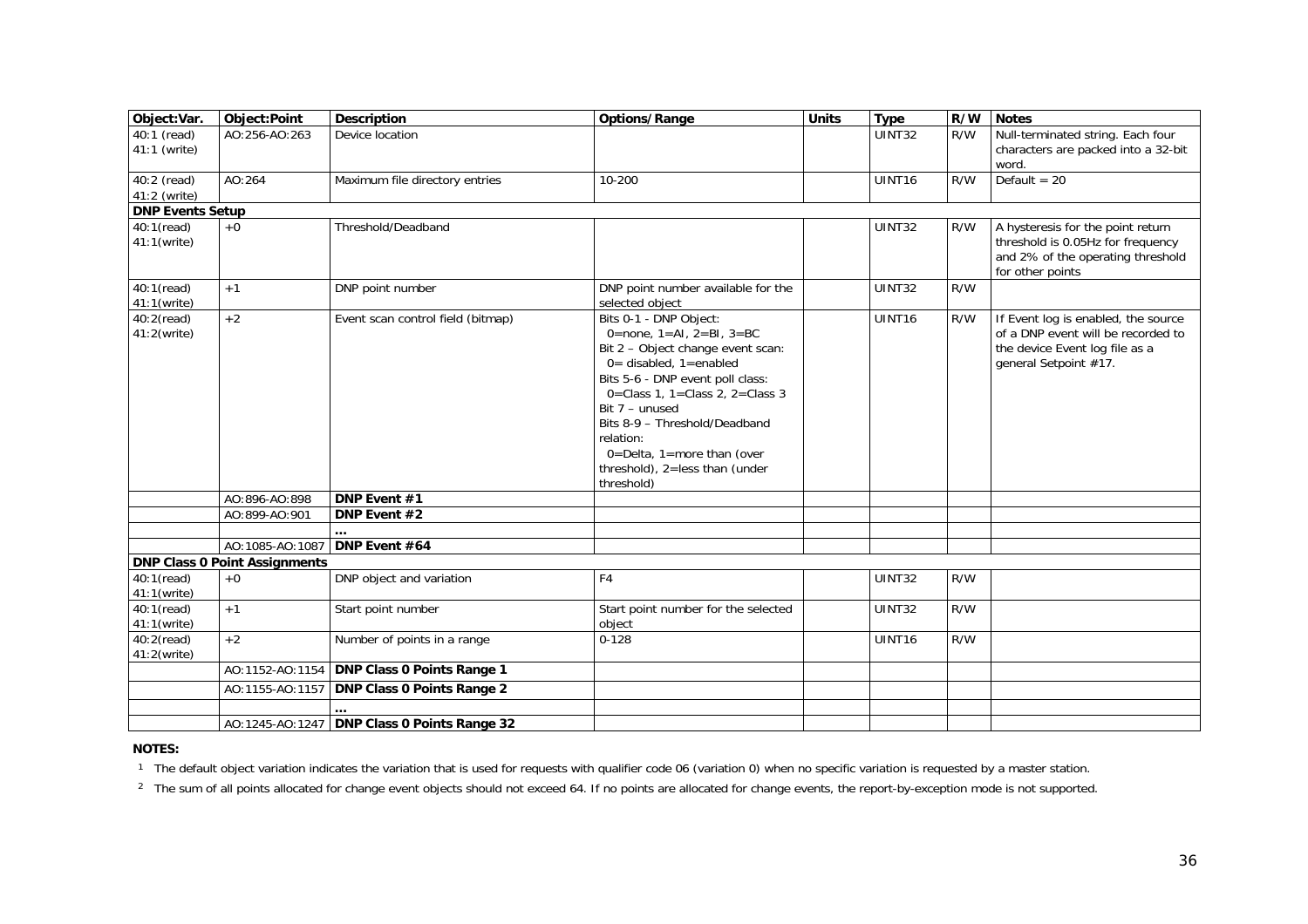- <sup>3</sup> Scaling 16-bit AI objects (see Section 2.2.5) lets accommodate 32-bit analog input readings to 16-bit object format. Scaling is enabled by default. It is not applied to 32-bit AI objects (object 30, variations 1 and 3).
- <sup>4</sup> The Select Before Operate command causes the device to start a timer. The following Operate command must be sent before the value specified by the Select/Operate Timeout expires.
- <sup>5</sup> The device requests time synchronization by bit 4 in the first octet of the internal indication word being set when the time specified by the Time Sync Period elapses. The master should synchronize the time in the device by writing the Time and Date object. The device does not request time synchronization if the Time Sync Period is set to 0.
- 6 Scaling 16-bit Binary Counters (see Section 2.2.6) allows changing a counter unit in powers of 10 to accommodate a 32-bit counter value to 16-bit BC object format.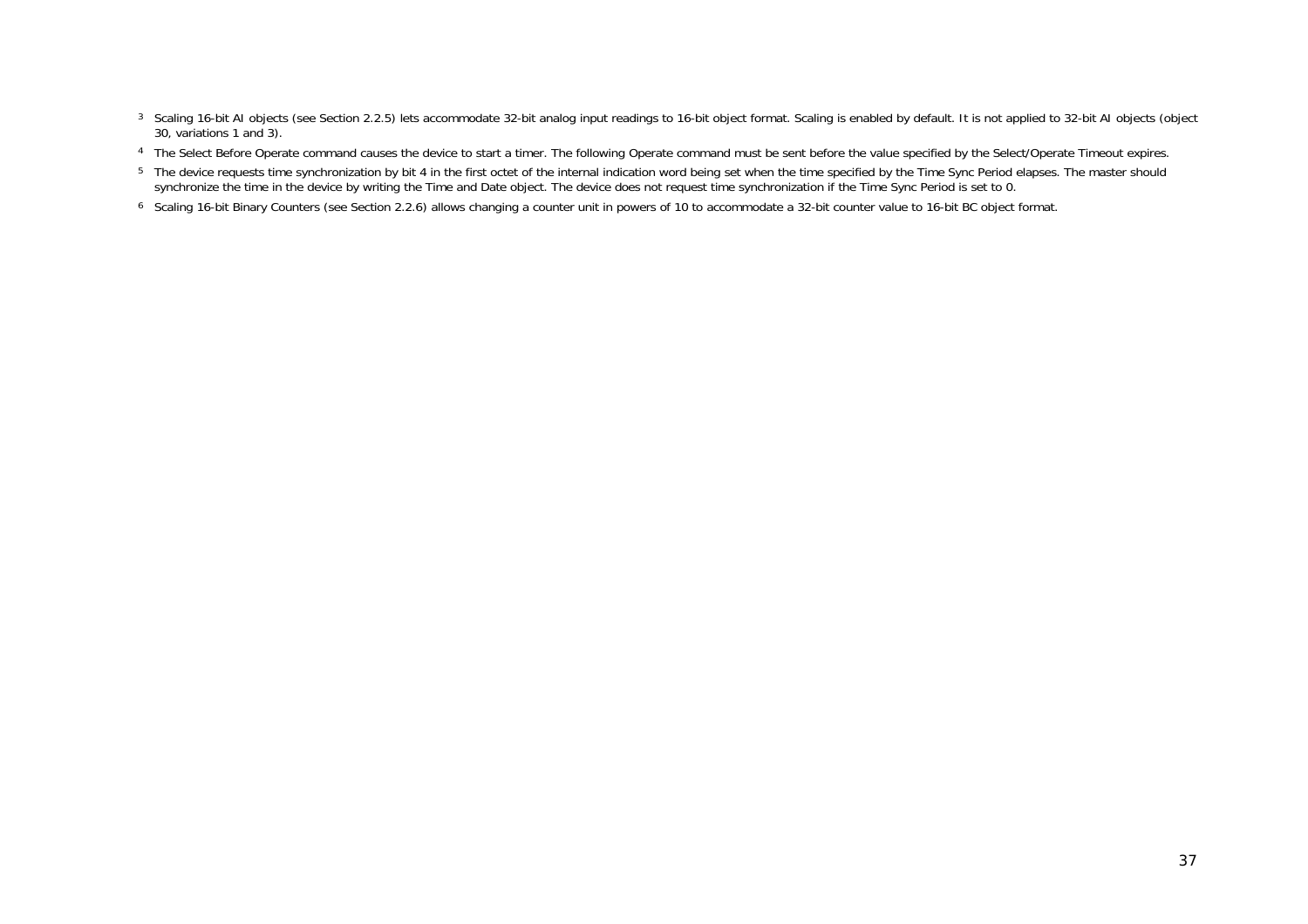### 3.10 Generic Data

<span id="page-37-1"></span><span id="page-37-0"></span>

| <b>Generic Data</b><br>0x7400<br>0-Vmax<br><b>UINT32</b><br>V1 voltage<br>U1<br>UINT32<br>0-Vmax<br>0x7401<br>V2 voltage<br>U1<br><b>UINT32</b><br>0-Vmax<br>0x7402<br>V3 voltage<br>U1<br>0-V4max<br>UINT32<br>0x7403<br>U <sub>4</sub><br>V4 voltage<br>$\overline{UINT32}$<br>0-Vmax<br>U1<br>0x7404<br>V12 voltage | Point references |
|------------------------------------------------------------------------------------------------------------------------------------------------------------------------------------------------------------------------------------------------------------------------------------------------------------------------|------------------|
|                                                                                                                                                                                                                                                                                                                        |                  |
|                                                                                                                                                                                                                                                                                                                        |                  |
|                                                                                                                                                                                                                                                                                                                        |                  |
|                                                                                                                                                                                                                                                                                                                        |                  |
|                                                                                                                                                                                                                                                                                                                        |                  |
|                                                                                                                                                                                                                                                                                                                        |                  |
| 0-Vmax<br>UINT32<br>0x7405<br>U1<br>V23 voltage                                                                                                                                                                                                                                                                        |                  |
| 0-Vmax<br>UINT32<br>0x7406<br>V31 voltage<br>U1                                                                                                                                                                                                                                                                        |                  |
| UINT32<br>U <sub>2</sub><br>0x7407<br>0-Imax<br>11 current                                                                                                                                                                                                                                                             |                  |
| U <sub>2</sub><br>UINT32<br>0x7408<br>12 current<br>0-Imax                                                                                                                                                                                                                                                             |                  |
| UINT32<br>$\overline{U2}$<br>0x7409<br>0-Imax<br>13 current                                                                                                                                                                                                                                                            |                  |
| $0-14$ max<br>U <sub>2</sub><br>UINT32<br>0x740A<br>14 current                                                                                                                                                                                                                                                         |                  |
| U <sub>2</sub><br>UINT32<br>0x740B<br>$\overline{0}$ -Imax<br>In current                                                                                                                                                                                                                                               |                  |
| U <sub>2</sub><br><b>UINT32</b><br>0x740C<br>0-Ixmax<br><b>11x current</b>                                                                                                                                                                                                                                             |                  |
| $\overline{U2}$<br>UINT32<br>0x740D<br>0-Ixmax<br>I2x current                                                                                                                                                                                                                                                          |                  |
| <b>UINT32</b><br>U <sub>2</sub><br>0x740E<br>13x current<br>0-Ixmax                                                                                                                                                                                                                                                    |                  |
| U <sub>2</sub><br>UINT32<br>0x740F<br>0-14xmax<br>14x current                                                                                                                                                                                                                                                          |                  |
| U <sub>2</sub><br>0x7410<br>UINT32<br>Inx current<br>0-Ixmax                                                                                                                                                                                                                                                           |                  |
| $\overline{UINT32}$<br>0-Vmax<br>0x7411<br>U1<br>Zero-sequence voltage                                                                                                                                                                                                                                                 |                  |
| $\overline{U2}$<br>0-Imax<br>UINT32<br>0x7412<br>Zero-sequence current                                                                                                                                                                                                                                                 |                  |
| U <sub>2</sub><br>UINT32<br>0x7413<br>Ix Zero-sequence current<br>0-Ixmax                                                                                                                                                                                                                                              |                  |
| $0 - 3000$<br>$\times 0.1\%$<br>UINT32<br>0x7414<br>Voltage unbalance                                                                                                                                                                                                                                                  |                  |
| UINT32<br>0x7415<br>0-3000<br>$\times 0.1\%$<br>Current unbalance                                                                                                                                                                                                                                                      |                  |
| 0-3000<br>UINT32<br>0x7416<br>Ix current unbalance<br>$\times 0.1\%$                                                                                                                                                                                                                                                   |                  |
| UINT32<br>0x7417<br>Not used                                                                                                                                                                                                                                                                                           |                  |
| 0x7418<br>UINT32<br>0-10000<br>$\times$ 0.01Hz<br>Frequency                                                                                                                                                                                                                                                            |                  |
| $\overline{2}$<br>0-9999<br>0x7419<br>V1 THD<br>$\times 0.1\%$<br><b>UINT32</b>                                                                                                                                                                                                                                        |                  |
| 0x741A<br>V <sub>2</sub> TH <sub>D</sub><br>0-9999<br>$\times 0.1\%$<br>UINT32<br>$\overline{2}$                                                                                                                                                                                                                       |                  |
| $\overline{2}$<br>0x741B<br>0-9999<br>$\times 0.1\%$<br>UINT32<br>V3 THD                                                                                                                                                                                                                                               |                  |
| 0-9999<br>$\times 0.1\%$<br><b>UINT32</b><br>0x741C<br>V4 THD                                                                                                                                                                                                                                                          |                  |
| 0-9999<br>UINT32<br>0x741D<br><b>I1 THD</b><br>$\times 0.1\%$                                                                                                                                                                                                                                                          |                  |
| 0-9999<br>UINT32<br>0x741E<br><b>I2 THD</b><br>$\times$ 0.1%                                                                                                                                                                                                                                                           |                  |
| 0-9999<br><b>UINT32</b><br>0x741F<br>I3 THD<br>$\times 0.1\%$                                                                                                                                                                                                                                                          |                  |
| 0-9999<br>0x7420<br>14 THD<br>$\times 0.1\%$<br>UINT32                                                                                                                                                                                                                                                                 |                  |
| 0-9999<br>$\overline{2}$<br>0x7421<br>UINT32<br>V1 interharmonics THD<br>$\times 0.1\%$                                                                                                                                                                                                                                |                  |
| 0x7422<br>0-9999<br>$\times 0.1\%$<br>UINT32<br>$\overline{2}$<br>V2 interharmonics THD                                                                                                                                                                                                                                |                  |
| 0-9999<br><b>UINT32</b><br>$\overline{2}$<br>0x7423<br>$\times 0.1\%$<br>V3 interharmonics THD                                                                                                                                                                                                                         |                  |
| 0-9999<br>UINT32<br>0x7424<br>$\times 0.1\%$<br>V4 interharmonics THD                                                                                                                                                                                                                                                  |                  |
| 0-9999<br>0x7425<br>11 interharmonics THD<br>$\times 0.1\%$<br>UINT32                                                                                                                                                                                                                                                  |                  |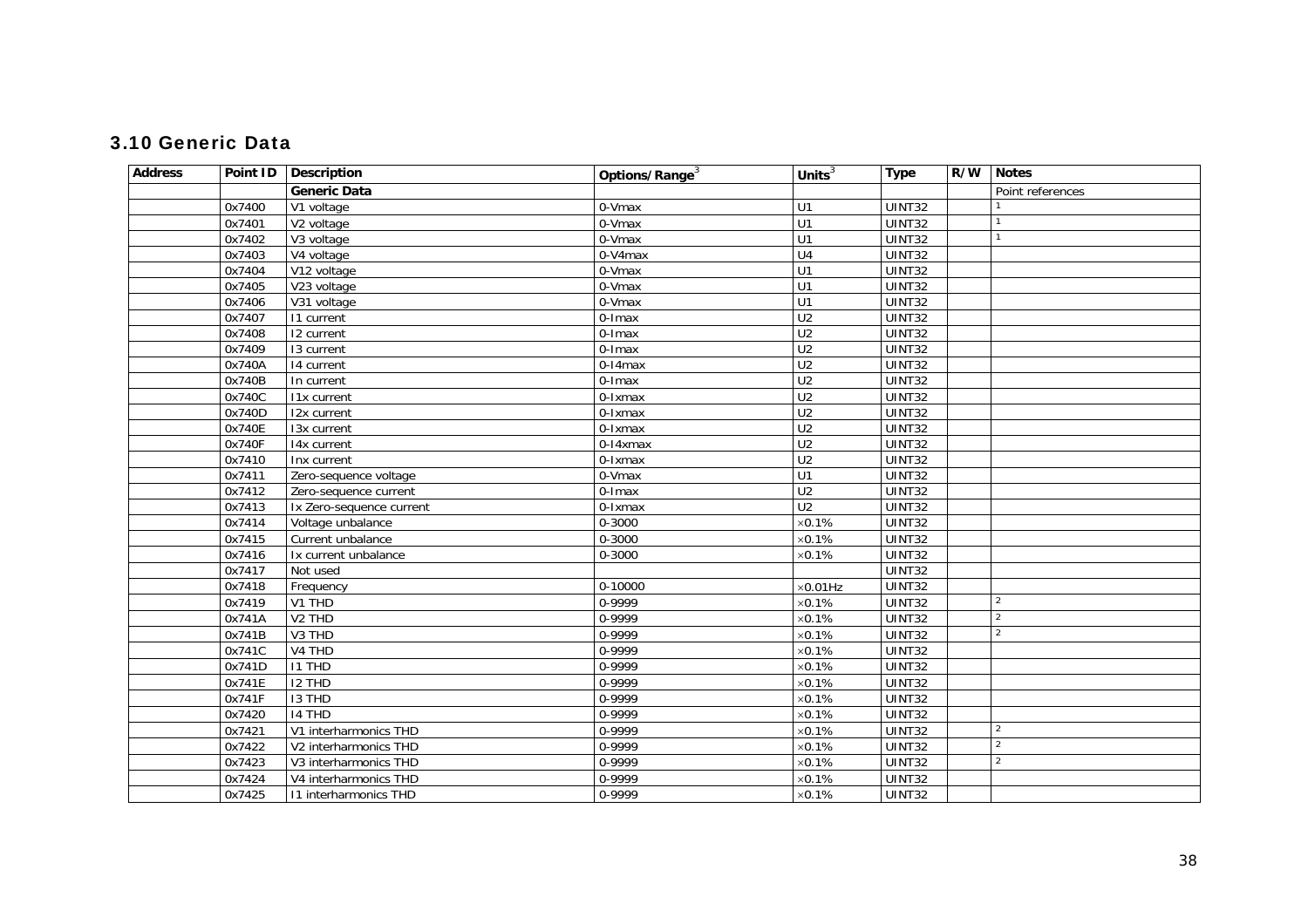| <b>Address</b> |        | Point ID   Description              | Options/Range <sup>3</sup> | Units $3$        | <b>Type</b>         | R/W Notes      |
|----------------|--------|-------------------------------------|----------------------------|------------------|---------------------|----------------|
|                | 0x7426 | 12 interharmonics THD               | 0-9999                     | $\times 0.1\%$   | UINT32              |                |
|                | 0x7427 | 13 interharmonics THD               | 0-9999                     | $\times 0.1\%$   | <b>UINT32</b>       |                |
|                | 0x7428 | 14 interharmonics THD               | 0-9999                     | $\times 0.1\%$   | UINT32              |                |
|                | 0x7429 | <b>I1 TDD</b>                       | $0 - 1000$                 | $\times 0.1\%$   | <b>UINT32</b>       |                |
|                | 0x742A | I2 TDD                              | $0 - 1000$                 | $\times 0.1\%$   | <b>UINT32</b>       |                |
|                | 0x742B | <b>I3 TDD</b>                       | $0 - 1000$                 | $\times 0.1\%$   | UINT32              |                |
|                | 0x742C | 14 TDD                              | $0 - 1000$                 | $\times 0.1\%$   | UINT32              |                |
|                | 0x742D | I1 K-Factor                         | 10-9999                    | $\times 0.1$     | UINT32              |                |
|                | 0x742E | 12 K-Factor                         | 10-9999                    | $\times 0.1$     | <b>UINT32</b>       |                |
|                | 0x742F | 13 K-Factor                         | 10-9999                    | $\times 0.1$     | UINT32              |                |
|                | 0x7430 | 14 K-Factor                         | 10-9999                    | $\times 0.1$     | UINT32              |                |
|                | 0x7431 | V1 Crest Factor                     | 0-10000                    | $\times 0.01$    | UINT32              | $\mathcal{P}$  |
|                | 0x7432 | V2 Crest Factor                     | 0-10000                    | $\times 0.01$    | UINT32              | $\overline{2}$ |
|                | 0x7433 | V3 Crest Factor                     | $0 - 10000$                | $\times$ 0.01    | UINT32              | $\overline{2}$ |
|                | 0x7434 | V4 Crest Factor                     | 0-10000                    | $\times 0.01$    | <b>UINT32</b>       |                |
|                | 0x7435 | 11 Crest Factor                     | $0-10000$                  | $\times 0.01$    | <b>UINT32</b>       |                |
|                | 0x7436 | 12 Crest Factor                     | 0-10000                    | $\times 0.01$    | UINT32              |                |
|                | 0x7437 | 13 Crest Factor                     | 0-10000                    | $\times 0.01$    | <b>UINT32</b>       |                |
|                | 0x7438 | 14 Crest Factor                     | $0-10000$                  | $\times 0.01$    | <b>UINT32</b>       |                |
|                | 0x750A | Positive-sequence voltage           | 0-Vmax                     | U1               | <b>UINT32</b>       | $\overline{2}$ |
|                | 0x750B | Negative-sequence voltage           | 0-Vmax                     | $\overline{U}$   | UINT32              | $\overline{2}$ |
|                | 0x750C | Zero-sequence voltage               | 0-Vmax                     | U1               | UINT32              | $\overline{2}$ |
|                | 0x750D | Negative-sequence voltage unbalance | $0 - 3000$                 | $\times 0.1\%$   | UINT32              | $\overline{2}$ |
|                | 0x750E | Zero-sequence voltage unbalance     | $0 - 3000$                 | $\times 0.1\%$   | UINT32              | 2              |
|                | 0x750F | V1 impulsive voltage                | 0-Vmax                     | U1               | $\overline{UINT32}$ |                |
|                | 0x7510 | V2 impulsive voltage                | 0-Vmax                     | U1               | <b>UINT32</b>       |                |
|                | 0x7511 | V3 impulsive voltage                | 0-Vmax                     | $\overline{U}$ 1 | UINT32              |                |
|                | 0x7513 | V12 impulsive voltage               | 0-Vmax                     | U1               | <b>UINT32</b>       |                |
|                | 0x7514 | V23 impulsive voltage               | 0-Vmax                     | U1               | UINT32              |                |
|                | 0x7515 | V31 impulsive voltage               | 0-Vmax                     | U1               | UINT32              |                |
|                | 0x1900 | V1 H01 Harmonic voltage, %Un        | $0-10000$                  | $\times 0.01\%$  | <b>UINT32</b>       | 2              |
|                | 0x1901 | V1 H02 Harmonic voltage, %Un        | $0-10000$                  | $\times 0.01\%$  | UINT32              | 2              |
|                |        |                                     |                            |                  |                     |                |
|                | 0x1931 | V1 H50 Harmonic voltage, %Un        | 0-10000                    | $\times 0.01\%$  | UINT32              | $\overline{2}$ |
|                | 0x1A00 | V2 H01 Harmonic voltage, %Un        | 0-10000                    | $\times 0.01\%$  | UINT32              | $\overline{2}$ |
|                | 0x1A01 | V2 H02 Harmonic voltage, %Un        | $0-10000$                  | $\times 0.01\%$  | UINT32              | $\overline{2}$ |
|                |        |                                     |                            |                  |                     |                |
|                | 0x1A31 | V2 H50 Harmonic voltage, %Un        | 0-10000                    | $\times 0.01\%$  | UINT32              | $\overline{2}$ |
|                | 0x1B00 | V3 H01 Harmonic voltage, %Un        | 0-10000                    | $\times 0.01\%$  | UINT32              | $\overline{2}$ |
|                | 0x1B01 | V3 H02 Harmonic voltage, %Un        | 0-10000                    | $\times 0.01\%$  | UINT32              | $\overline{2}$ |
|                |        |                                     |                            |                  |                     |                |
|                | 0x1B31 | V3 H50 Harmonic voltage, %Un        | 0-10000                    | $\times 0.01\%$  | UINT32              | 2              |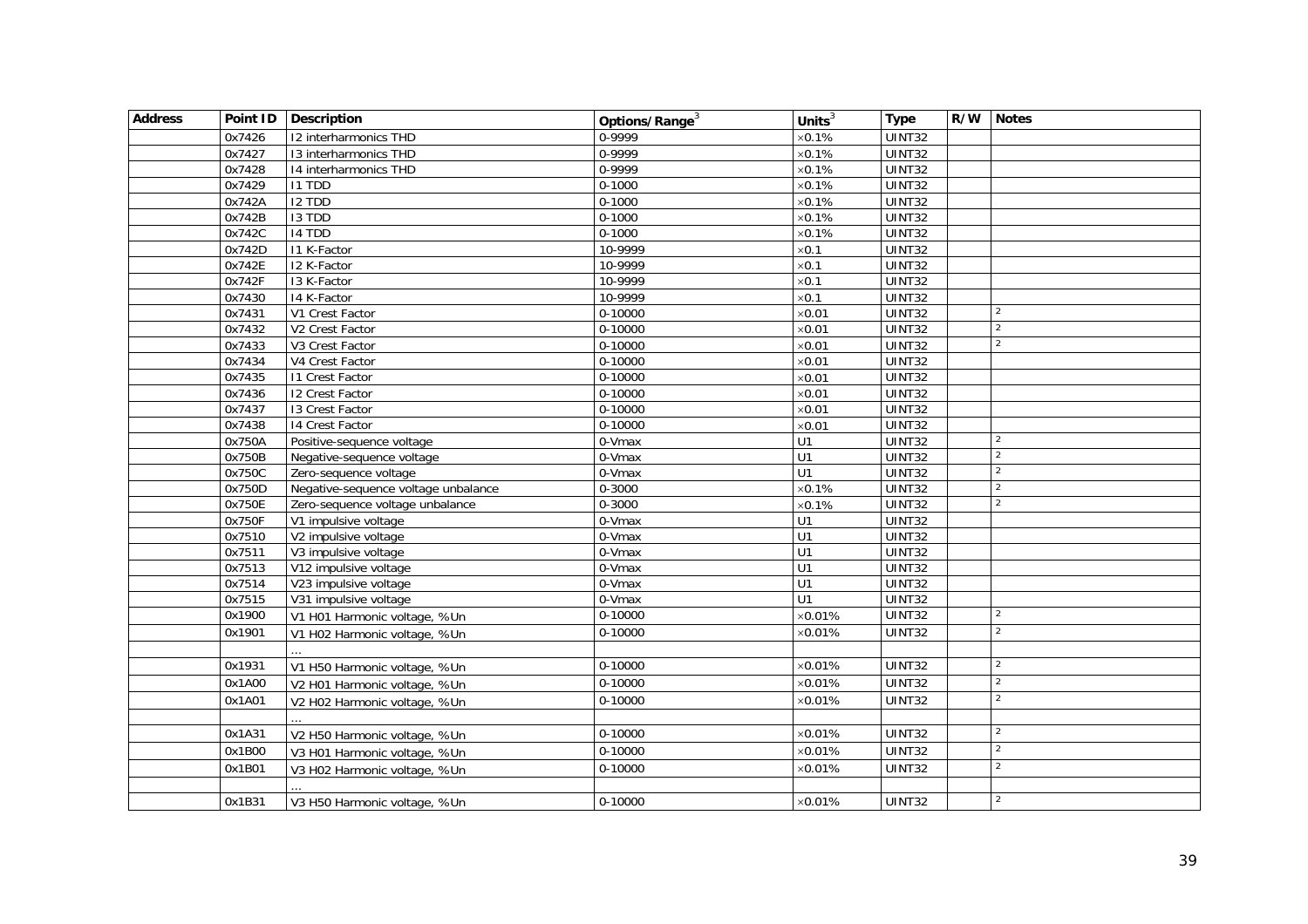| <b>Address</b> | Point ID | Description                                     | Options/Range <sup>3</sup> | Units $3$      | <b>Type</b> | R/W | <b>Notes</b> |
|----------------|----------|-------------------------------------------------|----------------------------|----------------|-------------|-----|--------------|
|                | 0x2980   | V1 Pst                                          | 0-10000                    | $\times 0.01$  | UINT32      |     |              |
|                | 0x2981   | V <sub>2</sub> Pst                              | 0-10000                    | $\times$ 0.01  | UINT32      |     |              |
|                | 0x2982   | V <sub>3</sub> Pst                              | 0-10000                    | $\times$ 0.01  | UINT32      |     |              |
|                | 0x2983   | V1 Plt                                          | 0-10000                    | $\times$ 0.01  | UINT32      |     |              |
|                | 0x2984   | V <sub>2</sub> Plt                              | 0-10000                    | $\times$ 0.01  | UINT32      |     |              |
|                | 0x2985   | V <sub>3</sub> Plt                              | 0-10000                    | $\times$ 0.01  | UINT32      |     |              |
|                | 0x6005   | V1 Frq1 %Un, 1st signaling voltage magnitude V1 | 0-10000                    | $\times$ 0.01% | UINT32      |     |              |
|                | 0x6006   | V1 Frg2 %Un, 2nd signaling voltage magnitude V1 | 0-10000                    | $\times$ 0.01% | UINT32      |     |              |
|                | 0x6007   | V1 Frq3 %Un, 3rd signaling voltage magnitude V1 | 0-10000                    | $\times$ 0.01% | UINT32      |     |              |
|                | 0x6008   | V1 Frq4 %Un, 4th signaling voltage magnitude V1 | 0-10000                    | $\times$ 0.01% | UINT32      |     |              |
|                | 0x600A   | V2 Frq1 %Un, 1st signaling voltage magnitude V2 | 0-10000                    | $\times$ 0.01% | UINT32      |     |              |
|                | 0x600B   | V2 Frq2 %Un, 2nd signaling voltage magnitude V2 | 0-10000                    | $\times$ 0.01% | UINT32      |     |              |
|                | 0x600C   | V2 Frq3 %Un, 3rd signaling voltage magnitude V2 | 0-10000                    | $\times$ 0.01% | UINT32      |     |              |
|                | 0x600D   | V2 Frq4 %Un, 4th signaling voltage magnitude V2 | 0-10000                    | $\times$ 0.01% | UINT32      |     |              |
|                | 0x600F   | V3 Frq1 %Un, 1st signaling voltage magnitude V3 | 0-10000                    | $\times$ 0.01% | UINT32      |     |              |
|                | 0x6010   | V3 Frg2 %Un, 2nd signaling voltage magnitude V3 | 0-10000                    | $\times$ 0.01% | UINT32      |     |              |
|                | 0x6011   | V3 Frq3 %Un, 3rd signaling voltage magnitude V3 | 0-10000                    | $\times$ 0.01% | UINT32      |     |              |
|                | 0x6012   | V3 Frq4 %Un, 4th signaling voltage magnitude V3 | 0-10000                    | $\times$ 0.01% | UINT32      |     |              |
|                | 0xC481   | Voltage change on phase A/AB, %Un               |                            | 0.01%          | UINT32      |     |              |
|                | 0xC486   | Voltage change on phase B/BC, %Un               |                            | 0.01%          | UINT32      |     |              |
|                | 0xC48B   | Voltage change on phase C/CA, %Un               |                            | 0.01%          | UINT32      |     |              |

**NOTES:** 

<sup>1</sup> When the 4LN3, 4LL3, 3LN3, 3LL3, 3BLN3 or 3BLL3 wiring mode is selected, the voltages will be line-to-neutral; for any other wiring mode, they will be line-to-line.

 $2$  When the 4LN3, 3LN3 or 3BLN3 wiring mode is selected, the voltages will be line-to-neutral; for any other wiring mode, they will be line-to-line voltages.

 $3$  For volts, amps, power and frequency scales and units, refer to Section 4 "Data Scales and Units".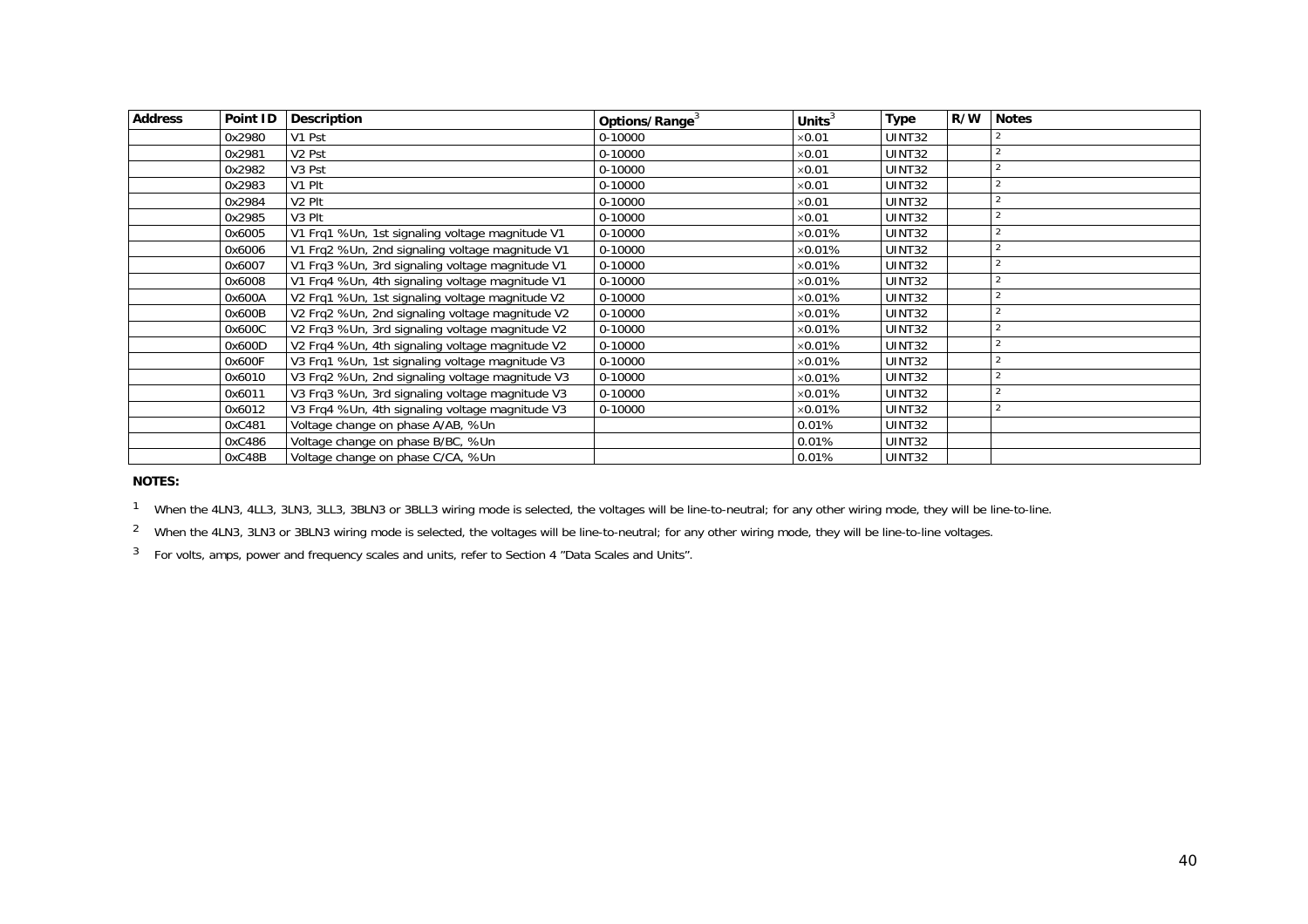# <span id="page-40-0"></span>4 Data Scales and Units

<span id="page-40-1"></span>

| Code               | Condition         | Value/Range                                       | <b>Notes</b>   |
|--------------------|-------------------|---------------------------------------------------|----------------|
| <b>Data Scales</b> |                   |                                                   |                |
| Vmax               |                   | Voltage Scale $\times$ PT Ratio, V                | $\overline{2}$ |
| V4max              |                   | Voltage Scale × V4 PT Ratio, V                    | $\overline{2}$ |
| Imax               |                   | Current Scale $\times$ CT Ratio <sup>1</sup> , A, | 3              |
| 14 <sub>max</sub>  |                   | Current Scale $\times$ 14 CT Ratio 1. A.          | 3              |
| Ixmax              | 1A secondary      | $30 \times CTx$ Ratio 1. A                        |                |
|                    | 5A secondary      | 150 $\times$ CTx Ratio 1. A                       |                |
| 14xmax             | 1A secondary      | $30 \times 14$ x CTx Ratio 1, A                   |                |
|                    | 5A secondary      | 150 $\times$ 14x CTx Ratio <sup>1</sup> , A       |                |
| Pmax               | PT Ratio $= 1$    | Vmax $\times$ Imax $\times$ 2, W                  | $\overline{4}$ |
|                    | PT Ratio $> 1$    | (Vmax $\times$ Imax $\times$ 2)/1000, kW          |                |
| Almin              | $+/-1mA$          | Almin = -Al full scale $\times$ 2                 |                |
| Almax              |                   | Almax = Al full scale $\times$ 2                  |                |
|                    | $0-20mA$          | Almin = Al zero scale                             |                |
|                    |                   | $Almax = Al full scale$                           |                |
|                    | $4-20mA$          | Almin = Al zero scale                             |                |
|                    |                   | $Almax = Al full scale$                           |                |
|                    | $0-1mA$           | Almin = Al zero scale                             |                |
|                    |                   | $Almax = Al full scale$                           |                |
|                    | $0-50mA$          | Almin = Al zero scale                             |                |
|                    |                   | $Almax = Al full scale$                           |                |
|                    | $+/-10V$          | $Almin = -Al full scale$                          |                |
|                    |                   | $Almax = Al full scale$                           |                |
| <b>Data Units</b>  |                   |                                                   |                |
| U1                 | PT Ratio $= 1$    | 0.1V                                              |                |
|                    | PT Ratio $> 1$    | 1 <sub>V</sub>                                    |                |
| U <sub>2</sub>     |                   | 0.01A                                             |                |
| U3                 | PT Ratio $= 1$    | 1W/Var/VA                                         |                |
|                    | PT Ratio $> 1$    | 1kW/kvar/kVA                                      |                |
| U <sub>4</sub>     | V4 PT Ratio $= 1$ | 0.1V                                              |                |
|                    | V4 PT Ratio $> 1$ | 1V                                                |                |
| U <sub>5</sub>     |                   | 0.001, 0.01, 0.1, 1 kWh/kVAh/kvarh (programmable) | 5              |

<span id="page-40-2"></span>1 CT Ratio = CT primary current/CT secondary current

<sup>2</sup> The default Voltage scale is 144V (120V +20%). You can change it via the DNP Options setup (see Section 3.9) or via the Device Options setup in PAS.

<sup>3</sup> The default Current Scale is  $4 \times CT$  secondary current for devices with a 400% overload (ANSI) or  $2 \times CT$  secondary current for devices with a 200% overload (IEC). You can change it via the DNP Options setup (see Section 3.9) or via the Device Options setup in PAS.

4 Pmax is rounded to whole kilowatts. If Pmax is greater than 9,999,000 W, it is truncated to 9,999,000 W.

5 See Energy Decimal Places in the Device Options setup.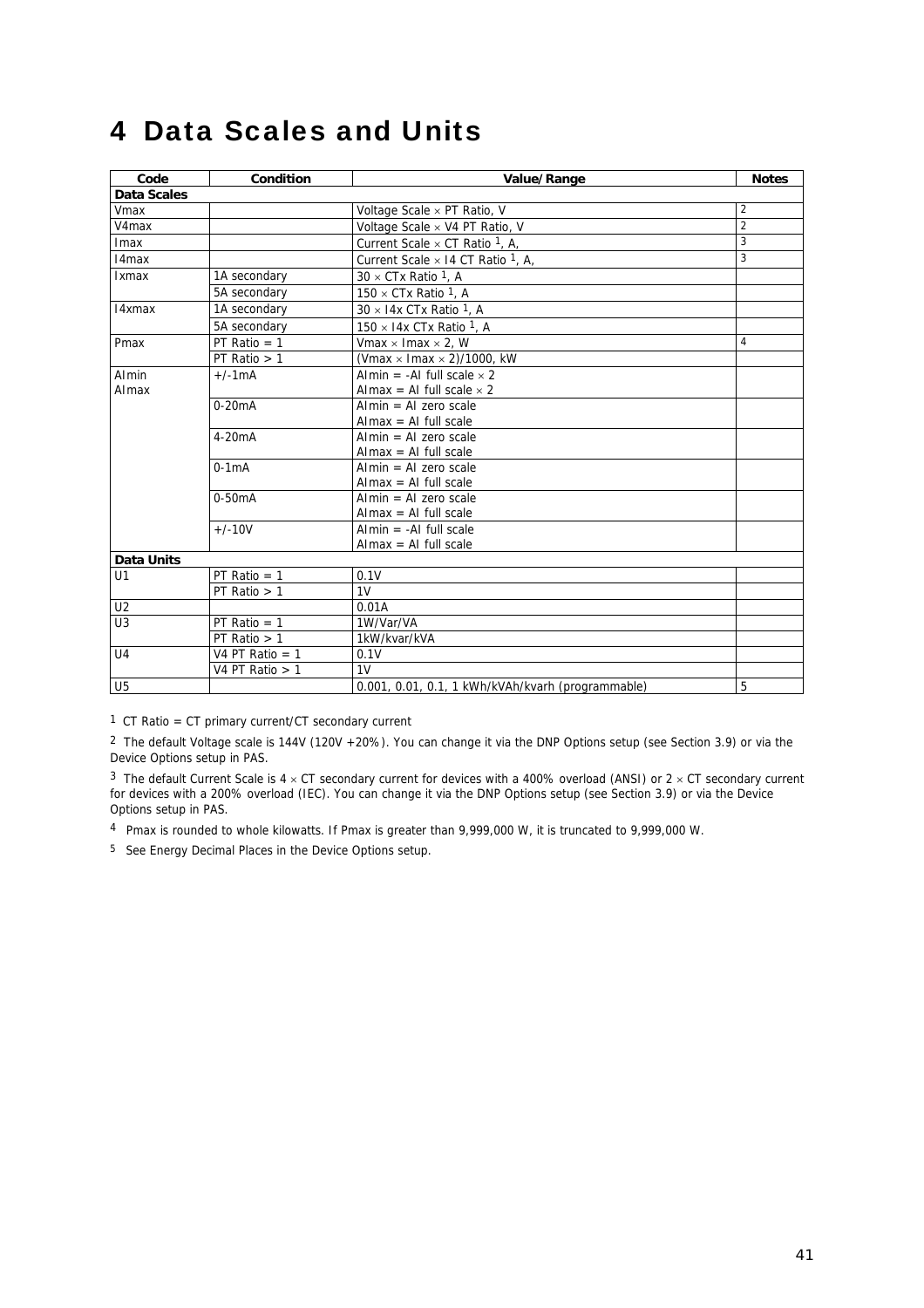# <span id="page-41-0"></span>5 Data Formats

<span id="page-41-3"></span><span id="page-41-2"></span><span id="page-41-1"></span>

| <b>Format Code</b>           | Value          | <b>Description</b>                                                          | <b>Notes</b> |
|------------------------------|----------------|-----------------------------------------------------------------------------|--------------|
| <b>Wiring Mode</b>           |                |                                                                             |              |
| F <sub>1</sub>               | 0              | 3OP2 - 3-wire open delta using 2 CTs (2 element)                            |              |
|                              | $\mathbf{1}$   | 4LN3 - 4-wire WYE using 3 PTs (3 element), line-to-neutral                  |              |
|                              |                | voltage readings                                                            |              |
|                              | 2              | 3DIR2 - 3-wire direct connection using 2 CTs (2 element)                    |              |
|                              | 3              | 4LL3 - 4-wire WYE using 3 PTs (3 element), line-to-line                     |              |
|                              |                | voltage readings                                                            |              |
|                              | 4              | 3OP3 - 3-wire open delta using 3 CTs (2 1/2 element)                        |              |
|                              | 5              | 3LN3 - 4-wire WYE using 2 PTs (2 1/2 element), line-to-                     |              |
|                              |                | neutral voltage readings                                                    |              |
|                              | 6              | 3LL3 - 4-wire WYE using 2 PTs (2 1/2 element), line-to-line                 |              |
|                              |                | voltage readings                                                            |              |
|                              | 8              | 3BLN3 - 3-wire broken delta using 2 PTs (2 1/2 element),                    |              |
|                              |                | line-to-neutral voltage readings                                            |              |
|                              | 9              | 3BLL3 - 3-wire broken delta using 2 PTs (2 1/2 element),                    |              |
|                              |                | line-to-line voltage readings                                               |              |
| <b>DNP Object Variations</b> |                |                                                                             |              |
| F <sub>3</sub>               | $\mathbf 0$    | <b>Static Binary Input Objects</b>                                          |              |
|                              | $\mathbf{1}$   | Single-Bit Binary Input                                                     |              |
|                              |                | <b>Binary Input With Status</b><br><b>Binary Input Change Event Objects</b> |              |
|                              | 0              | Binary Input Change Without Time                                            |              |
|                              | $\mathbf{1}$   | Binary Input Change With Time                                               |              |
|                              |                | <b>Static Binary Counters</b>                                               |              |
|                              | 0              | 32-bit Binary Counter                                                       |              |
|                              | $\mathbf{1}$   | 32-bit Binary Counter Without Flag                                          |              |
|                              | $\sqrt{2}$     | 16-bit Binary Counter                                                       |              |
|                              | 3              | 16-bit Binary Counter Without Flag                                          |              |
|                              |                | <b>Binary Counter Change Events</b>                                         |              |
|                              | 0              | 32-bit Counter Change Event Without Time                                    |              |
|                              | 1              | 32-bit Counter Change Event With Time                                       |              |
|                              | $\overline{2}$ | 16-bit Counter Change Event Without Time                                    |              |
|                              | 3              | 16-bit Counter Change Event With Time                                       |              |
|                              |                | <b>Frozen Binary Counters</b>                                               |              |
|                              | 0              | 32-bit Frozen Counter                                                       |              |
|                              | $\mathbf{1}$   | 32-bit Frozen Counter Without Flag                                          |              |
|                              | $\overline{2}$ | 32-bit Frozen Counter With Time of Freeze                                   |              |
|                              | 3              | 16-bit Frozen Counter                                                       |              |
|                              | $\overline{4}$ | 16-bit Frozen Counter Without Flag                                          |              |
|                              | 5              | 16-bit Frozen Counter With Time of Freeze                                   |              |
|                              |                | <b>Static Analog Input Objects</b>                                          |              |
|                              | 0              | 32-bit Analog Input                                                         |              |
|                              | 1              | 32-bit Analog Input Without Flag                                            |              |
|                              | 2              | 16-bit Analog Input                                                         |              |
|                              | 3              | 16-bit Analog Input Without Flag                                            |              |
|                              |                | <b>Analog Input Change Events</b>                                           |              |
|                              | 0              | 32-bit Analog Change Event Without Time                                     |              |
|                              | $\mathbf{1}$   | 32-bit Analog Change Event With Time                                        |              |
|                              | $\sqrt{2}$     | 16-bit Analog Change Event Without Time                                     |              |
|                              | $\mathbf{3}$   | 16-bit Analog Change Event With Time                                        |              |
| <b>DNP Class 0 Objects</b>   |                |                                                                             |              |
| F4                           | 0x1E01         | Analog Input 30:01                                                          |              |
|                              | 0x1E02         | Analog Input 30:02                                                          |              |
|                              | 0x1E03         | Analog Input 30:03                                                          |              |
|                              | 0x1E04         | Analog Input 30:04                                                          |              |
|                              | 0x2801         | Analog Output 40:01                                                         |              |
|                              | 0x2802         | Analog Output 40:02                                                         |              |
|                              | 0x0101         | Binary Input 01:01                                                          |              |
|                              | 0x0102         | Binary Input 01:02                                                          |              |
|                              | 0x1401         | Binary Counter 20:01                                                        |              |
|                              | 0x0A01         | Binary Output 10:01                                                         |              |
|                              | 0x0A01         | Binary Output Status 10:02                                                  |              |
|                              | 0x1402         | Binary Counter 20:02                                                        |              |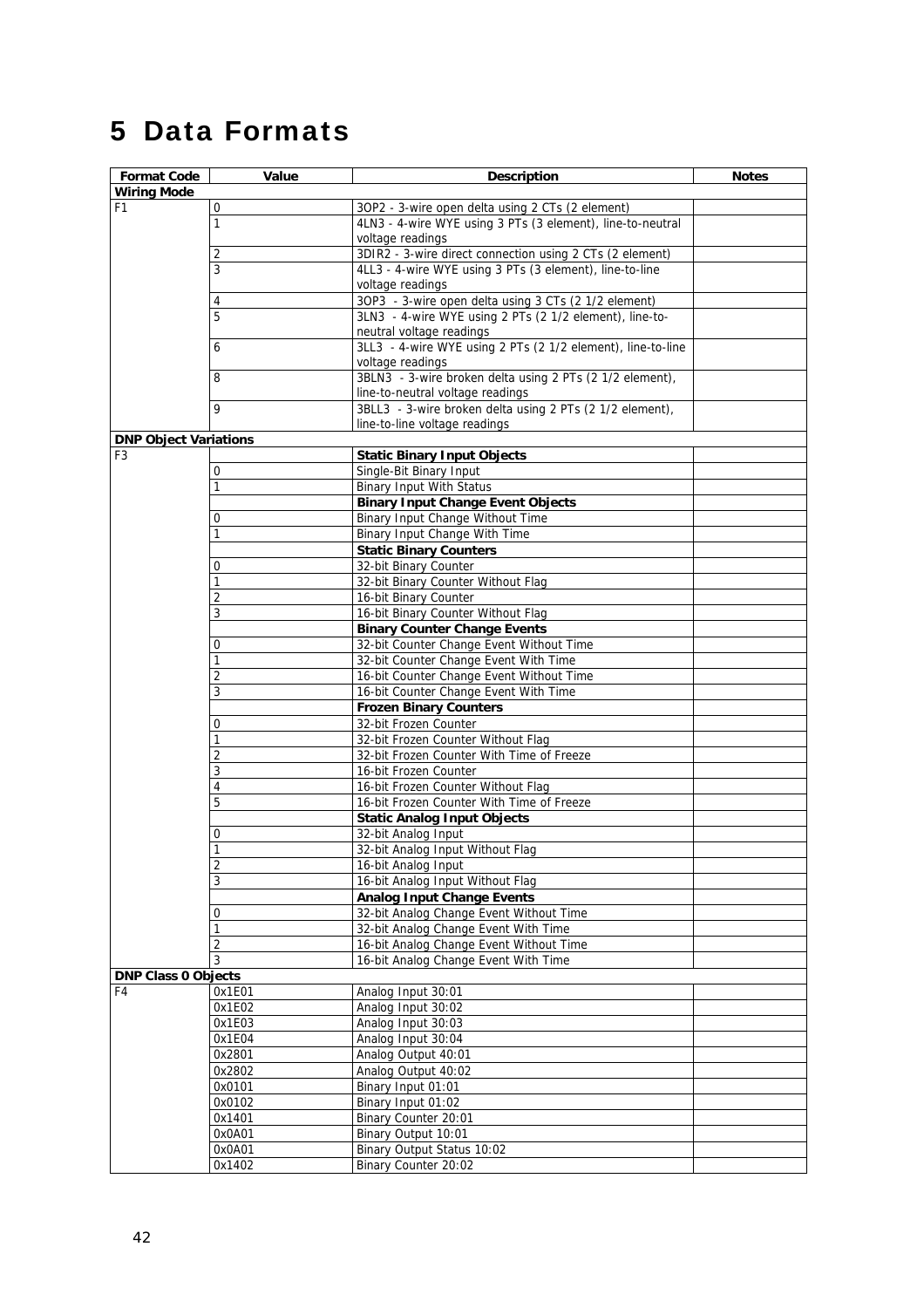<span id="page-42-2"></span><span id="page-42-1"></span><span id="page-42-0"></span>

| <b>Format Code</b>           | Value         | <b>Description</b>                                         | <b>Notes</b>   |
|------------------------------|---------------|------------------------------------------------------------|----------------|
|                              | 0x1405        | Binary Counter 20:05                                       |                |
|                              | 0x1406        | Binary Counter 20:06                                       |                |
|                              |               |                                                            |                |
|                              | 0x1501        | Frozen Counter 21:01                                       |                |
|                              | 0x1502        | Frozen Counter 21:02                                       |                |
|                              | 0x1505        | Frozen Counter 21:05                                       |                |
|                              | 0x1506        | Frozen Counter 21:06                                       |                |
|                              | 0x1509        | Frozen Counter 21:09                                       |                |
|                              | 0x150A        | Frozen Counter 21:10                                       |                |
| Timestamp                    |               |                                                            |                |
| F <sub>5</sub>               |               | Local time in a UNIX-style format. Represents the number   |                |
|                              |               | of seconds since midnight (00:00:00), January 1, 1970. The |                |
|                              |               | time is valid after January 1, 2000.                       |                |
| <b>Event Source/Point ID</b> |               |                                                            |                |
| F <sub>19</sub>              |               | <b>Setpoint Operation Events</b>                           |                |
|                              | 0x0000-0x59FF | Trigger parameter ID (see PM180 Modbus Guide, Section 3)   |                |
|                              | 0x6400-0xFFFF | Trigger parameter ID (see PM180 Modbus Guide, Section 3)   |                |
|                              |               | <b>Setpoint Action Events</b>                              |                |
|                              | 0x5A00-0x5A3F | Setpoint #1-#64                                            |                |
|                              |               | <b>Communications Events</b>                               |                |
|                              | 0x5B00-0x5BFF | Data/Function point ID (low byte, see F21)                 |                |
|                              |               |                                                            |                |
|                              |               | <b>Self-Check Diagnostics Events</b>                       |                |
|                              | 0x5D00-0x5DFF | Data/Function point ID (low byte, see F21)                 |                |
|                              |               | <b>Self-Update Events</b>                                  |                |
|                              | 0x5E08        | RTC DST/Standard time update                               | 1              |
|                              |               | <b>Run-time Error</b>                                      |                |
|                              | 0x6014        | Library error                                              |                |
|                              | 0x6015        | RTOS Kernel error                                          |                |
|                              | 0x6016        | Task error                                                 |                |
|                              |               | <b>Control Events</b>                                      |                |
|                              | 0x6100        | XSWIn_OpOpn = operation "Open" (n=see F20 Control          |                |
|                              |               | Events)                                                    |                |
|                              | 0x6101        | XSWIn_OpCls = operation "Close" (n=see F20 Control         |                |
|                              |               | Events)                                                    |                |
|                              | 0x6102        | XSWIn_Pos = switch position change (n=see F20 Control      |                |
|                              |               | Events, Value = $position$ )                               |                |
|                              | 0x6103        | Remote control (Value: 0=OFF, 1=ON)                        |                |
|                              |               | <b>Hardware Diagnostics Events</b>                         |                |
|                              | 0x6201        | Permanent fault                                            |                |
|                              | 0x6202        | RAM/Data error                                             |                |
|                              | 0x6203        | CPU watchdog reset                                         |                |
|                              |               |                                                            |                |
|                              | 0x6204        | DSP/Sampling fault                                         |                |
|                              | 0x6205        | CPU exception                                              |                |
|                              | 0x6206        | Reserved                                                   |                |
|                              | 0x6207        | Software watchdog reset                                    |                |
|                              | 0x620E        | Expanded memory fault (Event effect = File ID + 1)         |                |
|                              | 0x620F        | CPU EEPROM fault                                           |                |
|                              | 0x6210        | AC board EEPROM fault                                      |                |
|                              | 0x6211        | I/O board EEPROM fault                                     |                |
|                              |               | <b>External Events</b>                                     |                |
|                              | 0x6300        | Power down                                                 |                |
|                              | 0x6308        | Power up                                                   |                |
|                              | 0x6309        | <b>External reset</b>                                      |                |
|                              | 0x6318        | IRIG-B signal lost                                         |                |
|                              | 0x6319        | IRIG-B time unlocked                                       |                |
|                              | 0x631A        | IRIG-B time locked                                         |                |
|                              | 0x6320        | SNTP server failed                                         | 2              |
|                              | 0x6321        | SNTP server reconnected                                    | $\overline{2}$ |
| <b>Event Effect ID</b>       |               |                                                            |                |
| F20                          |               | Communications/Self-check/Self-update Events               |                |
|                              |               |                                                            |                |
|                              | 0x0000        | None                                                       |                |
|                              | 0x6000        | Total energy registers cleared                             |                |
|                              | 0x6100        | All total maximum demands cleared                          |                |
|                              | 0x6101        | Power maximum demands cleared                              |                |
|                              | 0x6102        | Volt/Ampere maximum demands cleared                        |                |
|                              | 0x6103        | Volt maximum demands cleared                               |                |
|                              | 0x6104        | Ampere maximum demands cleared                             |                |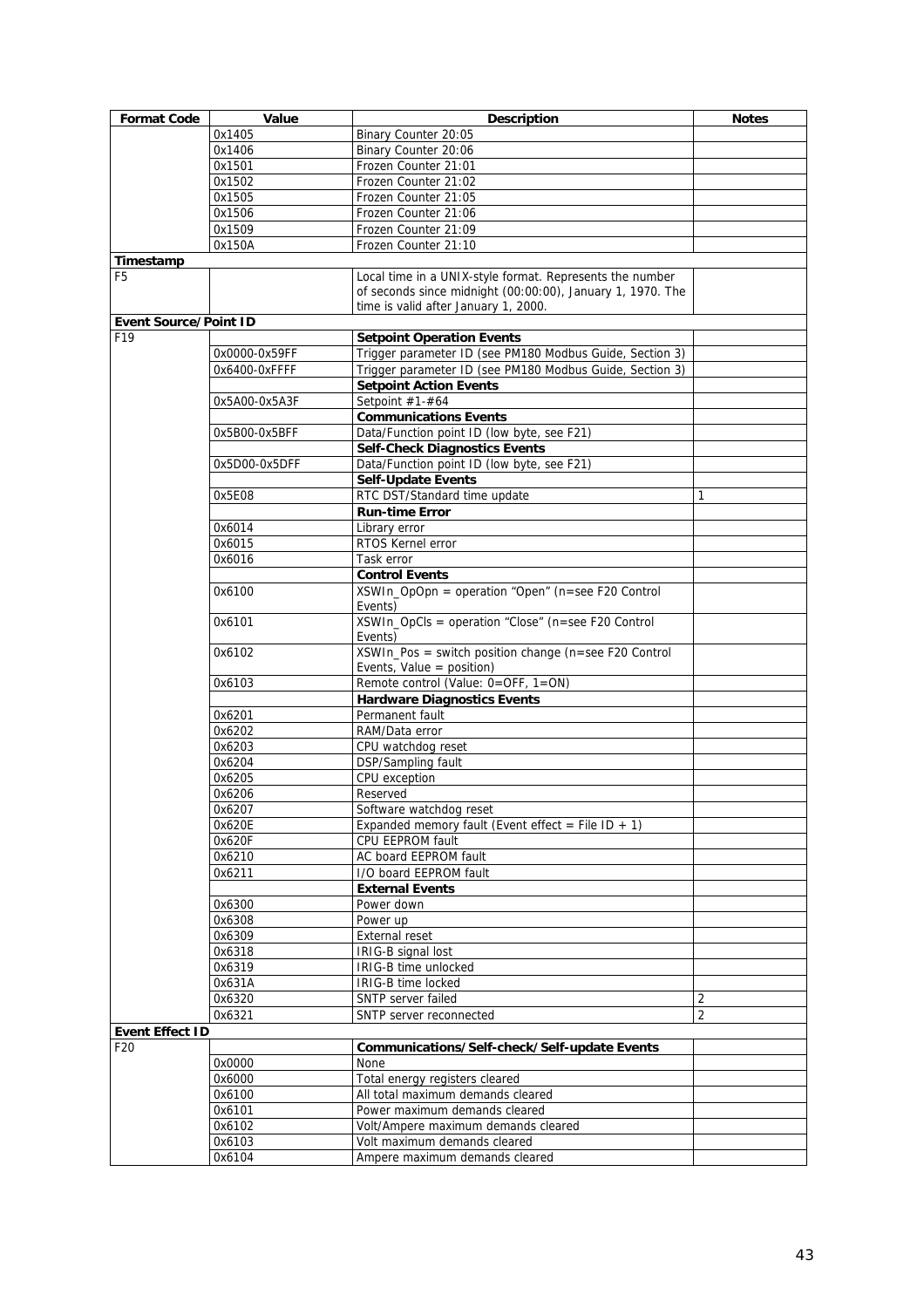<span id="page-43-1"></span><span id="page-43-0"></span>

| <b>Format Code</b>                   | Value                   | <b>Description</b>                                              | <b>Notes</b> |
|--------------------------------------|-------------------------|-----------------------------------------------------------------|--------------|
|                                      | 0x6105                  | Harmonic maximum demands cleared                                |              |
|                                      | 0x6200                  | Billing/TOU registers cleared                                   |              |
|                                      | 0x6300                  | Billing/TOU maximum demand registers cleared                    |              |
|                                      | 0x6400                  | All counters cleared                                            |              |
|                                      | 0x6401-0x641F           | Counter cleared (low byte = counter ID)                         |              |
|                                      | 0x6500                  | Min/Max log cleared                                             |              |
|                                      | 0x6A00-0x6A1B           | Log file cleared (low byte = File ID)                           |              |
|                                      | 0x6B00                  | EN50160 statistics cleared                                      |              |
|                                      | 0x6B06                  | Communication counters cleared                                  |              |
|                                      | 0x6B07<br>0xF100-0xF11F | Switch operation counters cleared                               |              |
|                                      | 0xF200                  | Setpoint cleared (low byte = setpoint ID)<br>Setup/Data cleared |              |
|                                      | 0xF300                  | Setup reset (set by default)                                    |              |
|                                      | 0xF400                  | Setup changed                                                   |              |
|                                      | 0xF500                  | RTC set                                                         | 1            |
|                                      | 0xF600                  | Device function/option enabled                                  |              |
|                                      | 0xF700                  | Device function/option disabled                                 |              |
|                                      | 0xF800                  | Device function restarted                                       |              |
|                                      | 0xF900                  | Device function stopped                                         |              |
|                                      |                         | <b>Control Events</b>                                           |              |
|                                      | 0xA0XX                  | Position change (bits 0:7=switch number)                        |              |
|                                      | 0xA1XX                  | Operation activated (bits 0:7=switch number)                    |              |
|                                      | 0xA2XX                  | Operation terminated (bits 0:7=switch number)                   |              |
|                                      | 0xA3XX                  | Operation terminated by timeout (bits 0:7=switch number)        |              |
|                                      |                         | <b>Setpoint Operation Events</b>                                |              |
|                                      | 0xE100-0xE13F           | Setpoint operated (low byte = setpoint ID)                      |              |
|                                      | 0xE200-0xE23F           | Setpoint released (low byte = setpoint ID)                      |              |
|                                      |                         | <b>Setpoint Action Events</b>                                   |              |
|                                      | See F14                 | Setpoint action ID                                              |              |
| <b>Data/Function Point ID</b><br>F21 |                         | Data Location                                                   |              |
|                                      | 0x03                    | Data memory                                                     |              |
|                                      | 0x04                    | Factory setup                                                   |              |
|                                      | 0x05                    | Access/Password setup                                           |              |
|                                      | 0x06                    | Basic setup                                                     |              |
|                                      | 0x07                    | Communications setup                                            |              |
|                                      | 0x08                    | Real-time clock                                                 |              |
|                                      | 0x09                    | Digital inputs setup                                            |              |
|                                      | 0x0A                    | Pulse counters setup                                            |              |
|                                      | 0x0B                    | AO setup                                                        |              |
|                                      | 0x0E                    | Timers setup                                                    |              |
|                                      | 0x10                    | Event/alarm setpoints                                           |              |
|                                      | 0x11                    | Pulsing setup                                                   |              |
|                                      | 0x12                    | User assignable register map                                    |              |
|                                      | 0x13                    | Reserved                                                        |              |
|                                      | 0x14                    | Data log setup                                                  |              |
|                                      | 0x15                    | File/Memory setup                                               |              |
|                                      | 0x16                    | Billing/TOU registers setup<br>TOU daily profiles               |              |
|                                      | 0x18<br>0x19            | TOU calendar                                                    |              |
|                                      | 0x1D                    | RO Setup                                                        |              |
|                                      | 0x1C                    | User selectable options                                         |              |
|                                      | 0x1F                    | DNP 3.0 class 0 map                                             |              |
|                                      | 0x20                    | DNP 3.0 options setup                                           |              |
|                                      | 0x21                    | DNP 3.0 events setup                                            |              |
|                                      | 0x22                    | DNP 3.0 event setpoints                                         |              |
|                                      | 0x23                    | Calibration registers                                           |              |
|                                      | 0x24                    | Date/Time Setup                                                 |              |
|                                      | 0x25                    | Net setup                                                       |              |
|                                      | 0x26                    | AI setup                                                        |              |
|                                      | 0x27                    | Waveform log setup                                              |              |
|                                      | 0x28                    | PQ log setup                                                    |              |
|                                      | 0x29                    | Fault log setup                                                 |              |
|                                      | 0x2A                    | Device mode control                                             |              |
|                                      | 0x2B-0x3F               | Reserved                                                        |              |
|                                      |                         | <b>Device Mode/Option</b>                                       |              |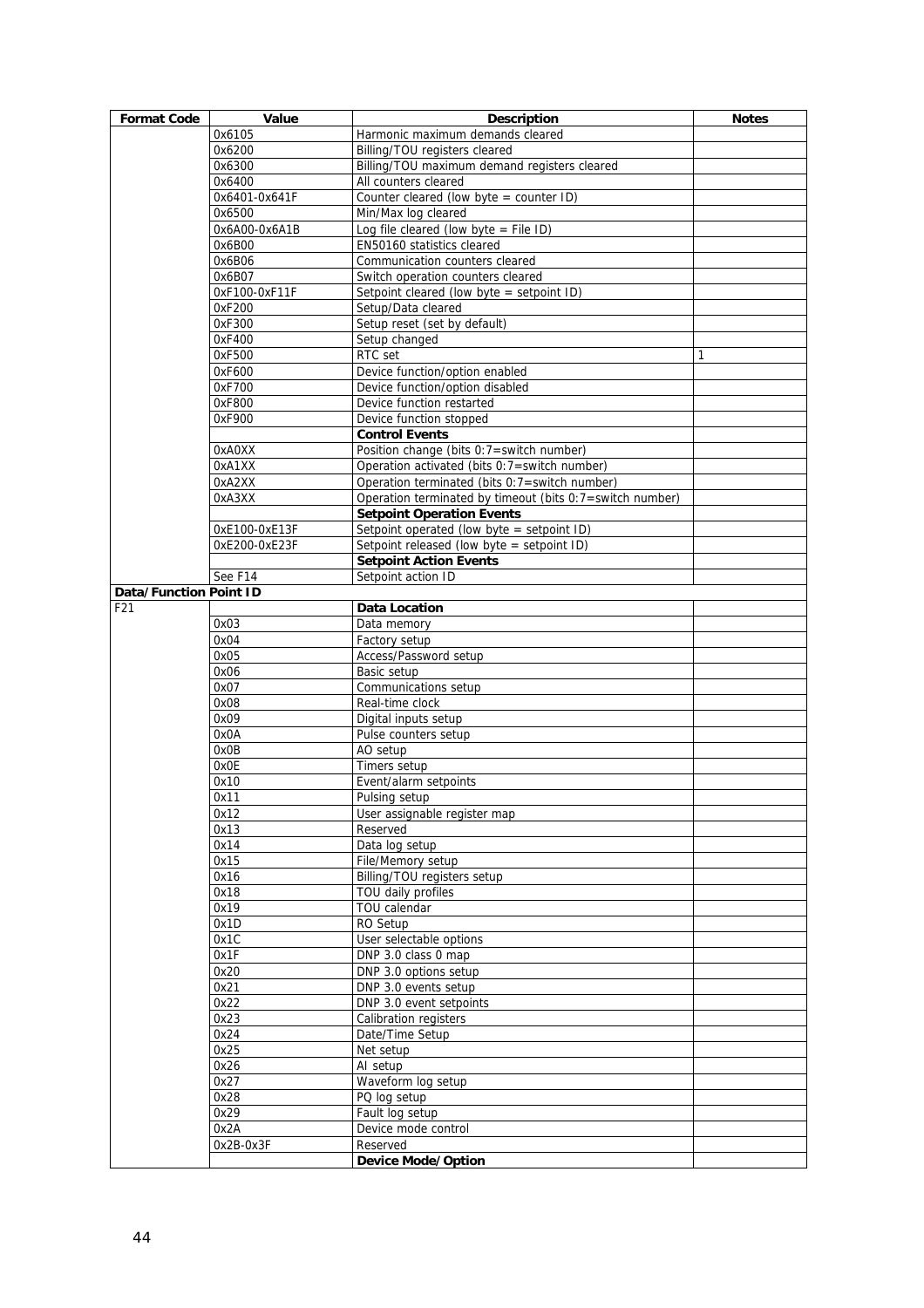<span id="page-44-0"></span>

| <b>Format Code</b>   | Value<br><b>Description</b> |                                                            | <b>Notes</b> |
|----------------------|-----------------------------|------------------------------------------------------------|--------------|
|                      | 0x40                        | General device operations                                  |              |
|                      | 0x41                        | Energy test mode                                           |              |
|                      | 0x42                        | Setpoints mode                                             |              |
|                      | 0x43                        | PQ recorder                                                |              |
|                      | 0x44                        | Fault recorder                                             |              |
|                      |                             | <b>Device Diagnostics</b>                                  |              |
|                      | 0x80                        | Device diagnostics                                         |              |
|                      | 0x81                        | Critical error                                             |              |
| <b>Event Type ID</b> |                             |                                                            |              |
| F <sub>22</sub>      |                             | <b>Setpoint Events</b>                                     |              |
|                      | 0x0000                      | SP: Generic setpoint event                                 |              |
|                      | 0x0001-0x0040               | SP1-SP64: Setpoint #1-#64 event                            |              |
|                      |                             | IEEE 1159 PQ Events (IEEE 1159 categories)                 |              |
|                      | 0x0100<br>0x0102            | PQE: Generic IEEE1159 PQ event                             |              |
|                      | 0x010C                      | PQE11: Impulsive transient                                 |              |
|                      | 0x010D                      | PQE211: Sag, instantaneous<br>PQE212: Swell, instantaneous |              |
|                      | 0x010F                      | PQE221: Interruption, momentary                            |              |
|                      | 0x0110                      | PQE222: Sag, momentary                                     |              |
|                      | 0x0111                      | PQE223: Swell, momentary                                   |              |
|                      | 0x0113                      | PQE231: Interruption, temporary                            |              |
|                      | 0x0114                      | PQE232: Sag, temporary                                     |              |
|                      | 0x0115                      | PQE233: Swell, temporary                                   |              |
|                      | 0x0117                      | PQE31: Interruption, sustained                             |              |
|                      | 0x0118                      | PQE32: Undervoltage                                        |              |
|                      | 0x0119                      | PQE33: Overvoltage                                         |              |
|                      | 0x011A                      | PQE4: Voltage imbalance                                    |              |
|                      | 0x011D                      | PQE52: Harmonics                                           |              |
|                      | 0x011E                      | PQE53: Interharmonics                                      |              |
|                      | 0x0121                      | PQE6: Voltage fluctuations (flicker)                       |              |
|                      | 0x0122                      | PQE7: Frequency variation                                  |              |
|                      |                             | <b>Fault Events</b>                                        |              |
|                      | 0x0200                      | FE: Generic fault event                                    |              |
|                      | 0x0201                      | FE1: Zero-sequence current                                 |              |
|                      | 0x0202                      | FE2: Zero-sequence voltage                                 |              |
|                      | 0x0203                      | FE3: Current unbalance                                     |              |
|                      | 0x0204                      | FE4: Voltage unbalance                                     |              |
|                      | 0x0205                      | FE5: Overcurrent and undervoltage                          |              |
|                      | 0x0206                      | FE6: Undervoltage                                          |              |
|                      | 0x0207                      | FE7: Neutral current (14)                                  |              |
|                      |                             | <b>DI Events</b>                                           |              |
|                      | 0x0300                      | DI: Generic DI event                                       |              |
|                      | 0x0301-0x0380               | DI1-DI128: DI1-DI128 event                                 |              |
|                      |                             | <b>RO Events</b>                                           |              |
|                      | 0x0400                      | RO: Generic RO event                                       |              |
|                      | 0x0401-0x0440               | RO1-RO64: RO1-RO64 event                                   |              |
|                      |                             | EN 50160 PQ Events (EN 50160 categories)                   |              |
|                      | 0x0500                      | PQE: Generic EN50160 PQ event                              |              |
|                      | 0x0501                      | PQE1: Frequency variations                                 |              |
|                      | 0x0502                      | PQE2: Voltage variations                                   |              |
|                      | 0x0503                      | PQE3: Rapid voltage changes                                |              |
|                      | 0x0504                      | PQE4: Flicker                                              |              |
|                      | 0x0505                      | PQE5: Voltage dips                                         |              |
|                      | 0x0506                      | PQE6: Voltage interruptions                                |              |
|                      | 0x0507                      | PQE7: Temporary overvoltages                               |              |
|                      | 0x0508<br>0x0509            | PQE8: Transient overvoltages                               |              |
|                      |                             | PQE9: Voltage unbalance                                    |              |
|                      | 0x050A<br>0x050B            | PQE10: Harmonic voltage<br>PQE11: Interharmonic voltage    |              |
|                      | 0x050C                      | PQE12: Mains signaling voltage                             |              |
|                      |                             |                                                            |              |

### NOTES:

1 The event value field shows the present device time in the F5 format.

2 The event value field shows the server IP address in a network byte order.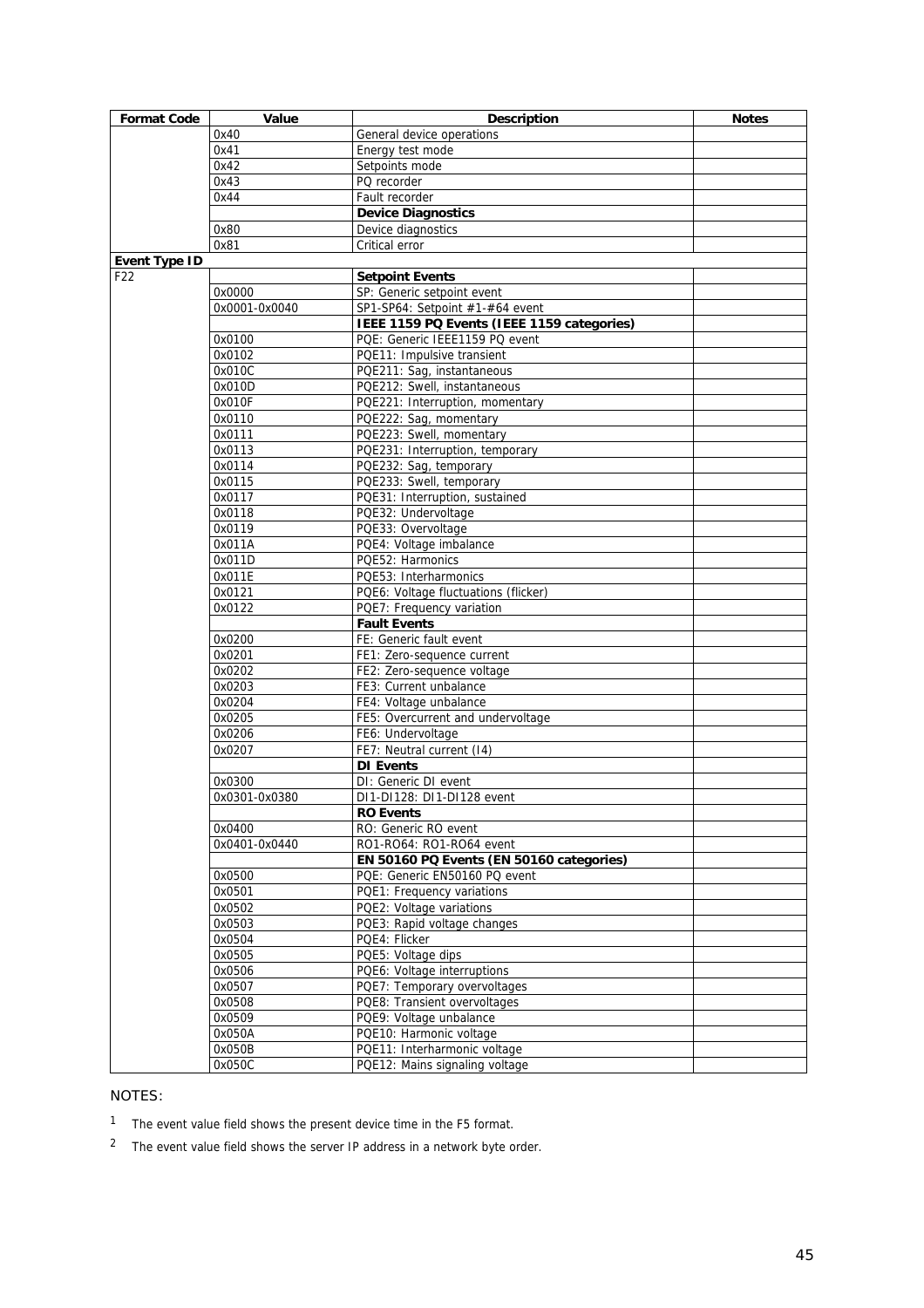# <span id="page-45-0"></span>6 Configuring DNP3

The PAS software supplied with the PM180 provides a configuration tool for customizing your device for use with DNP3 client applications. See the PM180 Operation Manual for more information on installation and operating PAS on your computer.

## 6.1 DNP Options

<span id="page-45-1"></span>From the Meter Setup menu select Protocol Setup and click on the DNP Options tab.

| <b>PM180 - Protocol Setup</b>                                  |                                                           |                             |                            |  |  |  |  |
|----------------------------------------------------------------|-----------------------------------------------------------|-----------------------------|----------------------------|--|--|--|--|
| DNP Options<br>Modbus Registers                                | DNP Event Setpoints   DNP Class 0 Points                  |                             |                            |  |  |  |  |
|                                                                |                                                           |                             |                            |  |  |  |  |
|                                                                |                                                           |                             |                            |  |  |  |  |
| <b>Binary Inputs (BI)</b>                                      |                                                           |                             | <b>DNP General Options</b> |  |  |  |  |
| Number of BI to generate events                                | 21<br>$\blacktriangledown$                                | 16-bit Al Scaling           | Enabled                    |  |  |  |  |
| Default Binary Input Object                                    | Single-bit<br>▼                                           | 16-bit BC Scaling           | $\times$ 1                 |  |  |  |  |
| Binary Input Change Event Object                               | With Time                                                 | Re-mapping Event Points     | Disabled                   |  |  |  |  |
|                                                                |                                                           | SBO Timeout, s              | 10                         |  |  |  |  |
| Analog Inputs (AI)                                             | 43                                                        | Time Sync Period, s         | 86400                      |  |  |  |  |
| Number of AI to generate events<br>Default Analog Input Object | ÷<br>16-bit-Flag                                          | Multi Fragment Interval, ms | 50                         |  |  |  |  |
| Analog Input Change Event Object                               | 16-bit +Time                                              | Location                    | Substation                 |  |  |  |  |
| Default Frozen Analog Input Object                             | $\overline{\phantom{a}}$<br>Max. Directory Entries<br>N/A |                             | 20                         |  |  |  |  |
| Frozen Analog Change Event Object                              | N/A                                                       |                             |                            |  |  |  |  |
|                                                                |                                                           |                             |                            |  |  |  |  |
| <b>Binary Counters (BC)</b>                                    |                                                           |                             |                            |  |  |  |  |
| Number of BC to generate events                                | 0                                                         |                             |                            |  |  |  |  |
| Default Binary Counter Object                                  | 32-bit-Flag                                               |                             |                            |  |  |  |  |
| Binary Counter Change Event Object                             | 32-bit +Time                                              |                             |                            |  |  |  |  |
| Default Frozen Binary Counter Object                           | 32-bit-Flag                                               |                             |                            |  |  |  |  |
| Frozen Counter Change Event Object                             | N/A                                                       |                             |                            |  |  |  |  |
|                                                                |                                                           |                             |                            |  |  |  |  |
| Save as<br>Default<br>Print<br>Send<br>Receive<br>Open         |                                                           |                             |                            |  |  |  |  |
|                                                                |                                                           | 0K<br>Cancel                | Help<br>Apply              |  |  |  |  |

Available DNP options are described in the following table. Refer to the DNP3 Data Object Library document available from the DNP User's Group on the DNP3 object types.

| Parameter                        | <b>Options</b>                   | <b>Default</b> | <b>Description</b>                                                                                                             |  |  |  |  |  |
|----------------------------------|----------------------------------|----------------|--------------------------------------------------------------------------------------------------------------------------------|--|--|--|--|--|
| <b>Binary Inputs (BI)</b>        |                                  |                |                                                                                                                                |  |  |  |  |  |
| Number of BI to Generate events  | $0-643$                          | 21             | The total number of BI change event points<br>for monitoring                                                                   |  |  |  |  |  |
| <b>Binary Input Object</b>       | Single-bit<br>With Status        | Single-bit     | The default BI object variation for requests<br>with qualifier code 06 when no specific<br>variation is requested              |  |  |  |  |  |
| Binary Input Change Event Object | <b>Without Time</b><br>With Time | With Time      | The default BI change event object variation<br>for requests with qualifier code 06 when no<br>specific variation is requested |  |  |  |  |  |
| Analog Inputs (AI)               |                                  |                |                                                                                                                                |  |  |  |  |  |
| Number of AI to Generate events  | $0-643$                          | 43             | The total number of AI change event points<br>for monitoring                                                                   |  |  |  |  |  |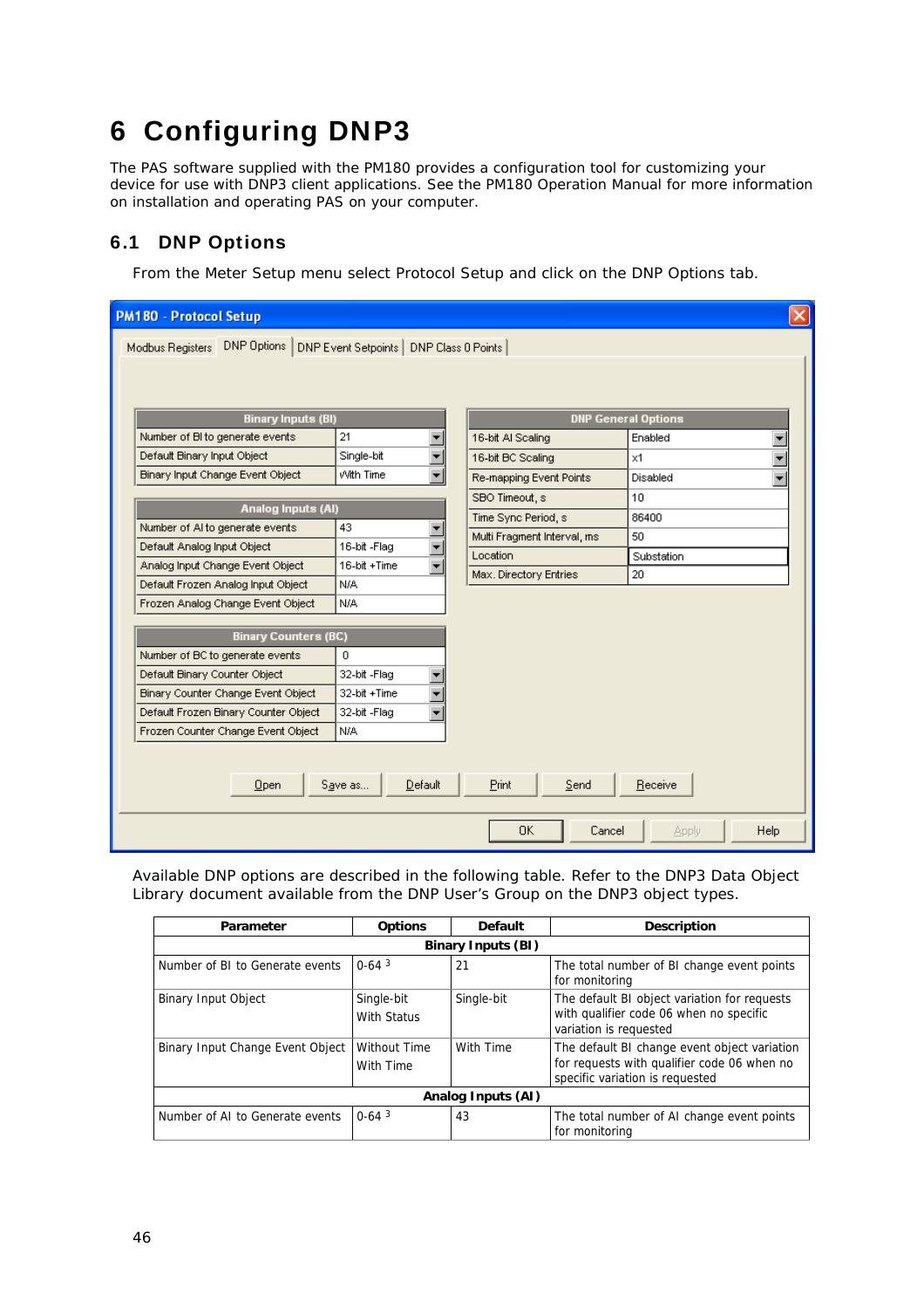| Parameter                       | <b>Options</b>          | <b>Default</b>              | <b>Description</b>                                                                                                                                                                                                                                      |
|---------------------------------|-------------------------|-----------------------------|---------------------------------------------------------------------------------------------------------------------------------------------------------------------------------------------------------------------------------------------------------|
| Analog Input Object             | 32-bit                  | 16-bit - Flag               | The default AI object variation for requests                                                                                                                                                                                                            |
|                                 | 32-bit –Flag            |                             | with qualifier code 06 when no specific                                                                                                                                                                                                                 |
|                                 | 16-bit                  |                             | variation is requested                                                                                                                                                                                                                                  |
|                                 | 16-bit - Flag           |                             |                                                                                                                                                                                                                                                         |
| Analog Input Change Event       | 32-bit -Time            | 16-bit + Time               | The default AI change event object variation                                                                                                                                                                                                            |
| Object                          | 32-bit +Time            |                             | for requests with qualifier code 06 when no                                                                                                                                                                                                             |
|                                 | 16-bit - Time           |                             | specific variation is requested                                                                                                                                                                                                                         |
|                                 | 16-bit +Time            |                             |                                                                                                                                                                                                                                                         |
|                                 |                         | <b>Binary Counters (BC)</b> |                                                                                                                                                                                                                                                         |
| Number of BC to Generate events | $0-643$                 | 0                           | The total number of BC change event points<br>for monitoring                                                                                                                                                                                            |
| <b>Binary Counter Object</b>    | $32$ -bit + Flag        | 32-bit -Flag                | The default BC object variation for requests                                                                                                                                                                                                            |
|                                 | 32-bit-Flag             |                             | with qualifier code 06 when no specific                                                                                                                                                                                                                 |
|                                 | 16-bit + Flag           |                             | variation is requested                                                                                                                                                                                                                                  |
|                                 | 16-bit - Flag           |                             |                                                                                                                                                                                                                                                         |
| Binary Counter Change Event     | 32-bit -Time            | $32$ -bit +Time             | The default BC change event object variation                                                                                                                                                                                                            |
| Object                          | 32-bit +Time            |                             | for requests with qualifier code 06 when no                                                                                                                                                                                                             |
|                                 | 16-bit - Time           |                             | specific variation is requested                                                                                                                                                                                                                         |
|                                 | 16-bit +Time            |                             |                                                                                                                                                                                                                                                         |
| Frozen Binary Counter Object    | 32-bit +Flag            | 32-bit -Flag                | The default frozen BC object variation for                                                                                                                                                                                                              |
|                                 | 32-bit –Flag            |                             | requests with qualifier code 06 when no                                                                                                                                                                                                                 |
|                                 | 32-bit +Time            |                             | specific variation is requested                                                                                                                                                                                                                         |
|                                 | 16-bit + Flag           |                             |                                                                                                                                                                                                                                                         |
|                                 | 16-bit -Flag            |                             |                                                                                                                                                                                                                                                         |
|                                 | 16-bit +Time            |                             |                                                                                                                                                                                                                                                         |
|                                 |                         | <b>DNP General Options</b>  |                                                                                                                                                                                                                                                         |
| 16-bit AI Scaling               | Disabled<br>Enabled     | Enabled                     | Allows scaling 16-bit analog input objects<br>(see description below)                                                                                                                                                                                   |
| 16-bit BC Scaling               | x1, x10, x100,<br>x1000 | х1                          | Allows scaling 16-bit binary counter objects<br>(see description below)                                                                                                                                                                                 |
| Re-mapping Event Points         | Disabled<br>Enabled     | Disabled                    | Allows re-mapping event points starting with<br>point 0.                                                                                                                                                                                                |
| SBO Timeout <sup>1</sup>        | 2-30 sec                | 10                          | Defines the Select Before Operate (SBO)<br>timeout when using the Control-Relay-<br>Output-Block object                                                                                                                                                 |
| Time Sync Period 2              | 0-86400 sec             | 86400                       | Defines the time interval between periodic<br>time synchronization requests                                                                                                                                                                             |
| Multi Fragment Interval         | 50-500 ms               | 50                          | Defines the time interval between fragments<br>of the response message when it is<br>fragmented                                                                                                                                                         |
| Location                        | 1-31 characters         |                             | Defines the device location string that is<br>reported in the COMTRADE .cfg files.                                                                                                                                                                      |
| Max. Directory Entries          | 10-100                  | 20                          | Defines the maximum number of file entries<br>the device may include in a directory<br>response (the most recent events are always<br>reported). The maximum number of entries<br>in a disturbance waveform directory is twice<br>the number specified. |

1 The Select Before Operate command causes the device to start a timer. The following Operate command must be sent before the specified timeout value expires.

2 The device requests time synchronization by bit 4 in the first octet of the internal indication word being set to 1 when the time interval specified by the Time Sync Period elapses. The master should synchronize the time in the device by sending the Time and Date object to clear this bit. The device does not send time synchronization requests if the Time Sync Period is set to 0.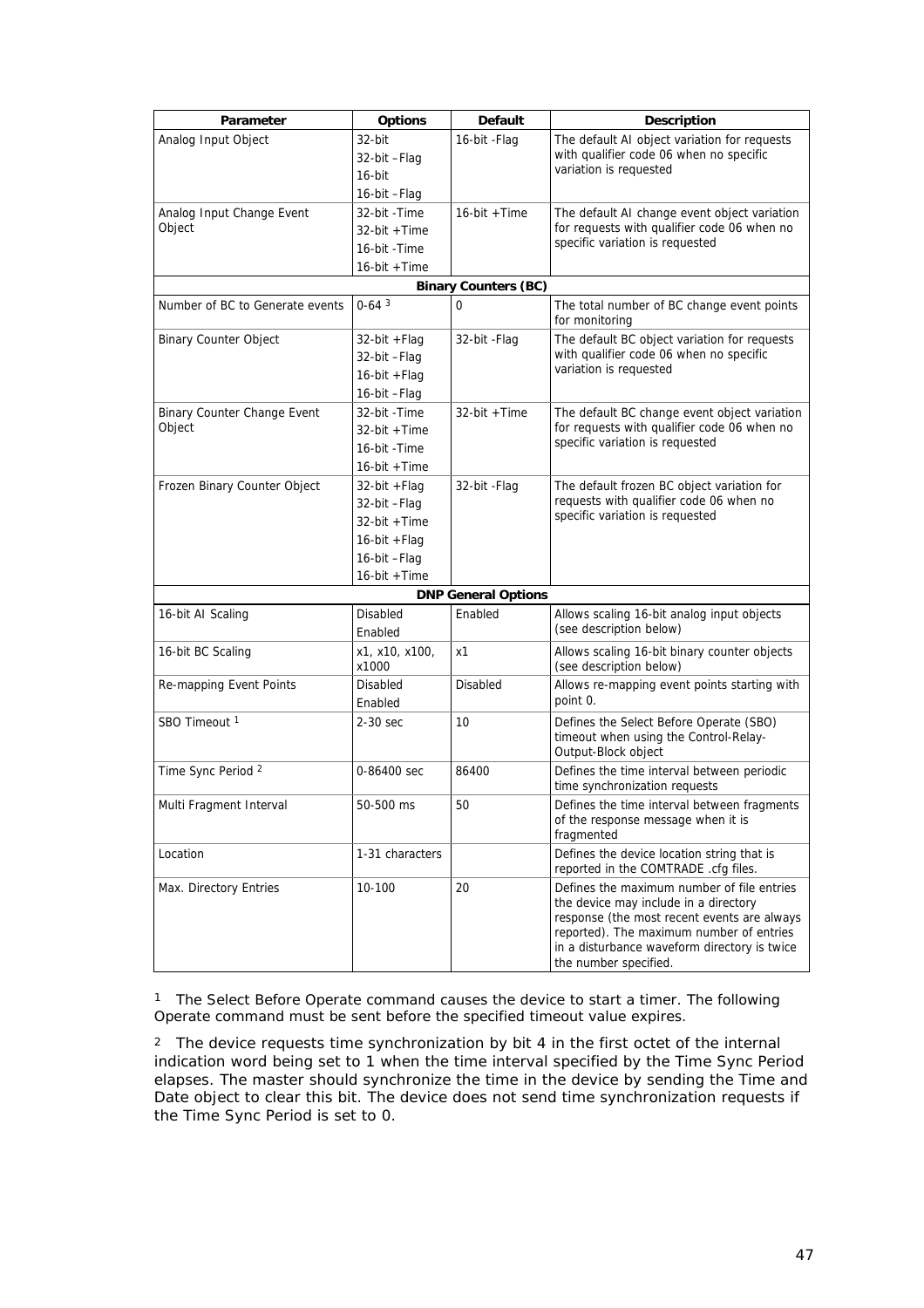<sup>3</sup> The total number of AI, BI and BC change event points may not exceed 64. When you change the number of the change event points in the device, all event setpoints are set to defaults (see Configuring DNP Event Classes below).

#### **Scaling 16-bit AI objects**

Scaling 16-bit AI objects allows accommodating native 32-bit analog input readings to 16 bit object format; otherwise it may cause an over-range error if the full-range value exceeds a 16-bit point limit.

Scaling is enabled by default. It is not applied to points that are read using 32-bit AI objects.

Refer to Sections 3 and 4 for information on the data point scales and on a reverse conversion that should be applied to the received scaled values.

### **Scaling 16-bit Binary Counters**

Scaling 16-bit Binary Counters allows changing a counter unit in powers of 10 to accommodate a 32-bit counter value to 16-bit BC object format.

If the scaling unit is greater than 1, the counter value is reported being divided by the selected scaling unit from 10 to 1000. To get the actual value, multiply the counter reading by the scaling unit.

## 6.2 Configuring DNP Class 0 Response

<span id="page-47-0"></span>The most common method of getting static object information from the device via DNP is to issue a read Class 0 request. The device allows you to configure the Class 0 response by assigning ranges of points to be polled via Class 0 requests.

To view the factory-set DNP Class 0 assignments or build your own Class 0 response message:

- 1. From the Meter Setup menu select Protocol Setup and click on the DNP Class 0 Points tab
- 2. Select the object and variation type for a point range.
- 3. Specify the start point index and the number of points in the range. Refer to Section 3 for available data points.
- 4. Repeat these steps for all point ranges you want to be included into the Class 0 response.
- 5. Click Send to download your setup to the device.

The factory-set Class 0 point ranges are shown in the picture below.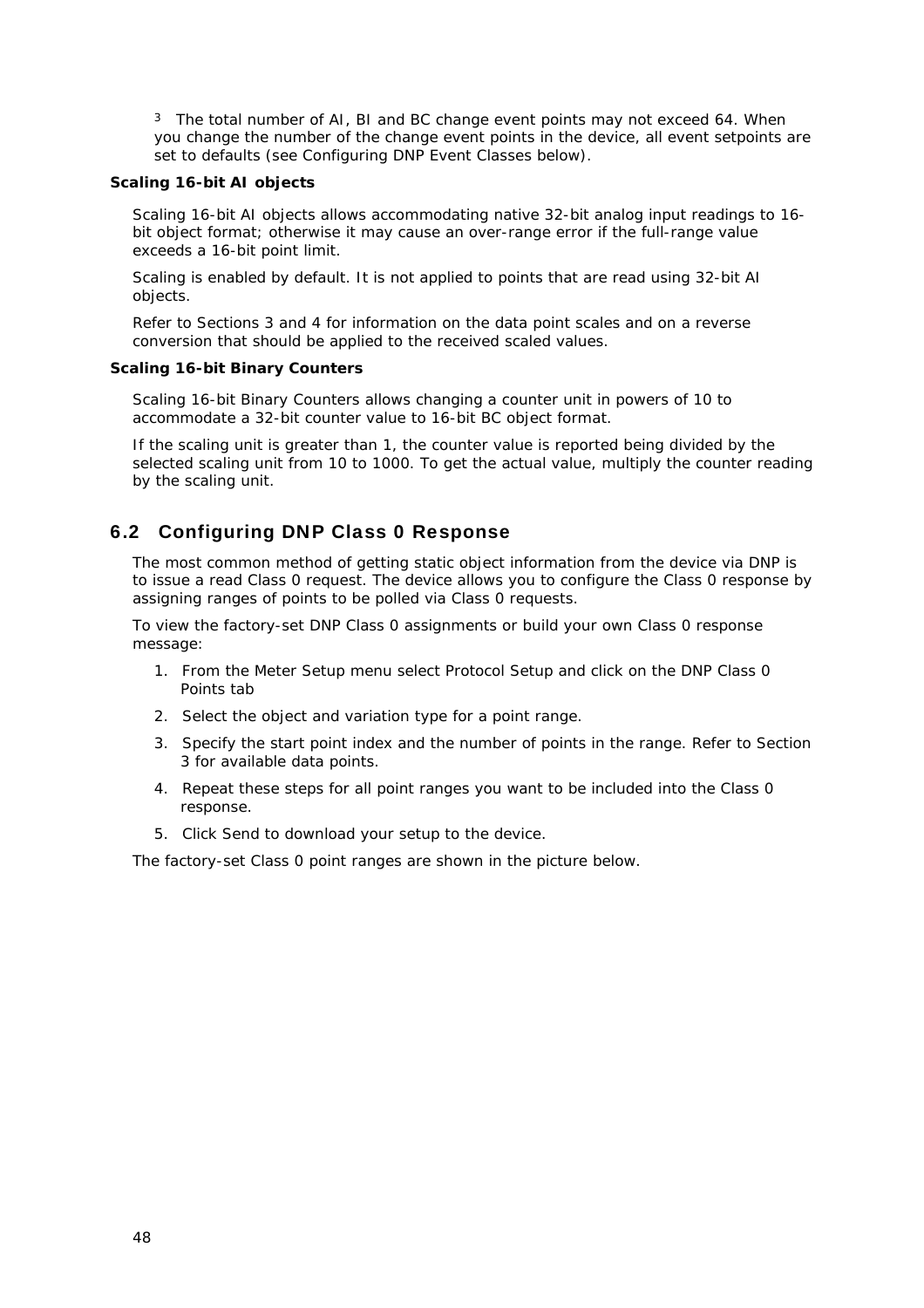| PM180 - Protocol Setup                                                    |                |                                            |         |                          |                              | $\vert \mathsf{x} \vert$ |
|---------------------------------------------------------------------------|----------------|--------------------------------------------|---------|--------------------------|------------------------------|--------------------------|
| Modbus Registers   DNP Options   DNP Event Setpoints   DNP Class 0 Points |                |                                            |         |                          |                              |                          |
|                                                                           |                |                                            |         |                          |                              |                          |
|                                                                           |                | <b>DNP Class 0 Points</b>                  |         |                          |                              |                          |
|                                                                           | No.            | Object                                     | Start   | Number                   | $\frac{\lambda}{\mathbb{E}}$ |                          |
|                                                                           |                | [Object:Variation]                         | Point   | of Points                |                              |                          |
|                                                                           | $\mathbf{1}$   | AI 30:04 (16-bit-F)<br>▼                   | 0       | 32                       |                              |                          |
|                                                                           | $\overline{2}$ | AO 40:02 (16-bit)<br>$\blacktriangledown$  | $\,0\,$ | 9                        |                              |                          |
|                                                                           | 3              | BI 01:01 (1-bit)<br>÷                      | 64      | 32                       |                              |                          |
|                                                                           | $\overline{4}$ | BI 01:01 (1-bit)<br>¥                      | 0       | 16                       |                              |                          |
|                                                                           | 5              | ÷<br>----                                  | ÷       | $\overline{\phantom{a}}$ |                              |                          |
|                                                                           | 6              | $\overline{\phantom{0}}$<br>$\overline{a}$ | ÷,      | $\overline{\phantom{a}}$ |                              |                          |
|                                                                           | $\overline{7}$ | $\overline{\phantom{0}}$<br>----           | ÷,      | $\overline{\phantom{a}}$ |                              |                          |
|                                                                           | 8              | $\overline{\phantom{a}}$<br>$\overline{a}$ |         | $\overline{a}$           |                              |                          |
|                                                                           | $\overline{9}$ | ÷<br>----                                  | ٠       | $\overline{\phantom{a}}$ |                              |                          |
|                                                                           | 10             | ¥<br>$\overline{\phantom{a}}$              |         | $\overline{\phantom{a}}$ |                              |                          |
|                                                                           | 11             | ÷<br>----                                  | ٠       | $\overline{\phantom{a}}$ |                              |                          |
|                                                                           | 12             | ÷<br>$\overline{\phantom{a}}$              |         | $\overline{\phantom{a}}$ |                              |                          |
|                                                                           | 13             | ----<br>▼                                  | ÷       | $\overline{\phantom{a}}$ |                              |                          |
|                                                                           | 14             | $\overline{\phantom{a}}$<br>----           | ÷,      | $\overline{\phantom{a}}$ | Ÿ                            |                          |
|                                                                           |                |                                            |         |                          |                              |                          |
|                                                                           |                |                                            |         |                          |                              |                          |
|                                                                           |                |                                            |         |                          |                              |                          |
| Qpen                                                                      |                | $D$ efault<br>Save as                      | Pint    | Send                     |                              | Receive                  |
|                                                                           |                |                                            | 0K      | Cancel                   |                              | Help<br><b>Apply</b>     |

## 6.3 Configuring DNP Event Classes

<span id="page-48-0"></span>The device generates object change events for any static analog input, binary input, and binary counter point when a corresponding point either exceeds a predefined threshold, or the point status changes. A total of 64 change event points are available for monitoring.

Object change events are normally polled via DNP Class 1, Class 2 or Class 3 requests. You can link any change event point to any event class upon the event priority.

A change event point index is normally the same as for the corresponding static object point. To use independent numeration for event points, enable re-mapping event point indices via DNP Options setup (see above) so they start with index 0.

Define a separate event setpoint for each static object point to be monitored for change events. To view or change the factory-set DNP event setpoints, select Protocol Setup from the Meter Setup menu and click on the DNP Event Setpoints tab.

The number of event setpoints for each static object type is specified via the DNP Options setup.

#### **NOTE**

The device clears all event buffers and links the default set of static points to each event object type every time you change the number of points for one of the objects.

To define setpoints for selected static points:

- 1. Check the "Ext" box if you wish to use the extended point list.
- 2. Select a parameter group and then a desired parameter for each event point.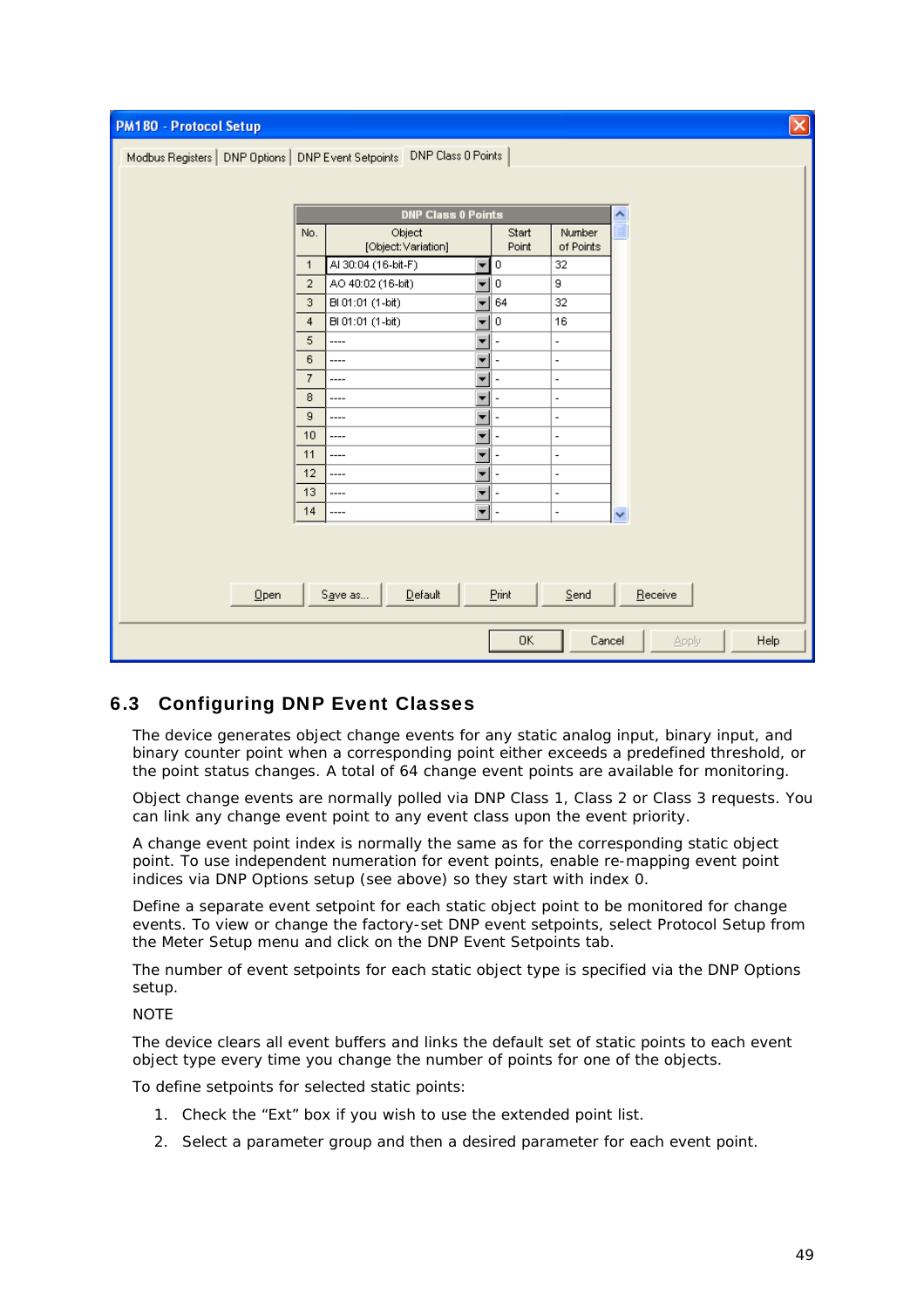| <b>PM180 - Protocol Setup</b>                                                                                                                 |                                      |                |                 |     |                  |                          |           | $\mathsf{x} $            |                                   |                        |          |           |             |                      |  |
|-----------------------------------------------------------------------------------------------------------------------------------------------|--------------------------------------|----------------|-----------------|-----|------------------|--------------------------|-----------|--------------------------|-----------------------------------|------------------------|----------|-----------|-------------|----------------------|--|
| DNP Event Setpoints  <br>DNP Class 0 Points<br>Modbus Registers   DNP Options                                                                 |                                      |                |                 |     |                  |                          |           |                          |                                   |                        |          |           |             |                      |  |
|                                                                                                                                               |                                      |                |                 |     |                  |                          |           |                          |                                   |                        |          |           |             |                      |  |
| Analog Inputs (AI) $\left 43 \right $<br>Binary Inputs (BI) 21<br>÷<br>Binary Counters (BC)<br>Io.<br>$\frac{1}{\sqrt{2}}$<br>Event Mapping ( |                                      |                |                 |     |                  |                          |           |                          |                                   |                        |          |           |             |                      |  |
| <b>DNP Event Setpoints</b>                                                                                                                    |                                      |                |                 |     |                  |                          |           |                          | ∧                                 |                        |          |           |             |                      |  |
|                                                                                                                                               | No.                                  | Event<br>Point | Static<br>Point | Ext | Group            |                          | Parameter |                          | Relation                          | Threshold/<br>Deadband | Ev<br>On | Log<br>On | Ev<br>Class |                      |  |
|                                                                                                                                               | $\mathbf{1}$                         | AI:0           | AI:0            |     | AVR PHASE        | $\overline{\phantom{0}}$ | V1        | ÷                        | $\overline{\phantom{a}}$<br>⋗     | 14000                  | ⊽        |           | #2          |                      |  |
|                                                                                                                                               | $\mathbf{2}$                         | AI:1           | AI:1            |     | AVR PHASE        | ¥                        | V2        | ▼                        | $\overline{\phantom{a}}$<br>⋗     | 14000                  | ⊽        |           | #2          |                      |  |
|                                                                                                                                               | 3                                    | AI:2           | AI:2            |     | AVR PHASE        | $\overline{\phantom{a}}$ | V3        | ÷                        | $\overline{\mathbf{v}}$<br>⋗      | 14000                  | ⊽        |           | #2          |                      |  |
|                                                                                                                                               | 4                                    | AI:3           | AI:3            |     | AVR PHASE        | $\overline{\phantom{0}}$ | I1        | ▼                        | $\overline{\mathbf{v}}$<br>⋗      | 1200.00                | ⊽        |           | #2          |                      |  |
|                                                                                                                                               | 5                                    | AI:4           | AI:4            |     | AVR PHASE        | $\overline{\phantom{a}}$ | I2        | $\overline{\phantom{a}}$ | Y<br>⋗                            | 1200.00                | ⊽        |           | #2          |                      |  |
|                                                                                                                                               | 6                                    | AI:5           | AI:5            |     | AVR PHASE        | $\overline{\phantom{a}}$ | <b>I3</b> | ▼                        | $\overline{\phantom{a}}$<br>⋗     | 1200.00                | ⊽        |           | #2          |                      |  |
|                                                                                                                                               | $\overline{7}$                       | AI:6           | AI:6            |     | <b>AVR PHASE</b> | ¥                        | kw L1     | $\overline{\phantom{a}}$ | Y<br>Delta                        | 0                      |          |           | #1          |                      |  |
|                                                                                                                                               | 8                                    | AI:7           | AI:7            |     | AVR PHASE        | $\overline{\phantom{a}}$ | kw L2     | ٠                        | $\overline{\phantom{0}}$<br>Delta | 0                      |          |           | #1          |                      |  |
|                                                                                                                                               | 9                                    | AI:8           | AI:8            |     | AVR PHASE        | ¥                        | kw L3     | ٠                        | Y<br>Delta                        | 0                      |          |           | #1          |                      |  |
|                                                                                                                                               | 10                                   | AI:9           | AI:9            |     | AVR PHASE        | $\overline{\phantom{a}}$ | kvar L1   | ٠                        | $\overline{\phantom{a}}$<br>Delta | 0                      |          | П         | #1          |                      |  |
|                                                                                                                                               | 11                                   | AI:10          | AI:10           |     | <b>AVR PHASE</b> | $\overline{\phantom{a}}$ | kvar L2   |                          | $\overline{\phantom{a}}$<br>Delta | 0                      |          |           | #1          |                      |  |
|                                                                                                                                               | 12                                   | AI:11          | AI:11           |     | AVR PHASE        | $\overline{\phantom{a}}$ | kvar L3   |                          | $\overline{\mathbf{v}}$<br>Delta  | 0                      |          |           | #1          |                      |  |
|                                                                                                                                               | 13                                   | AI:12          | AI:12           |     | AVR PHASE        | $\overline{\phantom{a}}$ | kva L1    | ۰                        | $\overline{\phantom{0}}$<br>Delta | 0                      |          |           | #1          |                      |  |
|                                                                                                                                               | 14                                   | AI:13          | AI:13           |     | AVR PHASE        | $\overline{\phantom{a}}$ | kva L2    | ٠                        | $\overline{\mathbf{v}}$<br>Delta  | 0                      |          |           | #1          |                      |  |
|                                                                                                                                               | 15                                   | AI:14          | AI:14           |     | AVR PHASE        | $\overline{\phantom{a}}$ | kva L3    | ▼                        | $\overline{\phantom{a}}$<br>Delta | 0                      |          |           | #1          | $\blacktriangledown$ |  |
|                                                                                                                                               |                                      |                |                 |     |                  |                          |           |                          |                                   |                        |          |           |             |                      |  |
| <br>Save as<br>Print<br>Default<br>Send<br>Receive<br>Open                                                                                    |                                      |                |                 |     |                  |                          |           |                          |                                   |                        |          |           |             |                      |  |
|                                                                                                                                               | <b>OK</b><br>Cancel<br>Help<br>Apply |                |                 |     |                  |                          |           |                          |                                   |                        |          |           |             |                      |  |

- 3. For AI and BC points, select a relation and an operating threshold or a deadband to be used for detecting events. All thresholds are specified in primary units. The following relations are available:
	- Delta a new event is generated when the absolute value of the difference between the last reported point value and its current value exceeds the specified deadband value;
	- More than (over) a new event is generated when the point value rises over the specified threshold, and then when it returns below the threshold minus a predefined return hysteresis – applicable for AI objects;
	- Less than (under) a new event is generated when the point value drops below the specified threshold, and then when it returns above the threshold plus a predefined return hysteresis – applicable for AI objects.

Hysteresis for the return threshold is 0.05 Hz for frequency and 2% of the operating threshold for all other points.

- 4. Check the "Ev On" box for the points you wish to be included into event poll reports.
- 5. In the "Ev Class" box, select the event poll class for the change event points.
- 6. Repeat these steps for all points you want to be monitored for events.
- 7. Click Send to download your setup to the device.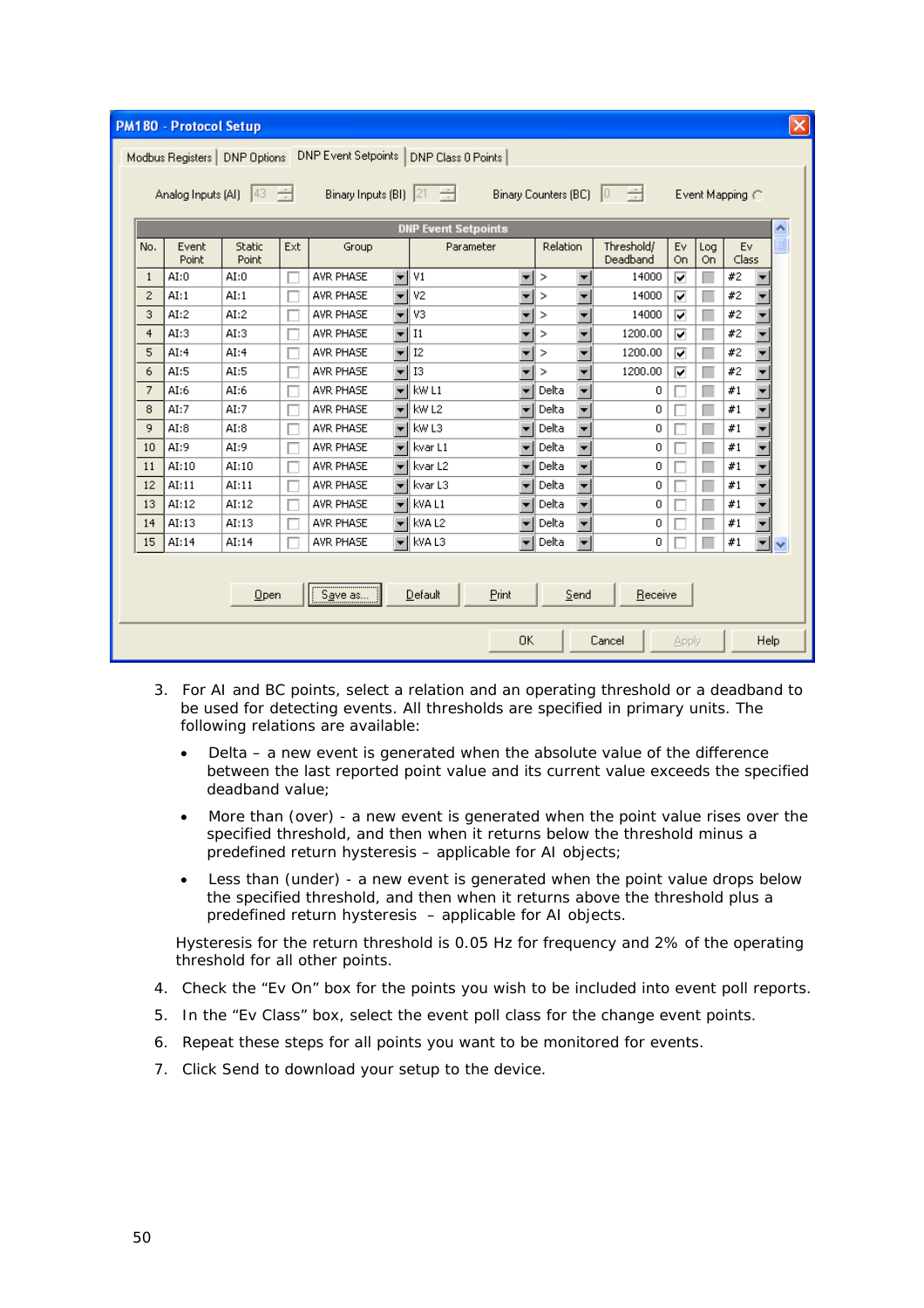# <span id="page-50-0"></span>APPENDIX A DNP Application Messages

The device is a DNP IED responding to external DNP Master requests. Table A-1 describes the PM180 application level responses to external requests, including object variations, functions, codes and qualifiers supported by the device. The object and formats are detailed in the DNP Basic 4 Documentation Set.

|        |                         | Object                                    |                         | Request           | Response                |                                  |  |  |
|--------|-------------------------|-------------------------------------------|-------------------------|-------------------|-------------------------|----------------------------------|--|--|
| Object | Variation               | <b>Description</b>                        | <b>Function</b><br>Code | Qualifier<br>Code | <b>Function</b><br>Code | Qualifier<br>Code                |  |  |
| 01     | 0                       | Single Bit Binary Input                   | 1                       | B                 | 129                     | 01                               |  |  |
| 01     | 1                       | Single Bit Binary Input                   | 1                       | Α                 | 129                     | C                                |  |  |
| 01     | $\overline{2}$          | Binary Input with Status                  | 1                       | A                 | 129                     | $\overline{\mathsf{c}}$          |  |  |
| 02     | 0                       | Binary Input Change                       | 1                       | 06                | 129                     | 17,28                            |  |  |
| 02     | 1                       | Binary Input Change without Time          | 1                       | 07,08             | 129                     | 17,28                            |  |  |
| 02     | 2                       | Binary Input Change with Time             | 1                       | 07,08             | 129                     | 17,28                            |  |  |
| 10     | $\mathbf 0$             | <b>Binary Output</b>                      | 1                       | Β                 | 129                     | 01                               |  |  |
| 10     | 1                       | <b>Binary Output</b>                      | 1                       | Α                 | 129                     | $\overline{\text{c}}$            |  |  |
| 10     | $\overline{c}$          | <b>Binary Output Status</b>               | 1                       | A                 | 129                     | $\overline{\mathsf{C}}$          |  |  |
| 12     | 1                       | Control Relay Output Block                | 3,4,5                   | Α                 | 129                     | $\mathsf{C}$                     |  |  |
| 12     | 1                       | Control Relay Output Block                | 6                       | Α                 | None                    | N/A                              |  |  |
| 20     | $\mathbf 0$             | <b>Binary Counter</b>                     | 1,                      | B                 | 129                     | 01                               |  |  |
|        |                         |                                           | 7, 9,                   | Β                 | 129                     | N/R                              |  |  |
|        |                         |                                           | 8,10                    | B                 | 129                     | N/A                              |  |  |
| 20     | 1                       | 32-bit Binary Counter                     | 1                       | A                 | 129                     | $\overline{\text{c}}$            |  |  |
| 20     | $\overline{c}$          | 16-bit Binary Counter                     | 1                       | Α                 | 129                     | C                                |  |  |
| 20     | 5                       | 32-bit Binary Counter without flag        | 1                       | Α                 | 129                     | C                                |  |  |
| 20     | 6                       | 16-bit Binary Counter without flag        | 1                       | Α                 | 129                     | $\overline{\overline{\text{c}}}$ |  |  |
| 21     | $\overline{0}$          | Frozen Counter                            | 1                       | B                 | 129                     | 01                               |  |  |
| 21     | 1                       | 32-bit Frozen Counter                     |                         |                   |                         |                                  |  |  |
| 21     | $\overline{c}$          | 16-bit Frozen Counter                     |                         |                   |                         |                                  |  |  |
| 21     | 5                       | 32-bit Frozen Counter with time of freeze |                         |                   |                         |                                  |  |  |
| 21     | 6                       | 16-bit Frozen Counter with time of freeze |                         |                   |                         |                                  |  |  |
| 21     | 9                       | 32-bit Frozen Counter without flag        |                         |                   |                         |                                  |  |  |
| 21     | 10                      | 16-bit Frozen Counter without flag        |                         |                   |                         |                                  |  |  |
| 22     | $\mathbf 0$             | Counter Change Event                      | 1                       | 06                | 129                     | 17                               |  |  |
| 22     | 1                       | 32-bit Counter Change Event without Time  | 1                       | 07,08             | 129                     | 17                               |  |  |
| 22     | $\overline{2}$          | 16-bit Counter Change Event without Time  | 1                       | 07,08             | 129                     | 17                               |  |  |
| 22     | 5                       | 32-bit Counter Change Event with Time     | 1                       | 07,08             | 129                     | $\overline{17}$                  |  |  |
| 22     | 6                       | 16-bit Counter Change Event with Time     | 1                       | 07,08             | 129                     | 17                               |  |  |
| 30     | 0                       | Analog Input (respond like 30:3)          | 1                       | B                 | 129                     | 01                               |  |  |
| 30     | 1                       | 32-bit Analog Input                       | 1                       | Α                 | 129                     | С                                |  |  |
| 30     | $\overline{2}$          | 16-bit Analog Input                       | 1                       | Α                 | 129                     | $\overline{\mathsf{c}}$          |  |  |
| 30     | 3                       | 32-bit Analog Input without flag          | 1                       | Α                 | 129                     | C                                |  |  |
| 30     | 4                       | 16-bit Analog Input without flag          | 1                       | Α                 | 129                     | C                                |  |  |
| 32     | 0                       | Analog Change Event                       | 1                       | 06                | 129                     | 17                               |  |  |
| 32     | 1                       | 32-bit Analog Change Event without Time   | 1                       | 07,08             | 129                     | 17                               |  |  |
| 32     | $\overline{c}$          | 16-bit Analog Change Event without Time   | 1                       | 07,08             | 129                     | 17                               |  |  |
| 32     | 3                       | 32-bit Analog Change Event with Time      | 1                       | 07,08             | 129                     | 17                               |  |  |
| 32     | 4                       | 16-bit Analog Change Event with Time      | 1                       | 07,08             | 129                     | 17                               |  |  |
| 40     | $\mathbf 0$             | Analog Output Status (respond like 40:1)  | $\overline{1}$          | B                 | 129                     | $\overline{01}$                  |  |  |
| 40     | 1                       | 32-bit Analog Output Status               | 1                       | A                 | 129                     | $\overline{\mathsf{c}}$          |  |  |
| 40     | 2                       | 16-bit Analog Output Status               | 1                       | А                 | 129                     |                                  |  |  |
| 41     | 1                       | 32-bit Analog Output Block                | 3, 4, 5                 | A                 | 129                     | $rac{C}{C}$                      |  |  |
| 41     | $\overline{\mathbf{c}}$ | 16-bit Analog Output Block                | 3, 4, 5                 | A                 | 129                     | $\overline{\mathrm{c}}$          |  |  |
| 41     | 1                       | 32-bit Analog Output Block                | 6                       | A                 | None                    | N/A                              |  |  |
| 41     | 2                       | 16-bit Analog Output Block                | 6                       | Α                 | None                    | N/A                              |  |  |
| 50     | 1                       | Time and Date 1                           | 1,2                     | A                 | 129                     | $\overline{\mathsf{C}}$          |  |  |
| 60     | 1                       | Class 0                                   | 1                       | B                 | 129                     | 01                               |  |  |
| 60     | $\overline{\mathbf{c}}$ | Class 1                                   | 1                       | 06,07,08          | 129                     | 17                               |  |  |
| 60     | 3                       | Class 2                                   | 1                       | 06,07,08          | 129                     | $17$                             |  |  |
| 60     | 4                       | Class 3                                   | 1                       | 06,07,08          | 129                     | 17                               |  |  |

**Table A-1 Application Responses**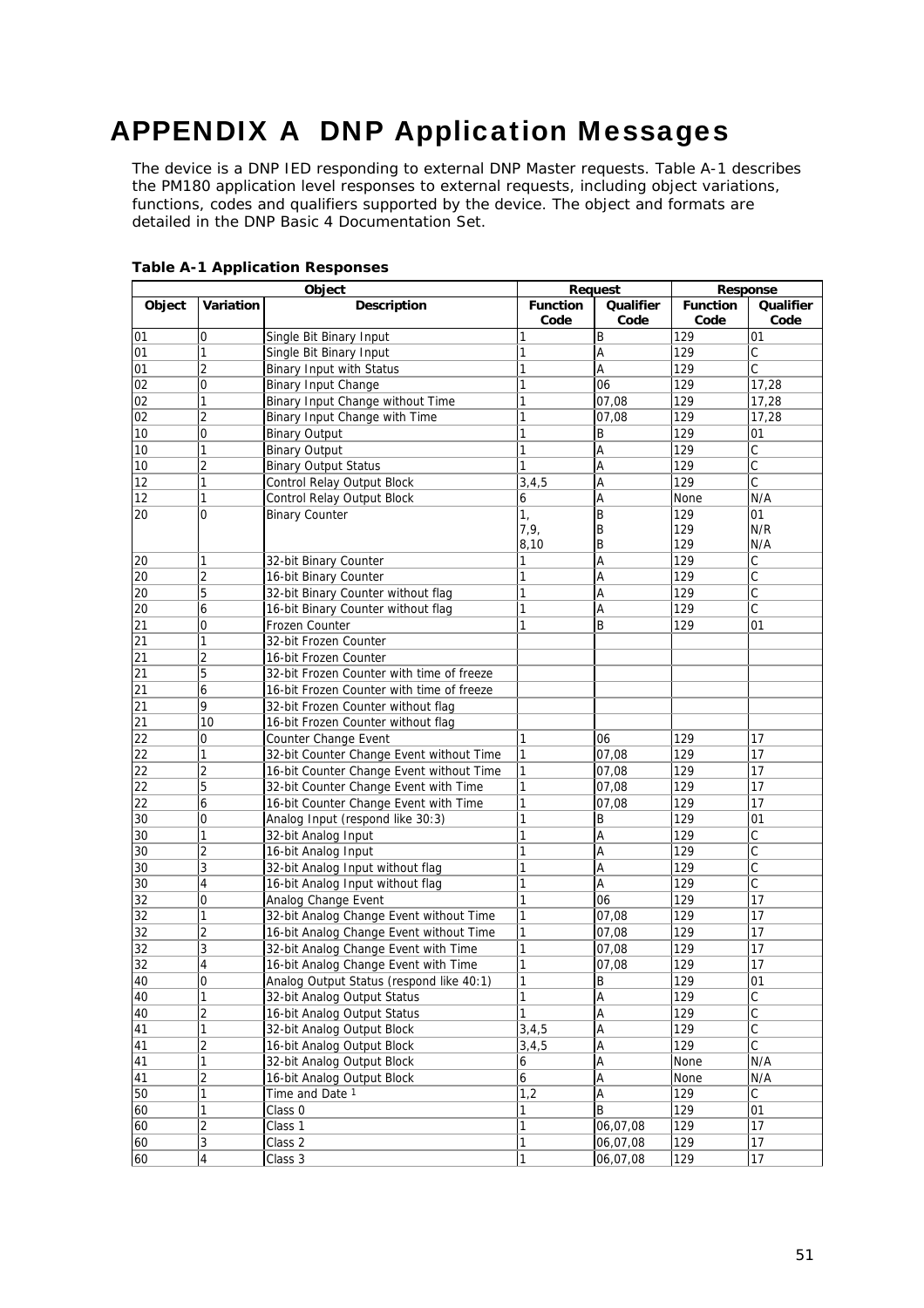|        |           | <b>Object</b>                                 |                 | Reauest   | Response        |           |  |  |
|--------|-----------|-----------------------------------------------|-----------------|-----------|-----------------|-----------|--|--|
| Object | Variation | <b>Description</b>                            | <b>Function</b> | Qualifier | <b>Function</b> | Qualifier |  |  |
|        |           |                                               | Code            | Code      | Code            | Code      |  |  |
| 70     |           | File-Control/File command                     | 25              | 5B        | 129             | <b>5B</b> |  |  |
| 70     |           | File-Control/File command status              | 126             | 5B        | 129             | 5B        |  |  |
| 70     |           | File-Control/File transport                   |                 | 5B        | 129             | 5B        |  |  |
| 70     | b         | File-Control/File transport status            |                 |           | 129             | 5B        |  |  |
| 70     |           | File-Control/File descriptor                  |                 |           | 129             | 5B        |  |  |
| 80     |           | Internal indication 2                         |                 |           | 129             |           |  |  |
| N/A    | N/A       | Cold Restart <sup>3</sup> (respond Obj. 52:2) | 13              | N/A       | 129             | I07       |  |  |
| N/A    | N/A       | Delay Measurement (respond Obj. 52:2)         | 23              | N/A       | 129             | 07        |  |  |

<sup>1</sup> For this object, the quantity specified in the request must be exactly 1 or an index of 0, as there is only one instance of this object defined in the device.

<sup>2</sup> For this object, the qualifier code must specify an index 7 only.

<sup>3</sup> Respond with time object 50 variation 2 indicating time until device availability.

Qualifier Hex Codes for each category:

A - 00,01,03,04,07,17,27,08,18,28

B - 06 only

C - Qualifier echo

D - 00,01,03,04,17,27,18,28

N/A - Not Available

N/R - Null Response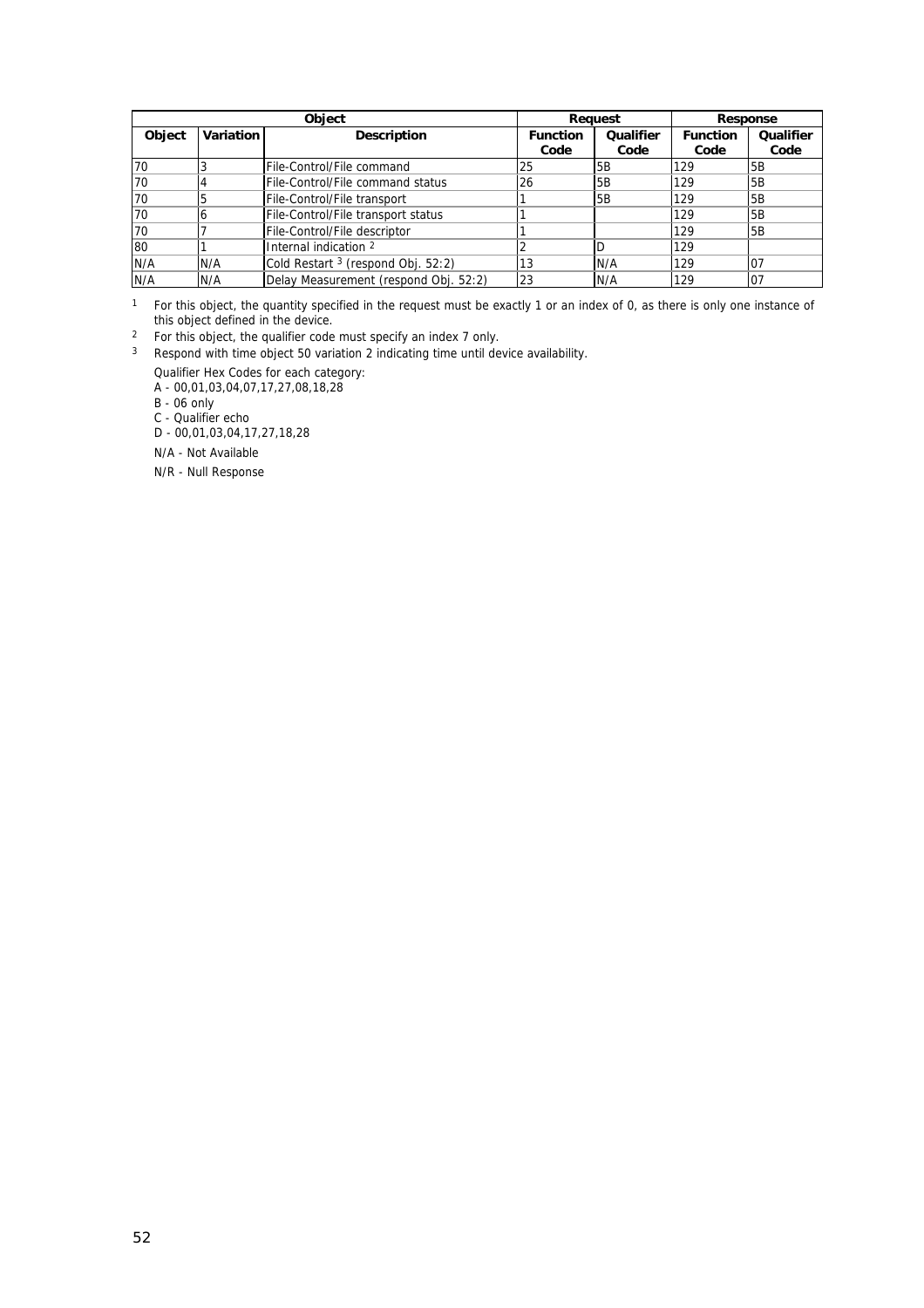# <span id="page-52-0"></span>Appendix B DNP Device Profile

| DNP3                                                                           |                                                                                                                                                                                                                                                                                                                               |  |  |  |  |  |  |  |
|--------------------------------------------------------------------------------|-------------------------------------------------------------------------------------------------------------------------------------------------------------------------------------------------------------------------------------------------------------------------------------------------------------------------------|--|--|--|--|--|--|--|
| DEVICE PROFILE DOCUMENT                                                        |                                                                                                                                                                                                                                                                                                                               |  |  |  |  |  |  |  |
| This document must be accompanied by a table having the following<br>headings: |                                                                                                                                                                                                                                                                                                                               |  |  |  |  |  |  |  |
| Object Group                                                                   | <b>Request Function Codes</b><br><b>Response Function Codes</b>                                                                                                                                                                                                                                                               |  |  |  |  |  |  |  |
| Object Variation                                                               | <b>Request Qualifiers</b><br><b>Response Qualifiers</b>                                                                                                                                                                                                                                                                       |  |  |  |  |  |  |  |
| Object Name (optional)                                                         |                                                                                                                                                                                                                                                                                                                               |  |  |  |  |  |  |  |
| Vendor Name: SATEC Ltd.                                                        |                                                                                                                                                                                                                                                                                                                               |  |  |  |  |  |  |  |
| Device Name: PM180 Substation Automation Unit                                  |                                                                                                                                                                                                                                                                                                                               |  |  |  |  |  |  |  |
| Highest DNP Level Supported:                                                   | Device Function:                                                                                                                                                                                                                                                                                                              |  |  |  |  |  |  |  |
| For Requests<br>$\lfloor 2 \rfloor$                                            | □ Master■ Slave                                                                                                                                                                                                                                                                                                               |  |  |  |  |  |  |  |
| For Responses L2                                                               |                                                                                                                                                                                                                                                                                                                               |  |  |  |  |  |  |  |
| to mean point range [0N-1].                                                    | Device supports READ of each object using either all points (Qualifier $= 6$ ) or<br>specific points using qualifier defined in Basic 4 Documentation Set: 00, 01,<br>03, 04, 07, 17, 27, 08, 18, 28. Control Relay Block requires specific<br>parameters described in this manual. Treats range field of qualifier 07 and 08 |  |  |  |  |  |  |  |
| Maximum Data Link Frame Size<br>(octets):                                      | Maximum Application Fragment Size<br>(octets):                                                                                                                                                                                                                                                                                |  |  |  |  |  |  |  |
| Transmitted<br>292                                                             | Transmitted 2048                                                                                                                                                                                                                                                                                                              |  |  |  |  |  |  |  |
| Received<br>292                                                                | Received<br>249                                                                                                                                                                                                                                                                                                               |  |  |  |  |  |  |  |
| Maximum Data Link Re-tries:                                                    | Maximum Application Layer Re-tries:                                                                                                                                                                                                                                                                                           |  |  |  |  |  |  |  |
| ■ None                                                                         | ■ None                                                                                                                                                                                                                                                                                                                        |  |  |  |  |  |  |  |
| $\square$ Fixed<br>at a                                                        | $\Box$ Configurable, range $\_\_\_\_$ to                                                                                                                                                                                                                                                                                      |  |  |  |  |  |  |  |
| $\Box$ Configurable, range $\_\_$<br>to                                        | (Fixed is not permitted)                                                                                                                                                                                                                                                                                                      |  |  |  |  |  |  |  |
| Requires Data Link Layer Confirmation:                                         |                                                                                                                                                                                                                                                                                                                               |  |  |  |  |  |  |  |
| ■ Never                                                                        |                                                                                                                                                                                                                                                                                                                               |  |  |  |  |  |  |  |
| □ Always                                                                       |                                                                                                                                                                                                                                                                                                                               |  |  |  |  |  |  |  |
| □ Sometimes                                                                    | If 'Sometimes', when?                                                                                                                                                                                                                                                                                                         |  |  |  |  |  |  |  |
| If 'Configurable', how? _______<br>□ Configurable                              |                                                                                                                                                                                                                                                                                                                               |  |  |  |  |  |  |  |
|                                                                                | Requires Application Layer Confirmation:                                                                                                                                                                                                                                                                                      |  |  |  |  |  |  |  |
| $\square$ Never                                                                |                                                                                                                                                                                                                                                                                                                               |  |  |  |  |  |  |  |
| □ Always (not recommended)                                                     |                                                                                                                                                                                                                                                                                                                               |  |  |  |  |  |  |  |
|                                                                                | ■ When reporting Event Data (Slave devices only)                                                                                                                                                                                                                                                                              |  |  |  |  |  |  |  |
| □ When sending multi-fragment responses (Slave devices only)                   |                                                                                                                                                                                                                                                                                                                               |  |  |  |  |  |  |  |
| □ Sometimes<br>If 'Sometimes', when?                                           |                                                                                                                                                                                                                                                                                                                               |  |  |  |  |  |  |  |
|                                                                                | □ Configurable If 'Configurable', how? ______                                                                                                                                                                                                                                                                                 |  |  |  |  |  |  |  |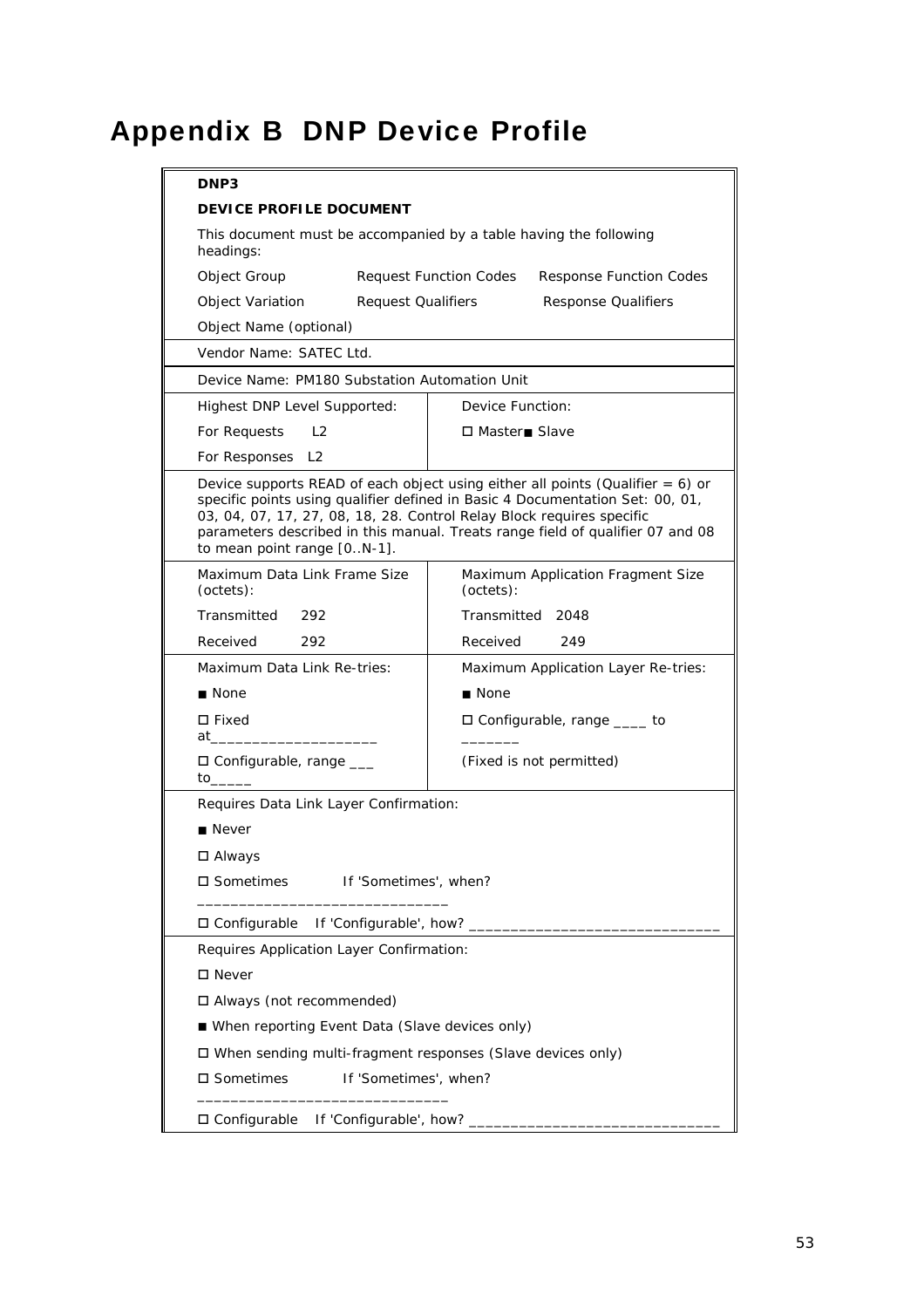Device Profile Document (continued)